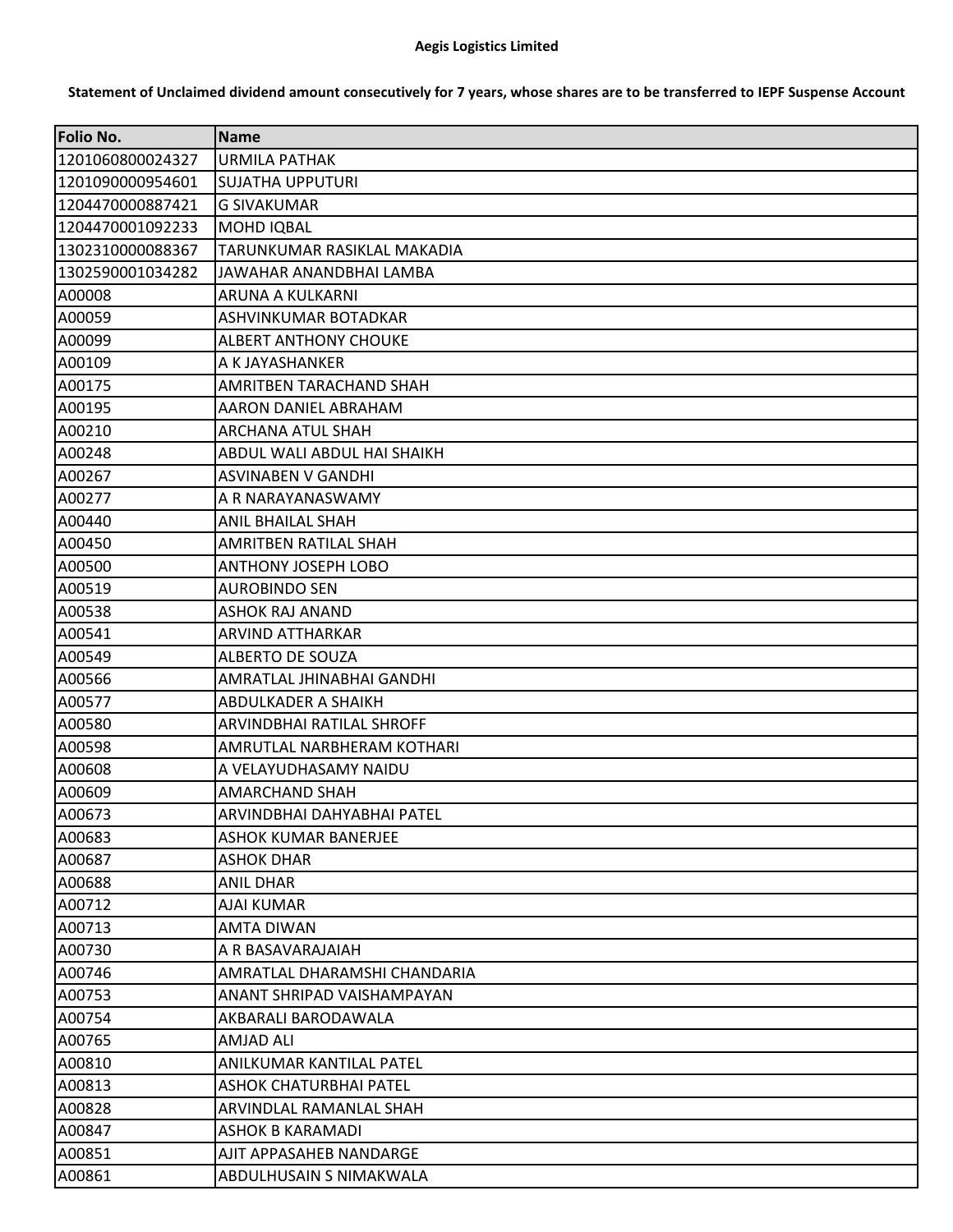| <b>Folio No.</b> | <b>Name</b>                        |
|------------------|------------------------------------|
| A00868           | ARVINDKUMAR MANSUKHLAL MEHTA       |
| A00881           | <b>AMRUTLAL PATEL</b>              |
| A00891           | <b>ARCHANA</b>                     |
| A00894           | ARUNABEN SHIVSHANKER PANDYA        |
| A00913           | ASPI BAHADURSHAW BAM               |
| A00919           | ANIL SHRIKANT DESHPANDE            |
| A00940           | ARUN BHASKAR GOKHALE               |
| A00996           | ASHOK KUMAR MALHOTRA               |
| A01035           | ANANT KRISHNA KULKARNI             |
| A01047           | ANNAPURNA KATIKANENI               |
| A01048           | ANAND PRAKASH TAYAL                |
| A01050           | AJIT BAHADUR                       |
| A01092           | ARUNABEN KANAIYALAL CHOKSI         |
| A01099           | AJIMUDDIN HAJIMIYA SAIYED          |
| A01122           | <b>AMITAV RATH</b>                 |
| A01152           | ARUNENDRA PRASAD BARIK             |
| A01219           | <b>ARVIND BHATT</b>                |
| A01220           | ANILABEN CHINUBHAI SHAH            |
| A01248           | AMBALAL M PATEL                    |
| A01252           | ANIL SEKHAR SARKAR                 |
| A01268           | <b>AMIT OBEROI</b>                 |
| A01297           | <b>ARUN PURI</b>                   |
| A01329           | ANU KAPUR                          |
| A01345           | ASHIMA BEDI                        |
| A01369           | AVANTIKA VRAJLAL SHAH              |
| A01381           | ANNAPURNA NARENDRA SHENOY          |
| A01446           | ASHA DHARSHI AMLANI                |
| A01468           | ASHA BHANUDAS THAKUR               |
| A01477           | ALAMELA VENKATARAMAN               |
| A01480           | ASHOK INVESTMENT CORPN PVT LTD     |
| A01481           | ASUDASINGH NARAINSINGH LULLA       |
| A01489           | ANANDKUMAR NARAYANDAS LAHOTI       |
| A01547           | AMMUKUTTY ACHUTHAN                 |
| A01561           | ANJANA CHANDULAL SHAH              |
| A01620           | ANANT NIRMALCHANDRA CHOKSHI        |
| A01648           | A MARAMA REDDY                     |
| A01687           | AMBIKA G KRISHNAN                  |
| A01714           | <b>ASHOK NIHALCHAND</b>            |
| A01750           | AVEG INVESTMENTS AND TRADE PVT LTD |
| A01805           | ASHOKKUMAR RAMNIKLAL RAVAL         |
| A01843           | ANJANA DINESHCHANDRA MEL           |
| A02143           | ARUN BHATNAGAR                     |
| A02231           | <b>APARNA DASH</b>                 |
| A02307           | AMIN HARISH AMBALAL                |
| A02392           | ANURADHA PADMAKAR DATAR            |
| A02639           | APARNA CHANDRASHEKHAR DASHPUTRE    |
| A02665           | ANAND MATHIAS                      |
| A02704           | <b>ARVIND T PATEL</b>              |
| A02724           | ASHWINI D MONGA                    |
| A02810           | A SUNDARI                          |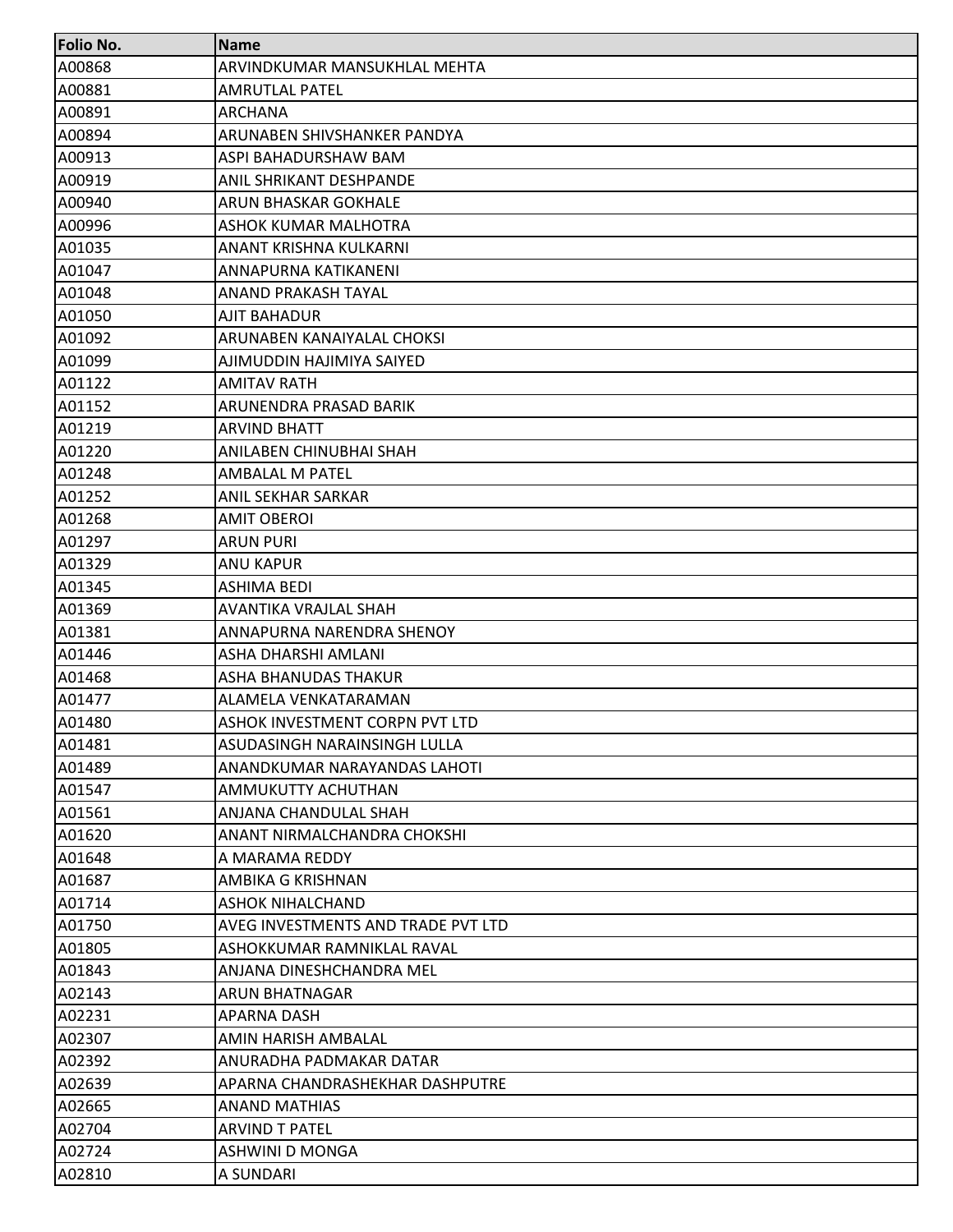| <b>Folio No.</b> | <b>Name</b>                            |
|------------------|----------------------------------------|
| A02813           | A SUNDARI                              |
| A02855           | <b>ABHAY R GORADIA</b>                 |
| A02884           | <b>ASHWINBHAI S CHOKSHI</b>            |
| A02920           | A SMRUTHI                              |
| A02922           | ARVIND KUNVARJI THACKER                |
| A03070           | <b>ASHOK JAIN</b>                      |
| A03130           | ASHOK RAJENDRA RAYA                    |
| A03219           | A S TULSI                              |
| A03231           | AJAY VAISHAMPAYAN                      |
| A03248           | AMAR SINGH SANT                        |
| A03349           | ARUN KUMAR MISHRA                      |
| A03353           | <b>ANAND MISRA</b>                     |
| A03431           | ALKA J SHAH                            |
| A03750           | AHARAM RAMAKRISHNA PARIJATHAM          |
| A03771           | <b>ASHA S JAIN</b>                     |
| A03936           | ANIL VITTHAL MAHAMUNI                  |
| A03951           | A S GOEL                               |
| A04074           | <b>ANIL SHARDA</b>                     |
| A04082           | ANINL K VARMA                          |
| A04241           | AMAR ARVIND KORDE                      |
| A04373           | <b>ALPANA GOYAL</b>                    |
| A04378           | AJAY KUMAR TAYAL                       |
| A04455           | <b>ASHWIN GOVIND PATEL</b>             |
| A04472           | <b>ASHISH BHANSALI</b>                 |
| A09011           | <b>AZRA SHAHEEN</b>                    |
| A09025           | ASHA SHANTARAM                         |
| A09034           | ASHASHANTARAM                          |
| A09072           | ANANT NIRMALCHANDRA CHOKSHI            |
| A10029           | ASHALATA DATTATRAY KOLHATKAR           |
| A10208           | APPLE STOCK BROKING LTD                |
| A10283           | <b>ASHOK KHANDELWAL</b>                |
| A10456           | A JAYALAKSHMI                          |
| A43009           | AJAYKUMAR NAVNITLAL SHAH               |
| A43088           | APARNA CHANDRASHEKHAR DASHPUTRE        |
| A60142           | AMBIKA VENUGOPAL                       |
| A60155           | <b>ANAND KUMAR</b>                     |
| A60174           | ANIL A.ZINZUWADIA                      |
| A60188           | ANJANA KANSARA                         |
| A60191           | <b>ANOOP SINGH</b>                     |
| A60234           | <b>ASHOK MENON</b>                     |
| A60339           | AASKARAN VYAS                          |
| A60409           | ARVIND R. CHHEDA                       |
| A60424           | ATUL M. KADAKIA                        |
| A60458           | <b>ANANT K. PATEL</b>                  |
| A60475           | AJAY SHARMA                            |
| A60499           | AMARANTHINE INVESTMENT CO.PVT.LIMITED. |
| A60514           | ANSUYABEN N.DESAI                      |
| A60522           | <b>ASHA GUPTA</b>                      |
| A60547           | AMIT.K.GANDHA                          |
| A60556           | ASHOK H AMIN                           |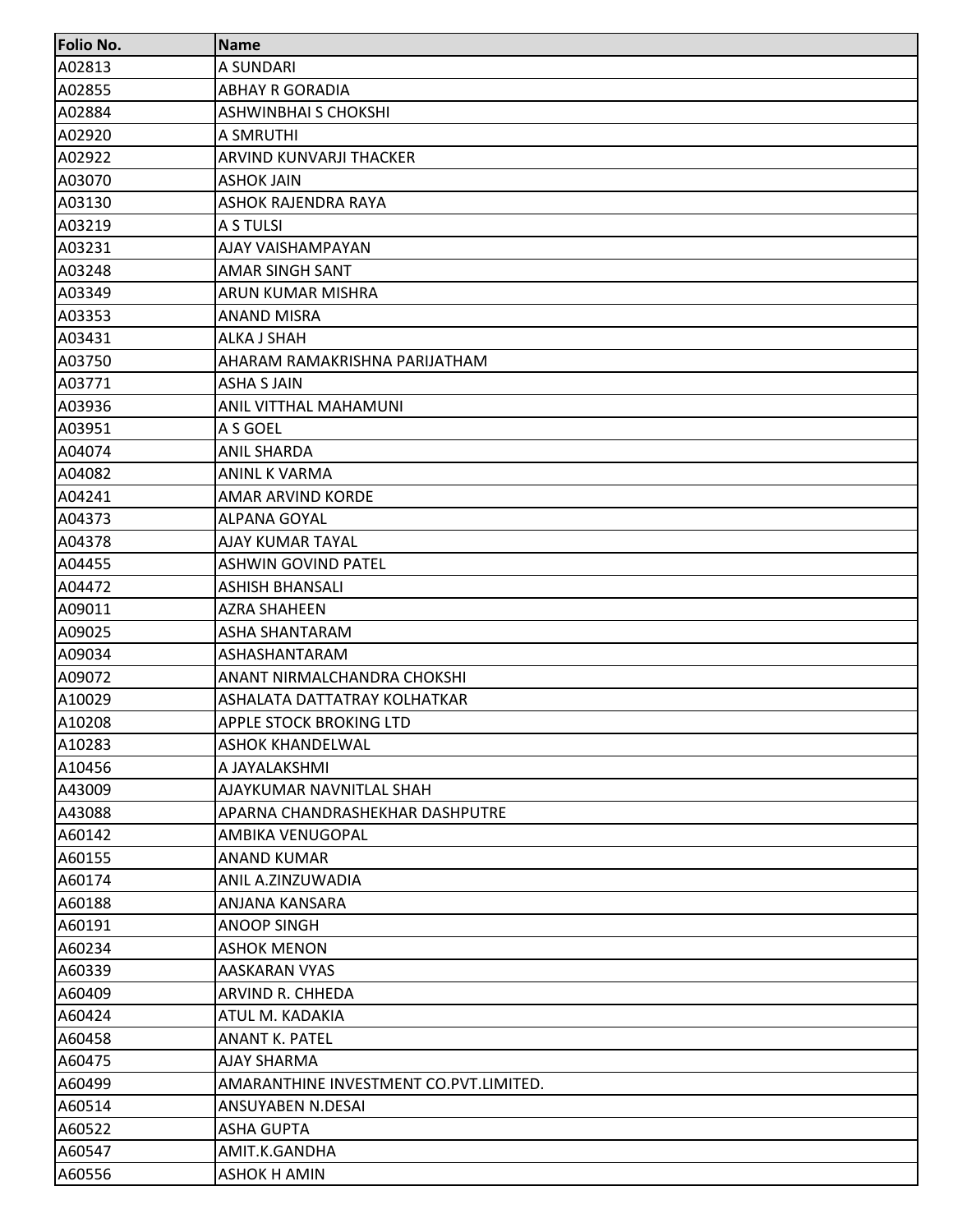| <b>Folio No.</b> | <b>Name</b>                         |
|------------------|-------------------------------------|
| A60564           | ABUNASHAR RAZAK MULLA               |
| A60571           | <b>AUGUSTINE BERCHMANI</b>          |
| A60598           | ANURADHA D. STHALEKAR               |
| A60633           | ANILA DATTATRAYA PATIL              |
| A60665           | AHERWAR RAKHI NARAYAN               |
| A60679           | ANAND B KALAMKHEDE                  |
| A60710           | ADITYA KUMAR SARAWGI                |
| A60713           | ANJU JAIN                           |
| A60716           | <b>ANIL SAIGHAL</b>                 |
| A60722           | ASHA JEEVAN OSWAL                   |
| A61014           | A M DHARMARAJ                       |
| A61077           | <b>AMARJIT KAUR</b>                 |
| A61144           | <b>ANKUSH GUPTA</b>                 |
| A61161           | <b>ARCHANA VIKAS TOPLE</b>          |
| A61190           | <b>ASHIM NATH DUTTA</b>             |
| A61225           | <b>ASHA GUPTA</b>                   |
| A61226           | <b>ASHA GUPTA</b>                   |
| A61227           | <b>ASHA GUPTA</b>                   |
| A61240           | ANIRUDH V.DHOOT                     |
| B00016           | BYRAMJEE FRAMJEE PAGDIWALA          |
| B00030           | <b>BHIKHU MARZBAN GANDHI</b>        |
| B00073           | <b>BHAGCHAND BUDHWANI</b>           |
| B00074           | BALASUBRAMANIAN SWAMINATHAN         |
| B00158           | <b>BHASKAR BANKAR</b>               |
| B00177           | <b>BHARAT J MEHTA</b>               |
| B00197           | <b>BHARAT ACHARYA</b>               |
| B00272           | BHAWABHAI CHHANABHAI MISTRY         |
| B00303           | <b>BEATRIZ MEUESH PROAGAUCE</b>     |
| B00317           | <b>BENEDICT SIMON PAIS</b>          |
| B00318           | <b>BAKUL SHAH</b>                   |
| B00327           | <b>BHAGYAVATI DHARSI PARMAR</b>     |
| B00338           | <b>B S L DOMINICK</b>               |
| B00366           | <b>BH SYAMU</b>                     |
| B00381           | <b>BHULABHAI B DESAI</b>            |
| B00385           | <b>BABUBHAI NANABHAI PATEL</b>      |
| B00386           | <b>BAKULABEN SAVINAYBHAI PATEL</b>  |
| B00387           | <b>BHANWERLAL B SHAH</b>            |
| B00409           | <b>BRIG BIPIN CHANDRA MEHRA</b>     |
| B00411           | <b>BHADRIKA DHOLAKIA</b>            |
| B00454           | <b>BHARATI P PATEL</b>              |
| B00463           | <b>BHUPENDRA KUMAR HOTA</b>         |
| B00477           | <b>BIJAY AGARWALA</b>               |
| B00525           | B V SEETHA RAMA RAO                 |
| B00540           | <b>BHOLA NATH GUPTA</b>             |
| B00566           | <b>BHAILALBHAI SHAH</b>             |
| B00592           | <b>BALASHANKER DAVE</b>             |
| B00621           | BALUBHAI BHIKHABHAI PARMAR          |
| B00630           | <b>BABUBHAI RUGHNATHDAS BHIMANI</b> |
| B00668           | <b>BHAISHAKER JOSHI</b>             |
| B00669           | <b>BHARATKUMAR JADEJA</b>           |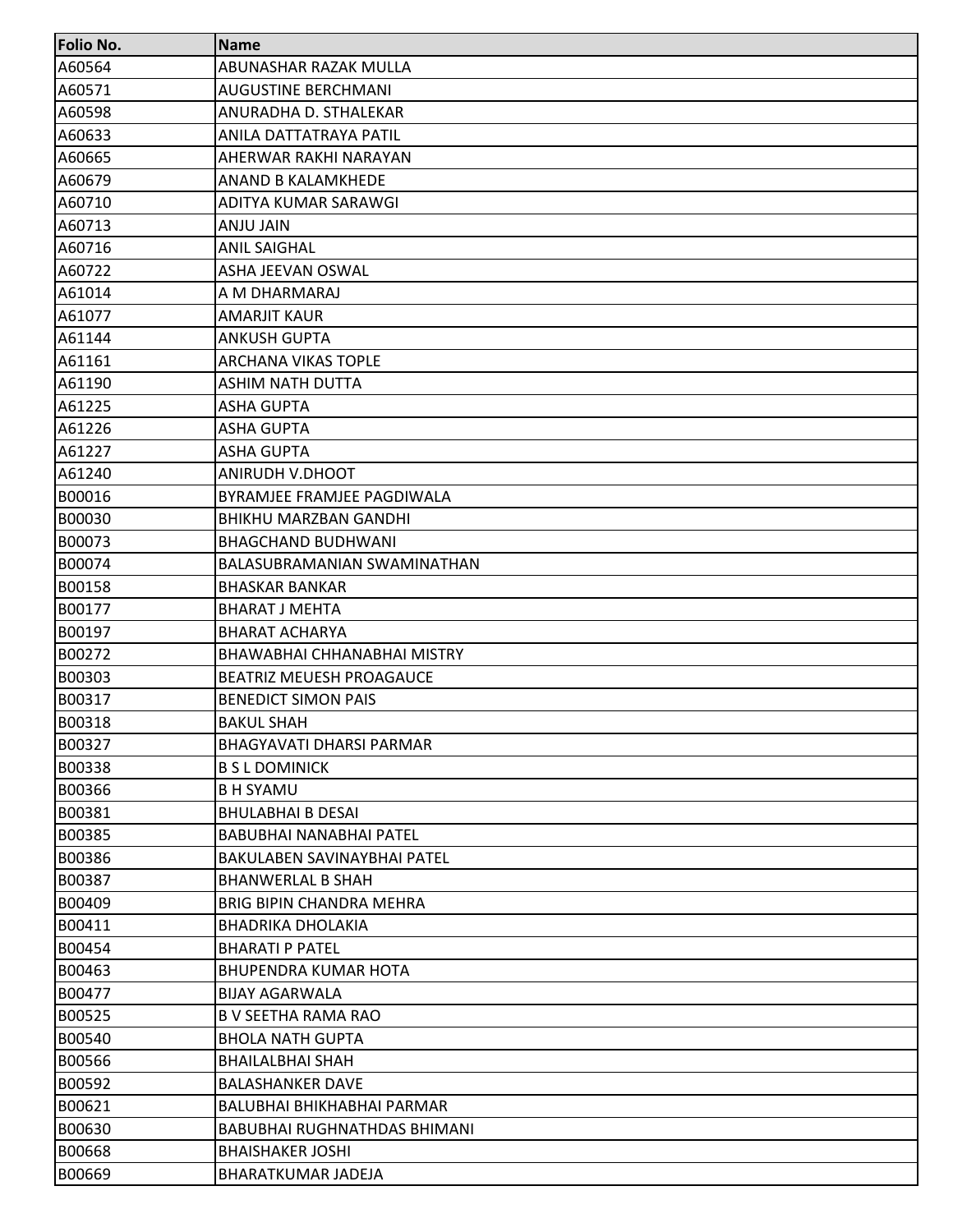| <b>Folio No.</b> | <b>Name</b>                       |
|------------------|-----------------------------------|
| B00674           | <b>BHUPENDRA APABHAI DESAI</b>    |
| B00729           | <b>BHANJIBHAI PATEL</b>           |
| B00763           | <b>BHARAT SINGH</b>               |
| <b>B00858</b>    | BALWANTRAI MANCHANDA              |
| B00875           | <b>BALO BAI</b>                   |
| B00899           | <b>BIBEKANANDA DAS</b>            |
| B00902           | <b>BHARATI GHOSH</b>              |
| B00904           | <b>BISHWA NATH BHAGAT</b>         |
| B00907           | <b>BIMAL KRISHNA PAL</b>          |
| B00922           | <b>BATE KRISHNA AGRAWAL</b>       |
| B00923           | <b>BAIDYANATH ROY</b>             |
| B00935           | <b>BHOGILAL KASHIRAM JOSHI</b>    |
| B00936           | <b>BABULAL CHANDULAL KANSARA</b>  |
| B01009           | <b>BHOLANATH GUPTA</b>            |
| B01017           | <b>B S SIDPRA</b>                 |
| B01038           | <b>BAL RAJ GHAI</b>               |
| B01103           | <b>BHAGVATBHAI NATHALAL PATEL</b> |
| B01104           | <b>BALVANT NATHALAL PATEL</b>     |
| B01144           | <b>BABUBHAI R SHAH</b>            |
| B01151           | BHAGWANDAS GIRDHARILAL MADHWANI   |
| B01156           | BIPINCHANDRA KANTILAL JAVERI      |
| B01162           | <b>BEATRIZ MENEZES BRAGANCA</b>   |
| B01226           | BALUBHAI DAHYABHAI PATEL          |
| B01241           | BRINDALEKSHMI RADHAKRISHNAN       |
| B01271           | <b>BABULAL RATILAL SHAH</b>       |
| B01302           | BHALCHANDRA DATTATRAY JAMBEKAR    |
| B01428           | <b>BHOLA DEVI KHANNA</b>          |
| B01452           | <b>BIPIN SHAH</b>                 |
| B01658           | BIDDANDA BOPAYA MADAYA            |
| B01802           | <b>B S RANGANNA</b>               |
| B01842           | <b>BHAVANA NIKUNJ SHASTRI</b>     |
| B01877           | <b>BEATRICE DIAS</b>              |
| B01890           | <b>BHAKTI THAKER</b>              |
| B02127           | <b>BABULAL RATILAL SHAH</b>       |
| B02128           | <b>BABULAL RATILAL SHAH</b>       |
| B02129           | <b>BABULAL RATILAL SHAH</b>       |
| B02155           | BHARATI JAYRAJ MEHTA              |
| B02157           | <b>B DURGA RAO</b>                |
| B02170           | <b>BALWANT SINGH</b>              |
| B02234           | <b>BHANU PRAKASH JAIN</b>         |
| B02281           | <b>BABULAL RATILAL SHAH</b>       |
| B02585           | <b>BISHNU DEO SINGH</b>           |
| B02587           | <b>BHARATKUMAR D PRAJAPATI</b>    |
| B02601           | <b>BHEEMESWARAIAH S</b>           |
| B02602           | <b>B ANIL KUMAR</b>               |
| B02606           | <b>BHEEMESWARAIAH S</b>           |
| B02609           | BLOSSOM BERNADETTE D'SOUZA        |
| B02690           | <b>B P MURGAI</b>                 |
| B02710           | <b>BHARAT KUMAR P SOLANKI</b>     |
| B02735           | <b>BRAJESH KUMAR PANDEY</b>       |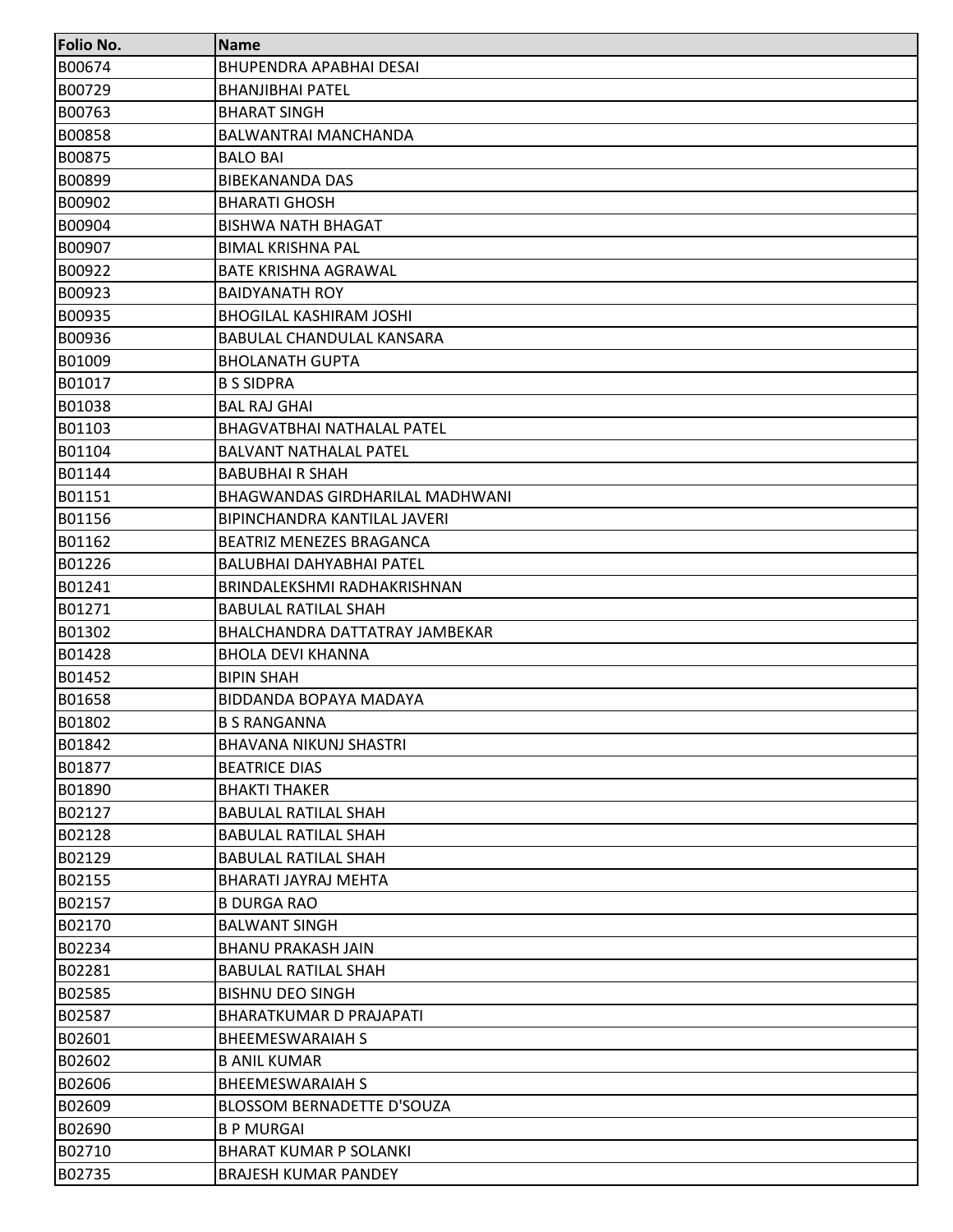| <b>Folio No.</b> | <b>Name</b>                        |
|------------------|------------------------------------|
| <b>B02763</b>    | <b>BEENA MENON</b>                 |
| B02936           | <b>BEENA MENON</b>                 |
| B09024           | <b>BHAVESH NAROTTAM GHELANI</b>    |
| B09040           | BALUBHAI DAHYABHAI PATEL           |
| B09051           | BRINDALEKSHMI RADHAKRISHNAN        |
| B10072           | BIHARI R DALWANI                   |
| B10202           | <b>BHARAT KUMAR LALJI</b>          |
| B10325           | <b>BHUPATRAI PATIRA</b>            |
| B10371           | BIPINCHANDRA MANILAL DOSHI         |
| B43004           | <b>BIMLA OBEROI</b>                |
| B60123           | <b>BALRAJ DHALL</b>                |
| B60132           | <b>BASHIR AHMED MIR</b>            |
| B60172           | BHIKHUBHAI RAMJIBHAI PATEL         |
| B60176           | <b>BHUPATRAI TRIVEDI</b>           |
| B60181           | <b>BIMALKUMAR SINGHANIA</b>        |
| B60186           | BIPINCHANDRA CHHOTALAL THANAWALA   |
| B60264           | <b>B.V.NARASIMHA MURTHY</b>        |
| B60290           | <b>BHAGWAT ANIL NARAYAN</b>        |
| B60312           | <b>BABUBHAI RAVJIBHAI PATEL</b>    |
| B60326           | <b>BIPIN G. PILLAI</b>             |
| B60352           | <b>BHARATIBEN KIRITKUMAR PATEL</b> |
| B60384           | <b>BEENA</b>                       |
| B60457           | <b>BRAHMA SHUKLA</b>               |
| B60461           | <b>BHAGUBHAI MOHANLAL PATEL</b>    |
| B60475           | <b>B SREENIVAS</b>                 |
| B60484           | <b>BHARAT KUMAR</b>                |
| B60507           | <b>BALKRISHNA R BEHERE</b>         |
| B61011           | <b>B K NISHANKAR</b>               |
| B61036           | <b>BHAMIDIPATI SRIKRISHNA</b>      |
| B61038           | <b>BHARAT M MEHTA</b>              |
| B61046           | <b>BHARATI PARAB</b>               |
| B61058           | <b>BINDESH PRAMODRAY SHAH</b>      |
| B61066           | <b>BRAHMADEV YADAV</b>             |
| B61076           | <b>BHARAT MALANI</b>               |
| C00006           | CHANDRIKA PREMJI KENIA             |
| C00021           | <b>CHANDRAKANT BOTADKAR</b>        |
| C00042           | C S SIAL                           |
| C00043           | <b>CHAMPA BAI SONI</b>             |
| C00048           | <b>CLIFFORD STANY ANDRADE</b>      |
| C00062           | CHANDRIKA MANMOHANDAS SHAH         |
| C00064           | <b>CHAPSEY RAJSHI MISTRY</b>       |
| C00142           | <b>CHANDRAKANT GANDHI</b>          |
| C00154           | <b>CHANDRASHEKHAR R DASHPUTRE</b>  |
| C00169           | CHANDRAKANT GHANASHAM RELE         |
| C00243           | <b>CATHERINE SIMON</b>             |
| C00274           | S CHAKRAVARTHY                     |
| C00276           | CHHAGANBHAI M PATEL                |
| C00280           | <b>CHATAISINGH SAMATHU SINGH</b>   |
| C00293           | <b>CHINNA OOMMEN</b>               |
| C00300           | CHAMPAKLAL RAMSUKHJI SHAH          |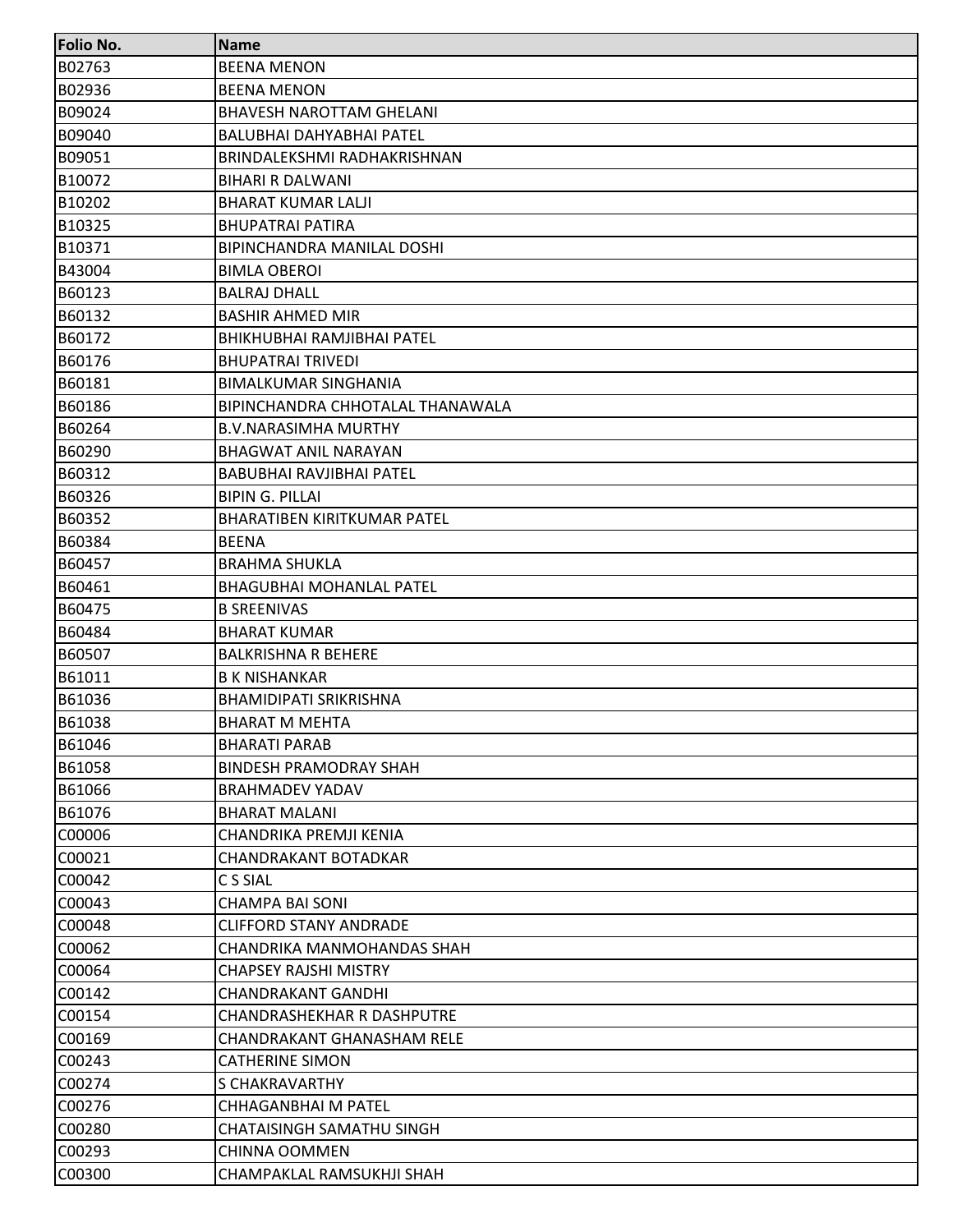| <b>Folio No.</b> | <b>Name</b>                      |
|------------------|----------------------------------|
| C00305           | CHUNILAL MAKANJI GANDHI          |
| C00307           | C P BALAKRISHNAN                 |
| C00323           | C L V RAMANJANEYULU              |
| C00341           | <b>CHAND DEVI TUSNIAL</b>        |
| C00342           | <b>CYRUS ADI BILLIMORIA</b>      |
| C00355           | CHANDRASEKHARAN                  |
| C00363           | CAMALA KANNIAH MEENAKSHI         |
| C00416           | CHANDULAL DAHYABHAI THAKKAR      |
| C00426           | CHANDUBHAI MAHANT                |
| C00497           | CHHAGNIRAM HANSRAJ               |
| C00500           | CHANDULAL CHHOTALAL POTHIWALA    |
| C00506           | <b>CHETAN DAS TANEJA</b>         |
| C00511           | CHAMPAKLAL CHHOTALAL PATEL       |
| C00561           | CHANDRAVATI KRISNALAL DAVE       |
| C00573           | CHAMPABEN MANDAN                 |
| C00585           | CHAMANLAL TALWAR                 |
| C00591           | <b>CHARULATA JAGANI</b>          |
| C00710           | <b>CHITTARAJAN DAS</b>           |
| C00717           | CHANDRAKANT VIRCHAND GHATALIA    |
| C00745           | CHHITALAL CHHOTALAL              |
| C00746           | CHANDULAL PARMANAND MADHWANI     |
| C00747           | <b>CHOITHRAM VENSIMAL BOLAKI</b> |
| C00748           | R K CHHATRAPALSINH PRATAPSINHJI  |
| C00749           | CHOTALAL KANTILAL RAJA           |
| C00751           | CHHOTUBHAI MAKANBHAI PATEL       |
| C00752           | CHUNILAL VITHALDAS SHAH          |
| C00753           | CHIMANLAL LALLUBHAI SHAH         |
| C00847           | <b>CHITHRA B</b>                 |
| C00930           | CHANDRAKANT M MANJRAWALA         |
| C00931           | CHAMANLAL CHUNILAL CHHOTAI       |
| C00996           | CH MEENAKSHI                     |
| C01091           | <b>CHAMPAKLAL GOPALDAS SONI</b>  |
| C01171           | CHANIKYA M JOSHI                 |
| C01209           | <b>CHANDRAKANT B VASMATE</b>     |
| C01266           | <b>CHANDRAKANT SHAH</b>          |
| C01537           | <b>CATHERINE SIMON</b>           |
| C01575           | <b>CHANDRAKANT S PATEL</b>       |
| C01798           | <b>CHINMAYEE DAS</b>             |
| C01802           | <b>CHANDRAKUMAR GEHI</b>         |
| C09010           | <b>CHETNABEN</b>                 |
| C41015           | <b>CHANDAN H MAMNIA</b>          |
| C43007           | <b>CHAMPAKLAL GOPALDAS SONI</b>  |
| C60114           | <b>CHANDRA MOHAN JOSHI</b>       |
| C60139           | <b>COLLETTE MENZIES</b>          |
| C60163           | <b>CHHAGAN RAJ SOLANKI</b>       |
| C60227           | MRS.CHANDRIMA P.MUKHERJEE        |
| C60258           | CHHAYA GURURAJ KOTWAL            |
| C60262           | <b>CPL YADAV S R</b>             |
| C60276           | <b>CHANDRIMA P MUKHERJEE</b>     |
| C60282           | C S MOHAN KUMAR                  |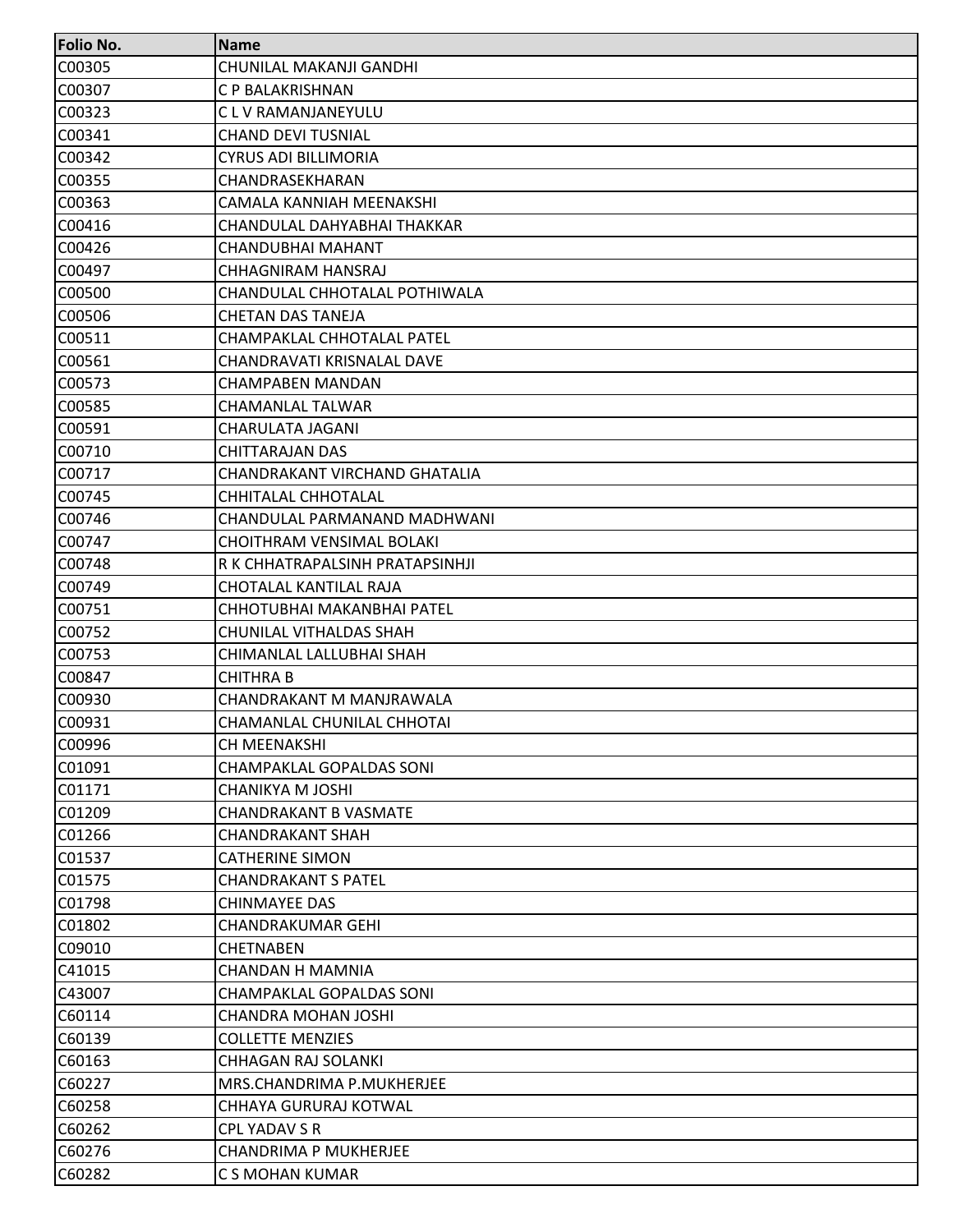| C61028<br>CHANDIRAMANI URVASHI G<br>C61029<br>CHANDIRAMANI URVASHI G<br>C61056<br>CHIMANLAL J SHAH<br>C61067<br>CHHAGANBHAI H.MANGUKIVA<br>D00066<br>D RANGANAYAKI |  |
|--------------------------------------------------------------------------------------------------------------------------------------------------------------------|--|
|                                                                                                                                                                    |  |
|                                                                                                                                                                    |  |
|                                                                                                                                                                    |  |
|                                                                                                                                                                    |  |
|                                                                                                                                                                    |  |
| D00072<br>D ALEXANDER                                                                                                                                              |  |
| D00078<br>DEEPAK GOBINDRAM MAKHIJANI                                                                                                                               |  |
| D00111<br><b>DILIP YESHWANT DIVE</b>                                                                                                                               |  |
| D00179<br>DIVAKAR PARASHRAM VIN                                                                                                                                    |  |
| D00240<br>DAXA SHAH                                                                                                                                                |  |
| D00247<br>DHANRAJ J PARASRAM                                                                                                                                       |  |
| D00258<br>DEVI DYAL SHARMA                                                                                                                                         |  |
| D00262<br>D H PAUL                                                                                                                                                 |  |
| D00269<br>DATAR PADMANABH DATTATRAYA                                                                                                                               |  |
| D00293<br><b>DEVBALA P SHAH</b>                                                                                                                                    |  |
| D00324<br>DILEEP KUMAR GUPTA                                                                                                                                       |  |
| D00360<br><b>DURLABHBHAI J NAYAK</b>                                                                                                                               |  |
| D00380<br>DHIRAJLAL U SHAH                                                                                                                                         |  |
| D00381<br>D GNANAMURTHY                                                                                                                                            |  |
| D00382<br><b>DAISY VERGHESE</b>                                                                                                                                    |  |
| D00417<br>DEWANCHAND JAIN CONTRACTOR                                                                                                                               |  |
| D00431<br>DEBSARAN DASGUPTA                                                                                                                                        |  |
| D00433<br><b>DINESH RUPAREL</b>                                                                                                                                    |  |
| D00449<br>DINA JAYANTILAL DHULIA                                                                                                                                   |  |
| D00455<br><b>DEO KUMAR GUPTA</b>                                                                                                                                   |  |
| D00488<br>DEVENDRAPRASAD N BHATT                                                                                                                                   |  |
| D00499<br>DAYALSAHAY SHIVABHAI PATEL                                                                                                                               |  |
| D00519<br><b>DEVILABEN JOSHI</b>                                                                                                                                   |  |
| D00561<br><b>DINESHBHAI G PATEL</b>                                                                                                                                |  |
| D00580<br>DINESHKUMAR MOHANBHAI GAJJAR                                                                                                                             |  |
| D00588<br><b>DINAGAURI THAKKER</b>                                                                                                                                 |  |
| D00619<br>DIGAMBAR BODHE                                                                                                                                           |  |
| D00623<br>DILEEP HANUMANT KULKARNY                                                                                                                                 |  |
| D00643<br>DORAIR V                                                                                                                                                 |  |
| D00730<br>DAKSA D SHAH                                                                                                                                             |  |
| D00741<br><b>DIPAK PATEL</b>                                                                                                                                       |  |
| D00742<br>DINANATH MANDAN                                                                                                                                          |  |
| D00757<br>DIPIKA RAI                                                                                                                                               |  |
| D00763<br>DHARAM PAL PURANG                                                                                                                                        |  |
| D00770<br>DEVYANI M MEHTA                                                                                                                                          |  |
| D00811<br>DINESH CHANDULAL SHAH                                                                                                                                    |  |
| D00831<br>DASARATHBHAI ISWARBHAI PATEL                                                                                                                             |  |
| D00832<br>DINESHBHAI SANABHAI PANCHAL                                                                                                                              |  |
| D00867<br>DINA BEHRAMSHAH KHUMBATTA                                                                                                                                |  |
| D00992<br>DAYAL JAMIATRAI LAKHANI                                                                                                                                  |  |
| D01056<br>DEVJIBHAI SHAH                                                                                                                                           |  |
| D01068<br>D VATHSALA                                                                                                                                               |  |
| D01166<br><b>DEEPAK BHATNAGAR</b>                                                                                                                                  |  |
| D01222<br>DEVDATT SHAMRAO PARULKAR                                                                                                                                 |  |
| D01271<br>DAMAYANTI C MANJRAWALA                                                                                                                                   |  |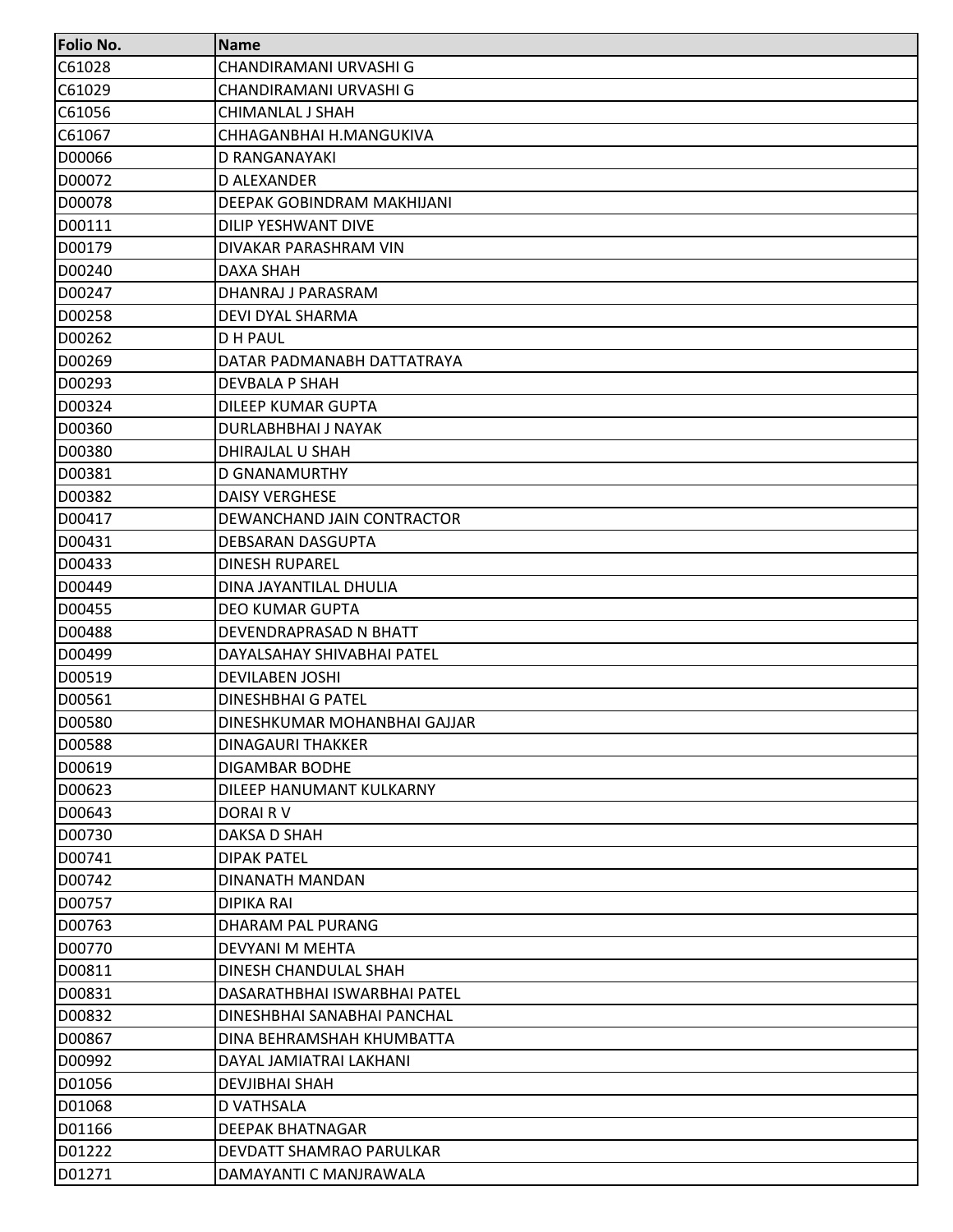| <b>Folio No.</b> | <b>Name</b>                     |
|------------------|---------------------------------|
| D01336           | <b>DEVI CHAMUKUTTY NAIR</b>     |
| D01425           | DEVIBEN INDUBHAI PATEL          |
| D01478           | DHANENDRA KAGALWALA             |
| D01510           | DIPTI NIRANJAN SHAH             |
| D01574           | DASHRATHLAL KUBERDAS DAVE       |
| D01616           | DALAL STREET FINANCE CO LTD     |
| D01636           | <b>DEEPAK SATSANGI</b>          |
| D01648           | DAXA JITENDRA NAGARSHETH        |
| D01652           | D S P FINANCIAL CONSULTANTS LTD |
| D01709           | DHARMEN ASHOK SHAH              |
| D01751           | DIPUL KAKKAD                    |
| D01860           | <b>DISHA KETAN PATEL</b>        |
| D01889           | <b>DEEPAK BHUTANI</b>           |
| D01943           | DIGAMBAR SAMBHOO CHAUDHARI      |
| D01966           | <b>DEEPIKA P THAKKAR</b>        |
| D02204           | <b>DEBASISH PAN</b>             |
| D02234           | <b>DWARKA PRASAD</b>            |
| D02243           | <b>DHRUMA SHAH</b>              |
| D02258           | <b>DAVINDERJIT SINGH</b>        |
| D02289           | DYNAMIC INVESTMENTS (P) LTD     |
| D02291           | <b>DONGA RENUKA</b>             |
| D02371           | <b>DINESH B GAJJAR</b>          |
| D02375           | <b>DHELI ODEDRA</b>             |
| D02386           | DATTATRAY SADASHIV KULKARNI     |
| D02563           | DHARMSHEELA CHAUDHARY           |
| D02681           | <b>DOLLY DUTTA</b>              |
| D02712           | <b>DEVI DYAL SHARMA</b>         |
| D09008           | D SITARAMA SWAMY                |
| D09044           | <b>D VATHSALA</b>               |
| D43003           | <b>DEENA NATH PANDEY</b>        |
| D43004           | HANENDRA KAGALWALA<br>M         |
| D43026           | DASHRATHLAL KUBERDAS DAVE       |
| D60123           | DATTATRAYA NARAYAN KULKARNI     |
| D60144           | DEVENDRA M. PANDYA              |
| D60156           | DHANPATI RAI SAWHNEY            |
| D60184           | DINA BEHRAM SHAH KHUMBATTA      |
| D60247           | DAHYABHAI DALSARAM PATEL        |
| D60250           | DIVYA HASMUKH JOSHI             |
| D60254           | DILIP V.R.                      |
| D60299           | DILIP H. SHAH                   |
| D60363           | DWARAKADAS K. PATEL             |
| D60382           | <b>DEBI PRASAD BANERJEE</b>     |
| D60425           | DEBI PRASAD BANERJEE            |
| D60435           | DAYANAND S.JADHAV               |
| D60461           | <b>DILRAM GURUNG</b>            |
| D60482           | DEVCHAND G CHHEDA               |
| D60483           | DILIP KARANDIKAR                |
| D60488           | DAYAKAR NARAYAN DABKE           |
| D61001           | DIPAKKUMAR JAYANTILAL VYAS      |
| D61022           | <b>DEBASHISH SARKAR</b>         |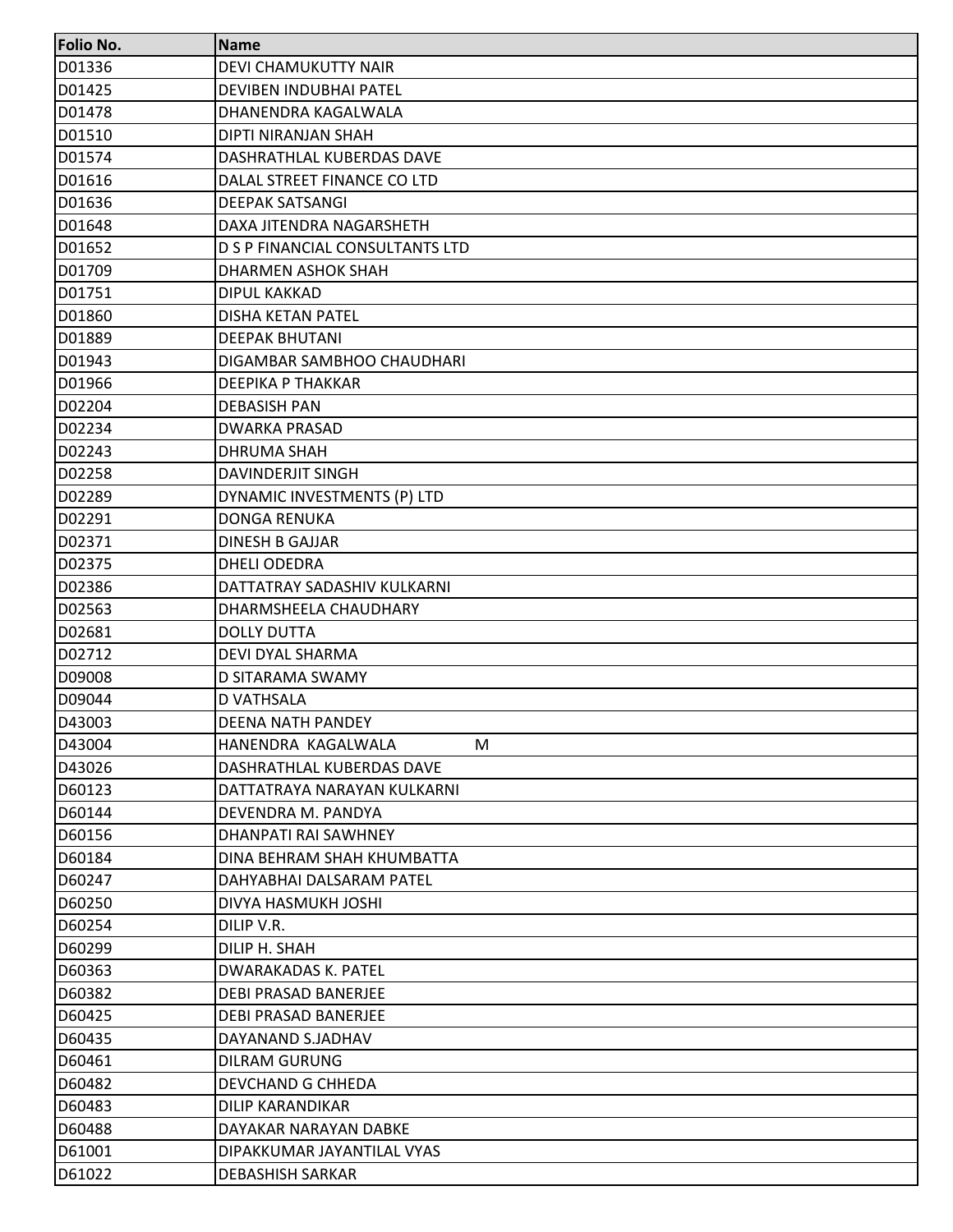| <b>Folio No.</b> | <b>Name</b>                           |
|------------------|---------------------------------------|
| D61023           | <b>DEBJANI GANGULY</b>                |
| D61054           | DHARNENDRA S PANDIT                   |
| D61064           | <b>DILIP KARANDIKAR</b>               |
| D61065           | <b>DILIP KARANDIKAR</b>               |
| E00042           | ELLEN WILLIAM KAIRAWALA               |
| E00044           | <b>EARNEST VICTORBHAI TURNER</b>      |
| E00070           | ERACHSHAW JEHANGIRJEE UMRIGAR         |
| E00073           | ESOOFALI MUSAJI ADAMJI                |
| E00094           | <b>EDMUND GEORGE ROCHA</b>            |
| E00121           | <b>ESMAIL A PRESSWALA</b>             |
| E61015           | EKANATH PATIL                         |
| F00044           | <b>FRENY ADI BILLIMORIA</b>           |
| F00065           | <b>FRANCIS COUTHINHO</b>              |
| F00069           | <b>FULSHANKER HIRALAL RAVAL</b>       |
| F00084           | <b>FRANKLIN BABINALL</b>              |
| F00102           | FETECHAND PARMANAND MADHWANI          |
| F00272           | <b>FORAM PANKAJ THAKKAR</b>           |
| F00303           | <b>FAIRGROWTH INVESTMENTS LIMITED</b> |
| F00327           | FELIX M DSOUZA                        |
| F00328           | <b>FARDEOON TIRANDAZ</b>              |
| F60103           | FATANIYA LILADHAR GORDHANBHAI         |
| F60113           | <b>FARID ALLANA</b>                   |
| F60120           | <b>FRANKLIKN BARBOZA</b>              |
| F60131           | FAKHRADDIN MAROORI N.                 |
| G00028           | <b>GULAB THAKURDAS MAKHIJANI</b>      |
| G00044           | <b>GABRIEL VAZ</b>                    |
| G00053           | <b>GORDHANCHAND LODHA</b>             |
| G00054           | <b>GOPALJI PERAJ BHANUSHALI</b>       |
| G00056           | <b>GIRISH HARGOVIND BHATIA</b>        |
| G00075           | <b>GUNESH SHANTILAL PATEL</b>         |
| G00155           | <b>GOPAL KRISHNA BHATT</b>            |
| G00185           | GORADIA HARSHAD RAI M                 |
| G00209           | <b>GAMBEERAM SIMON</b>                |
| G00226           | <b>GIRDHARI LAL KOUL</b>              |
| G00239           | <b>GODAVRIBEN R DAMANIA</b>           |
| G00260           | <b>GURDARSHAN SINGH MAAN</b>          |
| G00282           | <b>GREESH TANEJA</b>                  |
| G00283           | <b>G B S MURTHY</b>                   |
| G00300           | <b>GEORGE MATHEW THELLY</b>           |
| G00308           | GAJANAN BHALCHANDRA KHER              |
| G00337           | <b>GUNVANTLAL MANILAL SHAH</b>        |
| G00350           | GIRDHARBHAI KARSANBHAI CHUVAN         |
| G00365           | <b>GIRDHARLAL BHATT</b>               |
| G00378           | <b>GIRISHBHAI DESAI</b>               |
| G00393           | GAJANAN SADASHIV DESHPANDE            |
| G00413           | <b>GANGABEN NATHUBHAI PATEL</b>       |
| G00440           | <b>GEORGE JOSEPH</b>                  |
| G00480           | <b>GUNVANTRAI UPADHYAYA</b>           |
| G00503           | <b>GEORGE KIRAN PILLAI</b>            |
| G00506           | <b>GOBIND RAM BHATIA</b>              |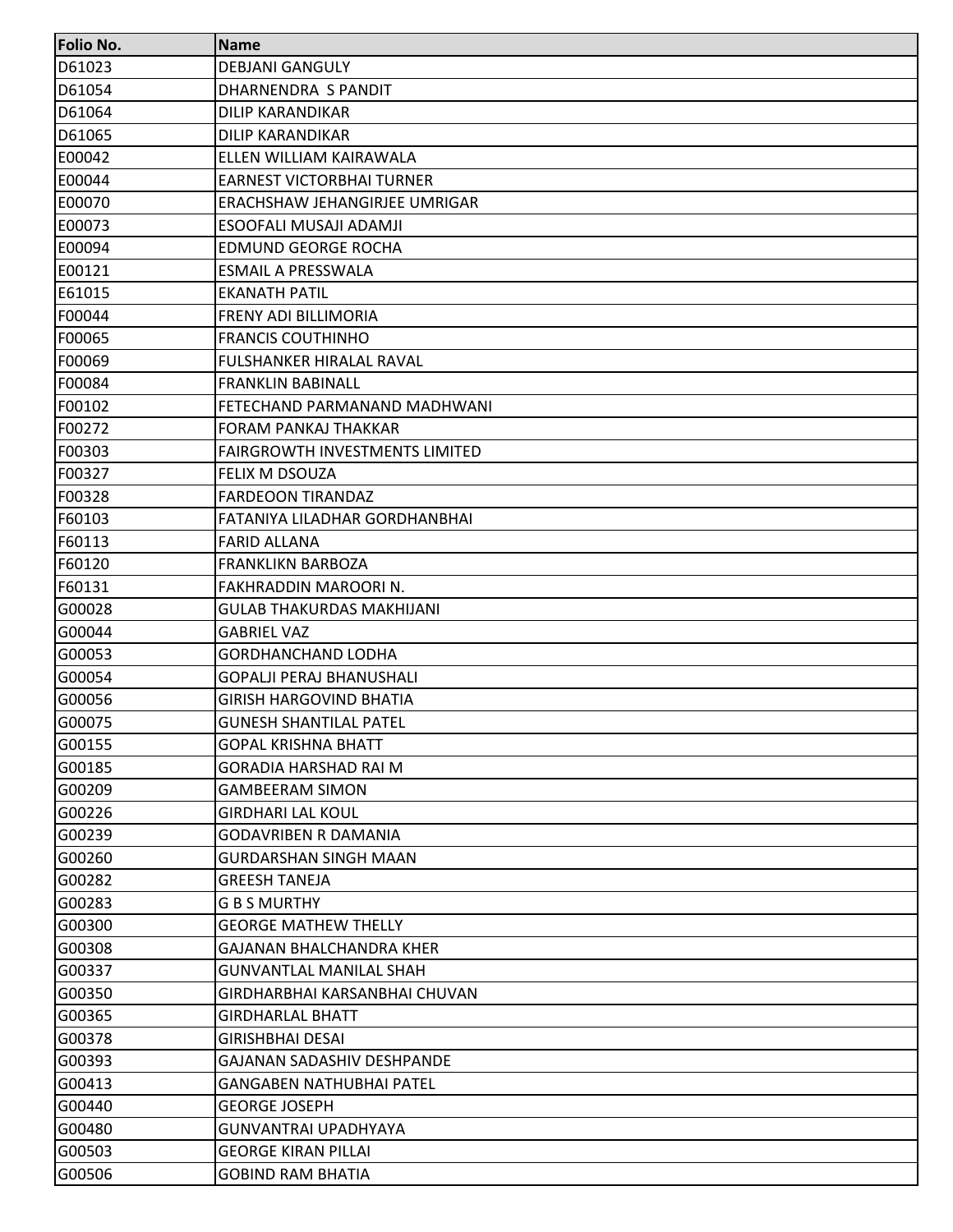| <b>Folio No.</b> | <b>Name</b>                          |
|------------------|--------------------------------------|
| G00510           | <b>GITA ROY</b>                      |
| G00511           | <b>GOPAL GURNANI</b>                 |
| G00551           | <b>GURDARSHAN SINGH</b>              |
| G00561           | <b>GANDHARV NAGRA</b>                |
| G00590           | <b>G B RADHAKRISHNAN</b>             |
| G00591           | <b>GANGADHAR VASUDEV MALANKAR</b>    |
| G00625           | <b>GATOE SALEHBHOY</b>               |
| G00649           | <b>GULABDAS VITHALDAS MODI</b>       |
| G00692           | <b>GANGABEN LAXMIDAS THAKKER</b>     |
| G00863           | <b>GITA VASUDEVAN</b>                |
| G00976           | <b>GAURAV SHAH</b>                   |
| G01090           | <b>G N RAMACHANDRAN</b>              |
| G01135           | G BALASUBRAMANYAM                    |
| G01148           | <b>GEETA R SHAH</b>                  |
| G01167           | <b>GITA BERA</b>                     |
| G01254           | <b>GOVIND KUMAR SARAF</b>            |
| G01609           | <b>GANGJI K MARU</b>                 |
| G01629           | <b>GEETA I SHAH</b>                  |
| G01688           | <b>GOPAL V S</b>                     |
| G01812           | <b>GEOJIT STOCK &amp; SHARES LTD</b> |
| G01879           | <b>GEORGINA D'SOUZA</b>              |
| G01885           | <b>GULLI DEVI KHALSA</b>             |
| G01892           | <b>GIRISH SHANTILAL SANGHAVI</b>     |
| G01904           | <b>GIRDHARIDAS SUNDERDAS ASRANI</b>  |
| G01908           | <b>GOPALI TANEDA</b>                 |
| G10006           | GAJANAN MAHESHWAR VAIIDYA            |
| G41002           | <b>GH RASHID</b>                     |
| G41003           | G H SALIM                            |
| G60102           | G.L.CHUGH                            |
| G60144           | <b>GUNVAHTRAI GHELABHAI NAIK</b>     |
| G60175           | <b>GULABBEN C JOSHI</b>              |
| G60235           | <b>GAUTAM DINESH SHAH</b>            |
| G60356           | <b>GULABCHAND KOCHAR</b>             |
| G60373           | GOVINDLAL JAYNARAYAN KARWA           |
| G60384           | <b>GURDEEP SINGH</b>                 |
| G60396           | <b>GOVINDLAL M PATEL</b>             |
| G60401           | <b>GYANCHAND LUNIA</b>               |
| G60407           | <b>GURINDERPALSINGH H SETIA</b>      |
| G60410           | <b>GEETA SINGH</b>                   |
| G60420           | <b>GURVINDER SINGH SABHARWAL</b>     |
| H00032           | HARSHADRAY SHANTILAL FAJALIA         |
| H00046           | <b>HANSRAJ S BUDHRAJA</b>            |
| H00047           | <b>HUSAINEE SARRAF</b>               |
| H00050           | HASSI GOBINDRAM MAKHIJANI            |
| H00070           | <b>HARKISHANDAS P MEHTA</b>          |
| H00101           | <b>HANSA H SHAH</b>                  |
| H00105           | <b>HASMUKH B SHAH</b>                |
| H00219           | <b>HARDEV KAUR</b>                   |
| H00245           | <b>HIRALAL SHAH</b>                  |
| H00252           | HUSANI ABDULKADER BASRAI             |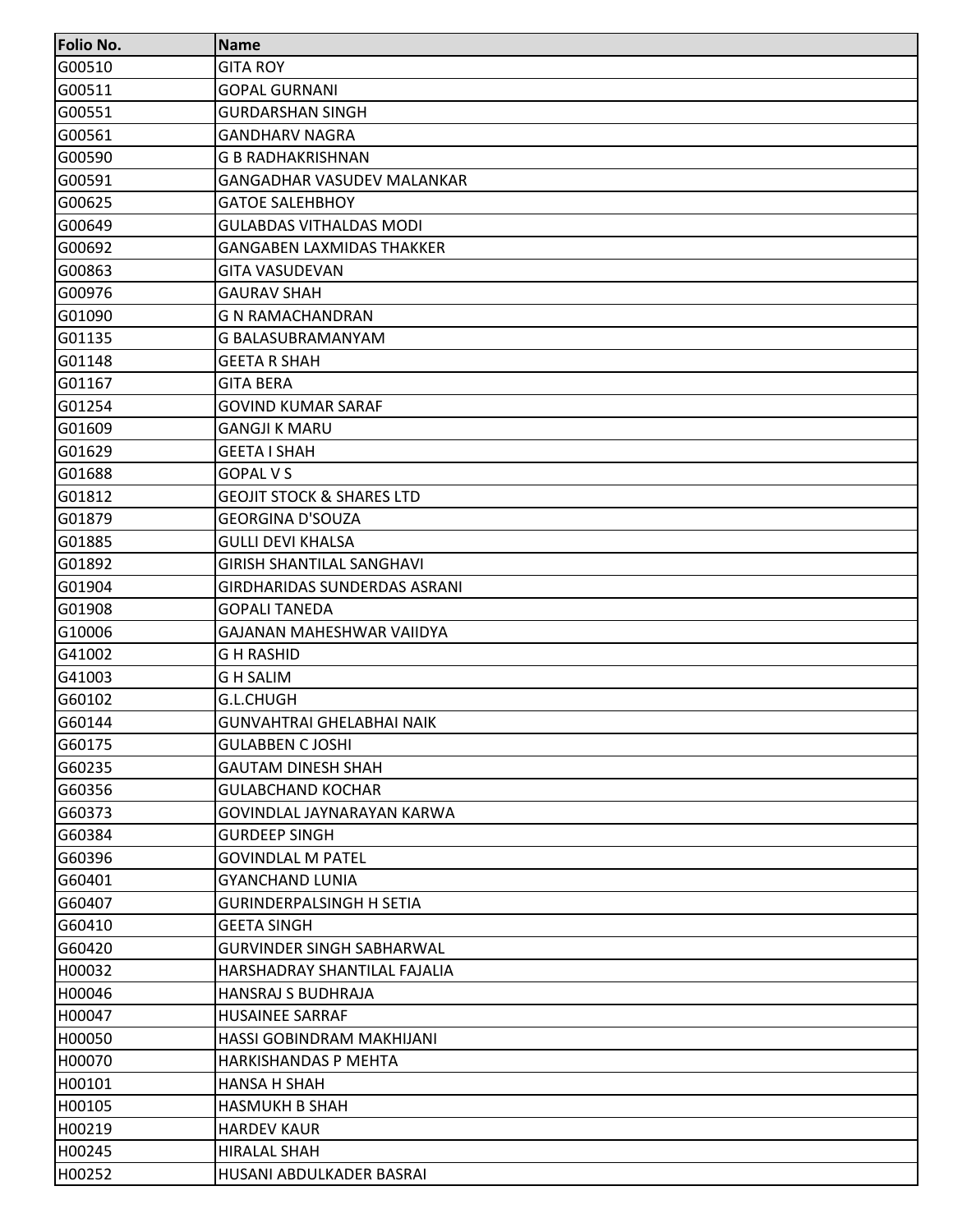| <b>Folio No.</b> | <b>Name</b>                     |
|------------------|---------------------------------|
| H00308           | <b>HIRALAL C PATEL</b>          |
| H00316           | HIRABHAI P DAMANIA              |
| H00373           | <b>HAR CHARAN DASS</b>          |
| H00377           | <b>HULIKATTI M V</b>            |
| H00393           | H R SRIDHARA RAO                |
| H00425           | HARIVADAN BALKRISHNA SHETH      |
| H00430           | HIMATLAL CHUNILAL MEHTA         |
| H00445           | HARISHCHANDRA DWARKANATH KARNIK |
| H00471           | HARESH MANHARLAL MEHTA          |
| H00484           | HEMA VASANT KULKARNI            |
| H00500           | HARSHA SURENDRA NANAVATY        |
| H00506           | <b>HARILAL SHAH</b>             |
| H00526           | HANSABEN BHUPENDRA DALAL        |
| H00535           | HIRALAL CHHAGANLAL GHADIALI     |
| H00624           | HASMUKHLAL CHIMANLAL SHAH       |
| H00635           | <b>HARGOVINDBHAI PATEL</b>      |
| H00647           | HARBANS SINGH MADAN             |
| H00661           | HARIPRASAD JAGANI               |
| H00665           | <b>HEM PATHAK</b>               |
| H00670           | HIMADRI SHANKAR MUKHERJEE       |
| H00693           | HARISH AMBALAL AMIN             |
| H00780           | <b>HARISH CHANDER DAWAR</b>     |
| H00783           | HARSHIDA H ZINZUWADIA           |
| H00795           | HANSA KANUBHAI PARIKH           |
| H00805           | <b>HARIDAS VELLODI</b>          |
| H00831           | HARIDAS DAMODARDAS SHAH         |
| H00837           | HARIDAS UNNIKRISHNAN VELLODI    |
| H00929           | HABI BUNISAN KAGZI              |
| H01031           | HAREN JAYANTILAL SHETH          |
| H01035           | HARSUKHLAL HARILAL PANCHOLI     |
| H01101           | HASMUKHBHAI NAGINBHAI PATEL     |
| H01147           | <b>HARILAL CHATRUBHUJ SHAH</b>  |
| H01163           | <b>HEMA YOGESH SARAF</b>        |
| H01259           | HOMAI ADI HODIWALLA             |
| H01335           | <b>HEMA DESHMUKH</b>            |
| H01343           | H P AMANNA                      |
| H01350           | H P AMANNA                      |
| H01393           | <b>HARISH REHAN</b>             |
| H01922           | <b>HEMA RAGHAVAN</b>            |
| H01931           | <b>HARSHAD F HARIA</b>          |
| H01960           | <b>HARESH BILAKHIA</b>          |
| H02009           | <b>HARJIT KAUR</b>              |
| H02018           | <b>HEMANT C SALAKAR</b>         |
| H02075           | HARISH RAGHUNATH RANE           |
| H02174           | HARSHADA H BHANSALI             |
| H02216           | HEMANT KESHAV GHATPANDE         |
| H02258           | <b>HARNAM SINGH CORNELIUS</b>   |
| H09052           | HARESH NANALAL MEHTA            |
| H10048           | HI TECH INFOSYS LTD             |
| H60105           | HAJI ABDULLAH TUMBI             |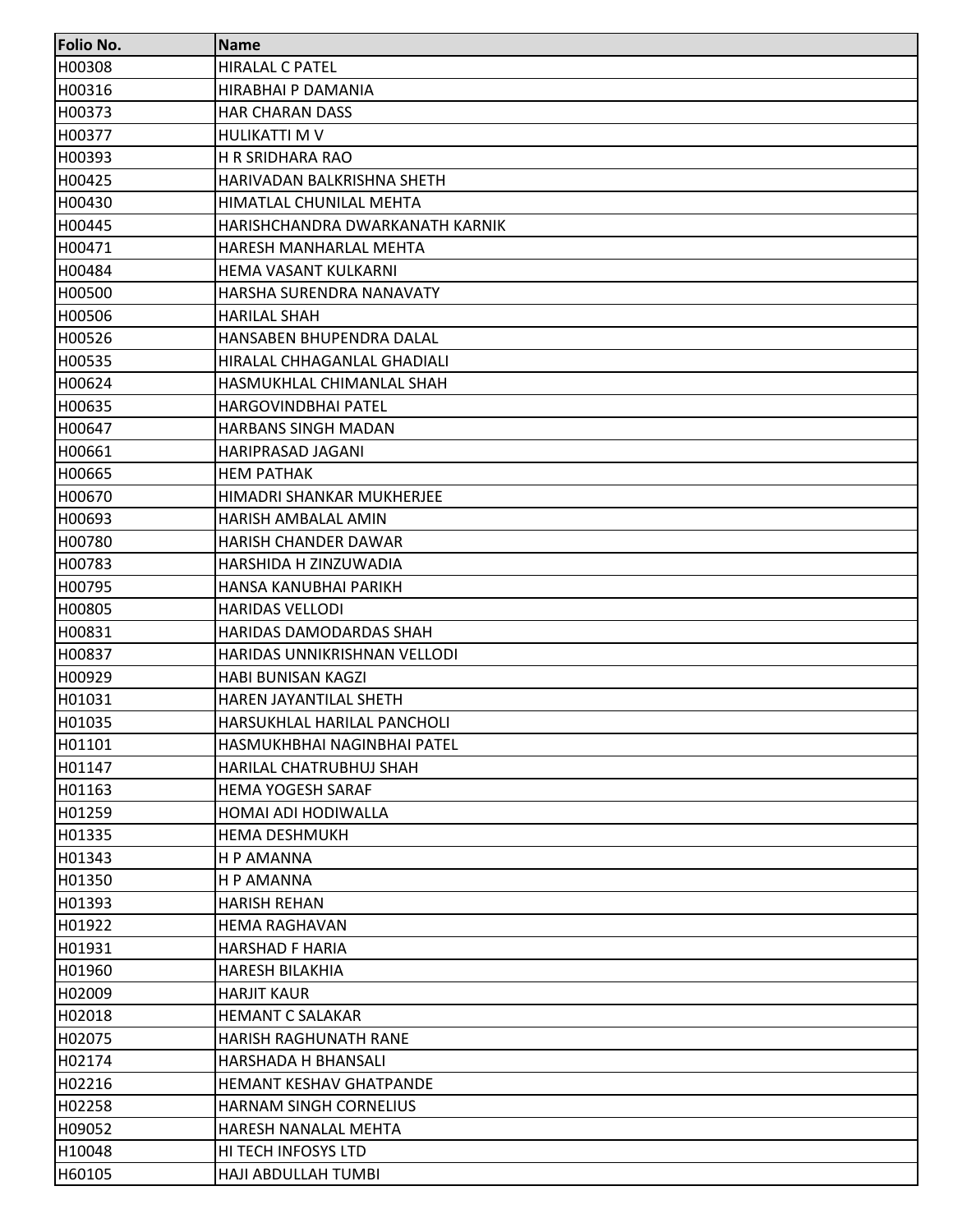| <b>Folio No.</b> | <b>Name</b>                     |
|------------------|---------------------------------|
| H60127           | <b>HARI MOHAN SINGH</b>         |
| H60130           | <b>HARIDAS CHATTERJI</b>        |
| H60134           | <b>HARISH C.K.MATHUR</b>        |
| H60151           | HASMUKHLAL V.METHA              |
| H60159           | HEMLATABEN BHIKHUBHAI PATEL     |
| H60191           | HASMUKH C. JOSHI                |
| H60264           | <b>HEMANT MAFATLAL SHAH</b>     |
| H60313           | HASUMATI A. AMIN                |
| H61039           | <b>HEMANT K TALAPADATUR</b>     |
| H61049           | <b>HINA PAGE</b>                |
| 100028           | <b>INDERJIT SINGH PAINTAL</b>   |
| 100054           | <b>INDIRA KISHOR PAREKH</b>     |
| 100094           | <b>INDRAVADAN P SHAH</b>        |
| 100096           | <b>IOBALHUSSAIN B FRUSTWALA</b> |
| 100100           | <b>IVAN FRANCIS LAPORTE</b>     |
| 100118           | <b>INDER CHAND MODI</b>         |
| 100158           | <b>ICHHASHANKAR TRIVEDI</b>     |
| 100202           | ISHWARLAL SHANKERLAL JAYASWAL   |
| 100215           | <b>INDER MOHAN SACHDEV</b>      |
| 100225           | ISHVARLAL BULAKHIDAS PATEL      |
| 100231           | ISHWARLAL VALLABHDAS MODY       |
| 100237           | <b>INDUMATI DAHYABHAI PATEL</b> |
| 100241           | <b>INDIRA RAGHUNATHAN</b>       |
| 100264           | ISHWARLAL CHHOTUBHAI DESAI      |
| 100284           | <b>INDIRA SUBRAY HEGDE</b>      |
| 100290           | <b>INDUMATI BALWANT KHER</b>    |
| 100355           | <b>INDIRA BANERJEE</b>          |
| 100430           | <b>INDU BHARDWAJ</b>            |
| 100468           | <b>I DEEPAK JAIN</b>            |
| 100491           | <b>ILABEN A SHAH</b>            |
| 100497           | ISHVARLAL M CHHIPWADIA          |
| 100545           | <b>INDERSEN SINGH RANDHAWA</b>  |
| 100547           | I A JAIN                        |
| 100548           | I K JAIN                        |
| 100550           | <b>ILABEN A SHAH</b>            |
| 100677           | <b>IQBAL SINGH</b>              |
| 100700           | <b>INDRANI GHOSH</b>            |
| 110014           | <b>INDU DHAWAN</b>              |
| 110022           | <b>INDU DHAWAN</b>              |
| 110050           | <b>INDAR CHAND MODI</b>         |
| 160121           | <b>INDIRA ANIL PANCHAL</b>      |
| 160164           | <b>INDIRA MORE</b>              |
| 161001           | INDRA BHADUR LOKCHANDRA RANA    |
| 161014           | <b>INDRANI ROY</b>              |
| 161015           | INDRANI ROY                     |
| IN30001110446734 | <b>VRINDAVAN TIWARY</b>         |
| IN30017510509394 | <b>MALATHI. A</b>               |
| IN30020610036570 | <b>AJAY KUMAR CHITNENI</b>      |
| IN30021411298786 | <b>SANTANU BASU</b>             |
| IN30021411552773 | S DURAISAMY                     |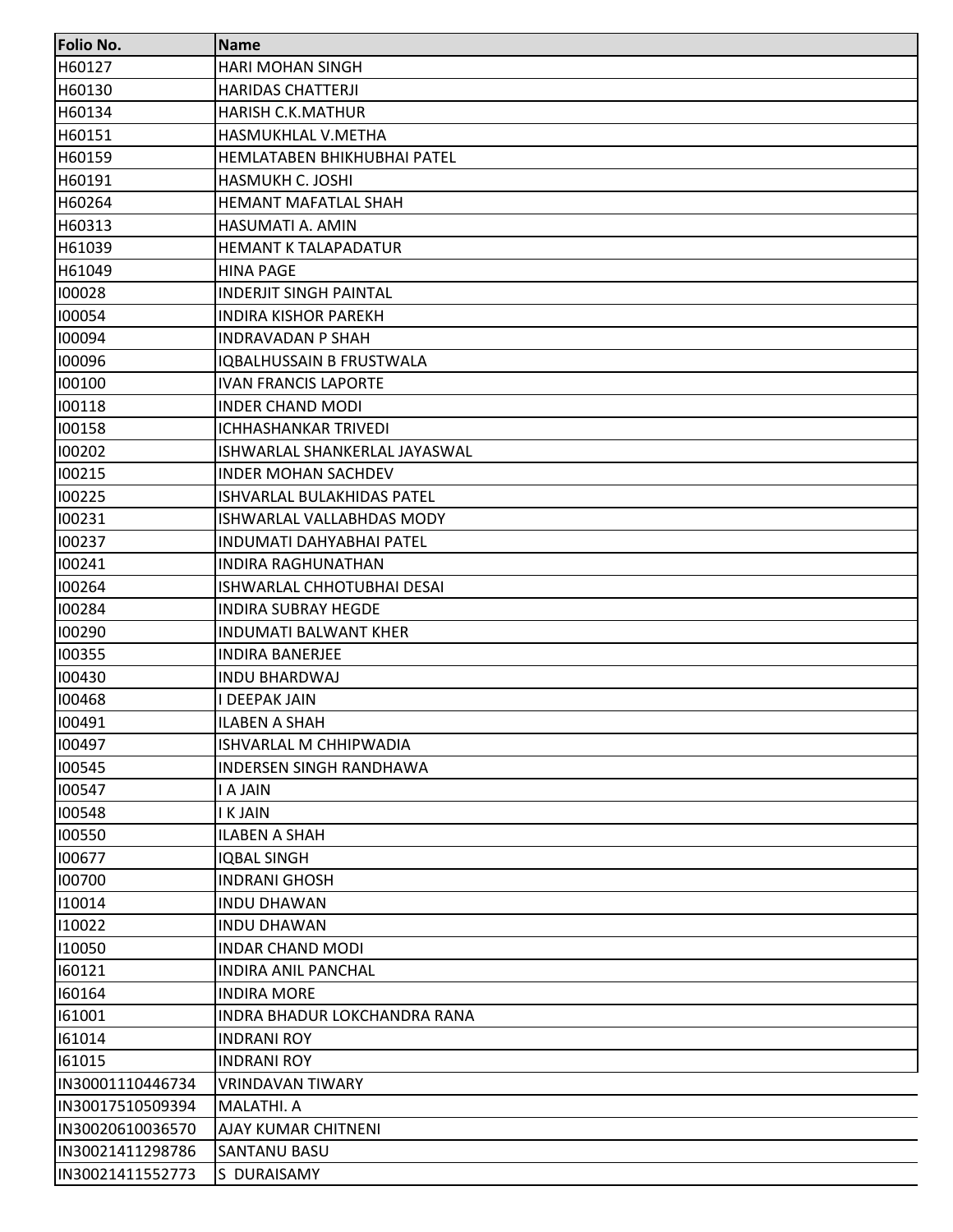| <b>Folio No.</b> | <b>Name</b>                                       |
|------------------|---------------------------------------------------|
| IN30021411559870 | K R ARUNACHALAM                                   |
| IN30021411754542 | GURAPPA VENKATARAMAPPA KODANDAPPA NAIDU           |
| IN30036010331936 | SUSAN P. P.                                       |
| IN30045013411668 | PANKAJ PADMAKANT BHATT                            |
| IN30063610129645 | <b>SAROJ ASHVIN PATEL</b>                         |
| IN30075710123309 | VIGHNAHARIA INVESTMENT & FINANCE COMPANY PVT.LTD. |
| IN30097410663157 | NARSHI GORDHAN SANCHANIA                          |
| IN30102220066818 | LAKSHMI PEDAPUDI                                  |
| IN30102220801372 | LAKKAVARAM VISWANADHAM                            |
| IN30125028703050 | MRS JHUMKA CHAUDHURI                              |
| IN30125028877539 | <b>DILLIP KUANAR</b>                              |
| IN30125028892280 | <b>SANJAY SAHA</b>                                |
| IN30169610331856 | PRABHU.G.K.K                                      |
| IN30169611221280 | UDAYSINH SHRIRANG PAWAR                           |
| IN30226911704722 | ARUNA VELAGAPUDI                                  |
| IN30226912403967 | KARTHIKEYAN M                                     |
| IN30289810007849 | PRAMOD KUMAR TULSIYAN                             |
| J00026           | <b>JOSEPH D LIMA</b>                              |
| J00029           | JAYAKUMAR RAOJI SHAH                              |
| J00056           | JAGADEESAN P V                                    |
| J00059           | J LAKSHMIRATHAN                                   |
| J00062           | J VASANTHA KUMARI                                 |
| J00073           | JAYANTA KUMAR CHOWDHURY                           |
| J00086           | JAYANTILAL BHANSHALI                              |
| J00107           | JAYANT CHANDULAL TRIVEDI                          |
| J00123           | JAYALAKSHMI PADMANABHA IYER                       |
| J00130           | <b>JAYESH SHELAT</b>                              |
| J00144           | JETHMAL HIRANAND ADVANI                           |
| J00179           | <b>JAGDISH KUMAR SETHI</b>                        |
| J00252           | <b>JAGDAMBA PRASAD SAIGAL</b>                     |
| J00272           | <b>JASAVANTLAL B SHAH</b>                         |
| J00365           | <b>JIWANBHAI TANDEL</b>                           |
| J00375           | JAYANTIBHAI D UPADHYAY                            |
| J00390           | JASPREET SINGH SIDHU                              |
| J00395           | JITENDRA SAKARLAL DAVE                            |
| J00400           | JAGDISHCHANDRA HARILAL DOSHI                      |
| J00415           | JEKISAN BHAVANIDAS MEHTA                          |
| J00433           | JASHAVANTLAL SHIVLAL SHAH                         |
| J00439           | <b>JAI DEV ARORA</b>                              |
| J00449           | <b>JAGRUTI DOSHI</b>                              |
| J00526           | JANKIPRASAD AMBALAL SHAH                          |
| J00528           | JITENDRA BALVANTROY NAGARSHETH                    |
| J00579           | JITENDRA DAHYABHAI JHAVERI                        |
| J00590           | <b>JAGANNATH RAVAL</b>                            |
| J00599           | JAGJIVANDAS N CHALISHAJARWALA                     |
| J00614           | JAYANTILAL MARU                                   |
| J00644           | JOSE PATROCINIO DE SOUZA                          |
| J00655           | JAIRAJ OSWAL JAIN                                 |
| J00700           | JYOTISH CHANDRA DAS                               |
| J00710           | <b>JAGADINDRA NATH GHOSE</b>                      |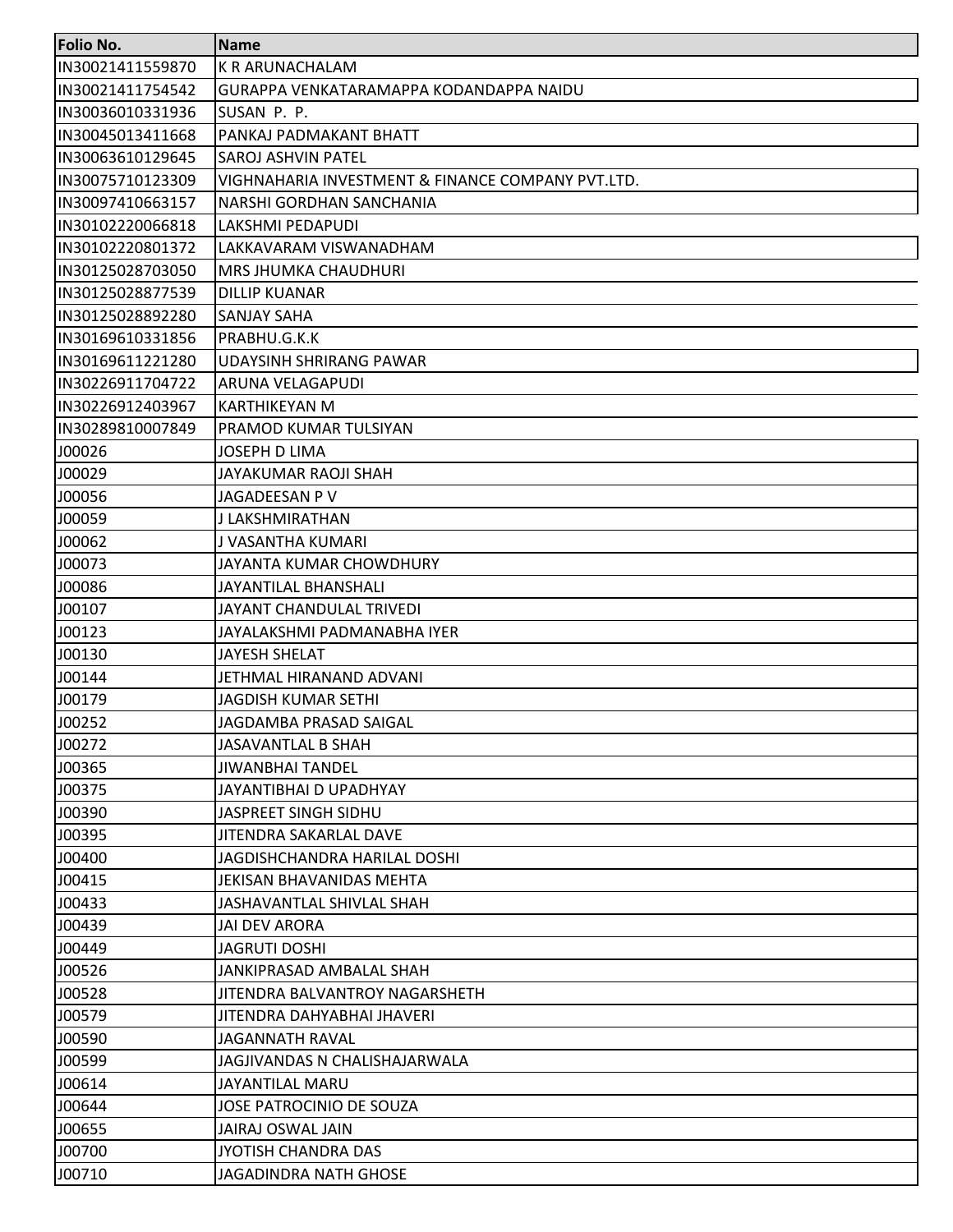| Folio No. | <b>Name</b>                      |
|-----------|----------------------------------|
| J00738    | <b>JOHN INNOCENT</b>             |
| J00747    | <b>JAGANNATH BHARGAVA</b>        |
| J00753    | <b>JUSTIN MATHEWS FERNANDES</b>  |
| J00761    | JAGDISH VADILAL BHAVSAR          |
| J00789    | <b>JAGAN NATH KHANNA</b>         |
| J00819    | <b>JAYANTI BHATTACHARJEE</b>     |
| J00821    | <b>JAYANTHI N SHENOY</b>         |
| J00863    | <b>JAYKRISHNA N SHAH</b>         |
| J00879    | JANAKDULARI AUDICHYA             |
| J00889    | <b>JAIDEV JAIN</b>               |
| J00959    | <b>JAGRUTI KANTILAL ZAVERI</b>   |
| J00984    | <b>JAYDIP N BHATT</b>            |
| J01070    | J SANKARA RAO GUPTA              |
| J01145    | <b>JOYDEB RANA</b>               |
| J01197    | LT COL JASWANT SINGH SIVIA       |
| J01252    | JASHWANT PASHABHAI MAKWANA       |
| J01437    | JAYASHREE SHASHIKANT KALE        |
| J01463    | JOHN M A D'SOUZA                 |
| J01565    | <b>JAILAXMI NARAYAN GAITONDE</b> |
| J01661    | <b>GP CAPT JN TONDON</b>         |
| J01667    | <b>JUGAL KISHORE SHARMA</b>      |
| J01682    | <b>JUGAL KISHORE SHARMA</b>      |
| J01711    | <b>JASMOHINDER SODHI</b>         |
| J01793    | <b>JITENDRA A SHAH</b>           |
| J01796    | <b>JASHMINA K SHAH</b>           |
| J01806    | <b>JAYASHREE UMESH</b>           |
| J01968    | LT COL JIMMY DAJI                |
| J01999    | J M SHARE & STOCK BROKERS LTD    |
| J02091    | <b>JAGGAN PAL SHARMA</b>         |
| J02094    | <b>JOHNNY PINTO</b>              |
| J02114    | <b>JAYA BEN</b>                  |
| J02366    | J MANGALARAJ JOHNSON             |
| J02421    | JAYESH DESAI                     |
| J02422    | JYOTSNA SATISH PANDEY            |
| J02440    | JO ANN M'CGREADY                 |
| J02484    | <b>JANVI N GOKANI</b>            |
| J02701    | <b>JITUBHAI D SHAH</b>           |
| J02751    | <b>JAYESH C KHOKHANI</b>         |
| J02755    | JAGDISHBHAI P PATEL              |
| J02814    | <b>JANAK CHIMANLAL THACKER</b>   |
| J09037    | JAYANTILAL LALCHAND SHAH         |
| J10037    | <b>JAGRUTI S DURANI</b>          |
| J10042    | JYOTSANA KIRAN PILLAI            |
| J10064    | JITENDRA BEHARI MATHUR           |
| J41009    | <b>JAIDEV JAIN</b>               |
| J41042    | <b>JOYDEB RANA</b>               |
| J50001    | <b>JOSEPH FRANCIS SERRAO</b>     |
| J60109    | JAGDISH PRANSHAKER VORA          |
| J60115    | <b>JAIMAL SINGH</b>              |
| J60320    | JAYANTILAL TALKCHAND SANGHVI     |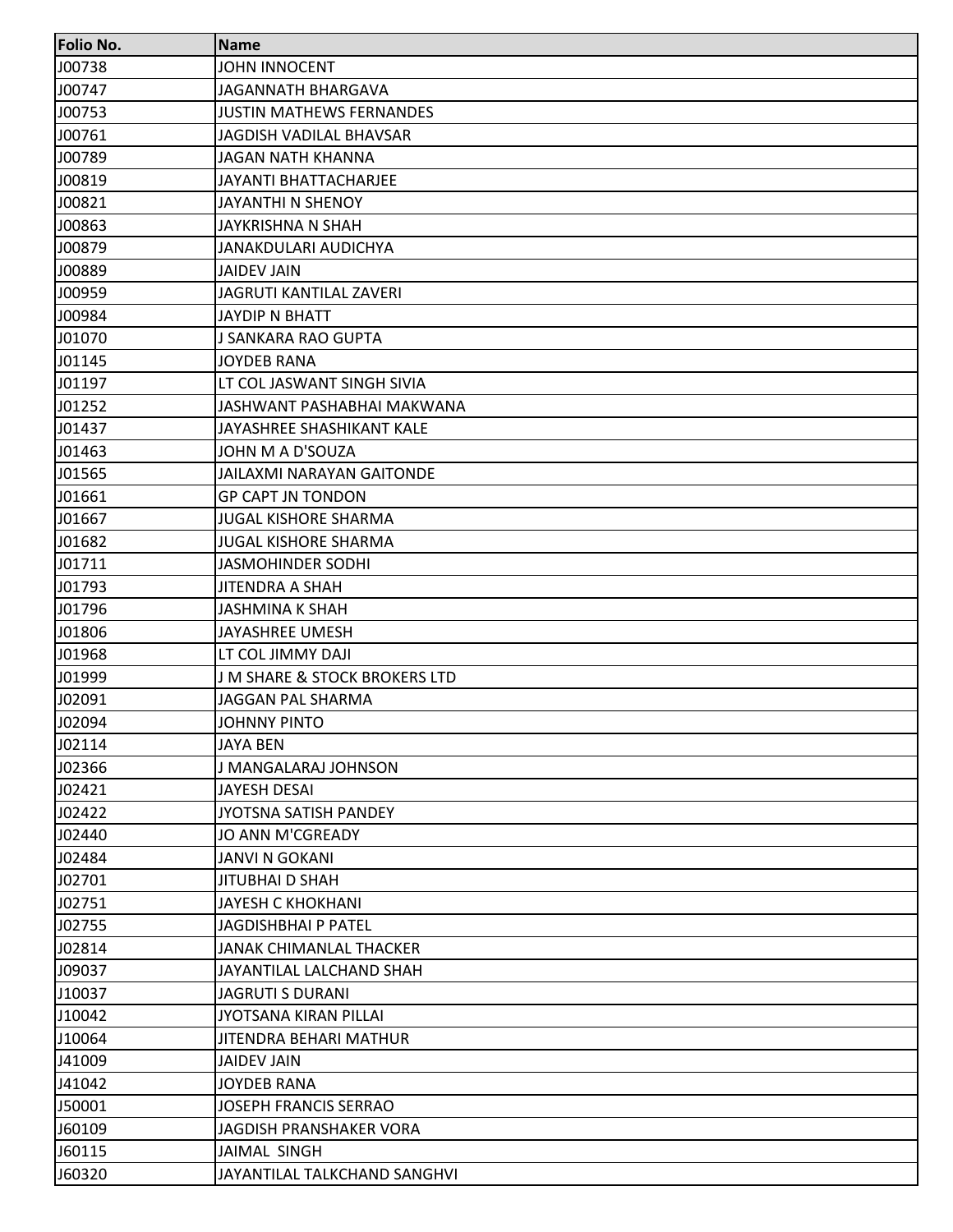| Folio No. | Name                           |
|-----------|--------------------------------|
| J60407    | JITENDRA K MAHAJAN             |
| J60470    | JYOTSNA N SHAH                 |
| J60484    | JASWINDER PAL SINGH NIJJAR     |
| J60501    | JAI RAM SINGH                  |
| J60503    | <b>JITENDRA V MORTHAK</b>      |
| J61025    | <b>JATIN M GANDHI</b>          |
| J61041    | <b>JAYANT DATE</b>             |
| J61076    | JAGDISH PRASAD BANSAL          |
| K00023    | KALYANJI WALJI AIYA            |
| K00024    | KIRAN CHATURLAL GANDHI         |
| K00095    | KHATIJA MOHAMED JADWET         |
| K00160    | <b>KIRIT RAVAL</b>             |
| K00162    | KIRAN MANGESH DHARESHWAR       |
| K00197    | KUMUD CHANDRAKANT MEHTA        |
| K00218    | KAMRUDIN LALANI                |
| K00221    | <b>KHETSHI RITA</b>            |
| K00247    | KEDARNATH BHARGAVA             |
| K00250    | KHALE DWARKANATH VISHNU        |
| K00255    | KRISHNA DUTT DWIVEDI           |
| K00297    | KAUSHIK NAGINDAS DALAL         |
| K00410    | <b>KOKILLA JAIN</b>            |
| K00420    | K DEVENDRA BUSHAN              |
| K00464    | KISHORE N ARYA                 |
| K00494    | KANTILAL PURUSHOTTAM DAS MEHTA |
| K00574    | <b>KRISHNAMOORTHY C R</b>      |
| K00607    | K ANANDA RAJU                  |
| K00642    | <b>KAUSHIK P PATEL</b>         |
| K00644    | KANUBHAI C DUBAL               |
| K00661    | <b>KANTA VOHRA</b>             |
| K00680    | KALYANJI BHAGUBHAI DHIMAR      |
| K00688    | <b>KAPILABEN PATEL</b>         |
| K00718    | KALPA HASHMUKH SHAH            |
| K00742    | <b>KUSUMBEN A PATEL</b>        |
| K00751    | <b>KUN HSIEN LIAU</b>          |
| K00818    | KESHAVAIAH VISWANATHA BHASKER  |
| K00927    | KAMLESH R VASAVADA             |
| K00938    | KAPILABEN SURYAKANT PATEL      |
| K00948    | KANTILAL MANILAL SEVAK         |
| K00961    | KIRITKUMAR TRIVEDI             |
| K00973    | KALLAPPA RAMA MAGDUM           |
| K00996    | KUMUDINI E TRAJAKAR            |
| K00997    | KANTILAL MANILAL SONI          |
| K01056    | <b>KASHINATH GADKARI</b>       |
| K01097    | KIRITBHAI BIHARILAL SHAH       |
| K01126    | KOMALAVALLI LAXMINARASIMHAN    |
| K01165    | KALAVATI VIRENDRA SHAH         |
| K01237    | <b>KOKILABEN K PATEL</b>       |
| K01248    | KIRANKUMAR RANCHHODLAL SONI    |
| K01264    | KOKILA BABULAL SHAH            |
| K01288    | KRISHAN GOPAL SINGH NANDA      |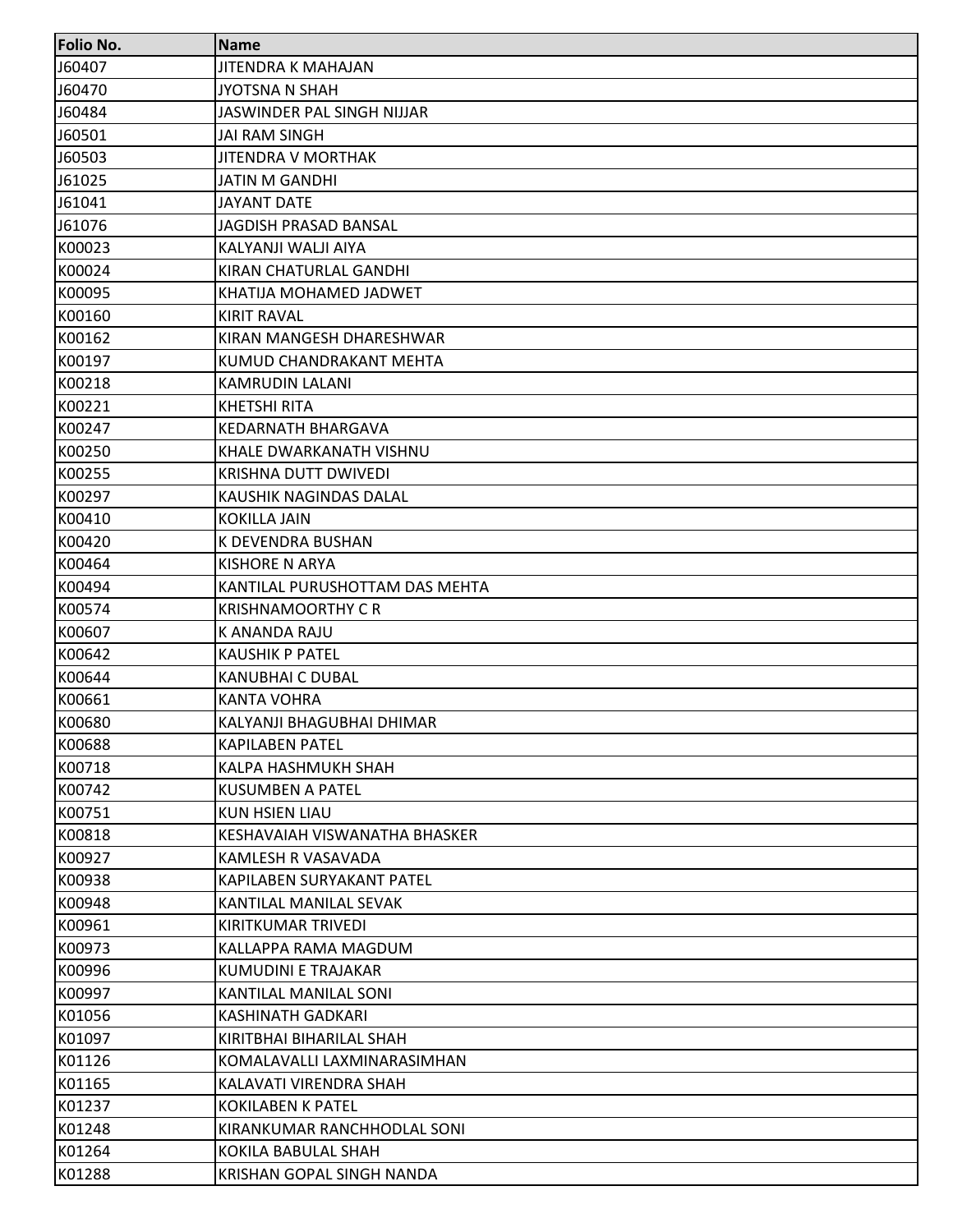| Folio No. | <b>Name</b>                  |
|-----------|------------------------------|
| K01304    | KISHEN CHAND GUPTA           |
| K01316    | <b>KALIPADA CHATTERJEE</b>   |
| K01339    | KISHINCHAND LALCHAND MAHTANI |
| K01375    | KANTIBHAI SHANKERBHAI AMIN   |
| K01437    | <b>KUNWAR PRASAD</b>         |
| K01497    | KANTILAL BALABHAI SHAH       |
| K01578    | KANAKRAI ANANDJI PALA        |
| K01695    | KALYANI NATARAJAN            |
| K01698    | KESHAVLAL GOKALDAS SHAH      |
| K01701    | KRISHNAJI VINAYAK SHEVADE    |
| K01706    | KHUSHMANBEN DAHYABHAI CHOKSI |
| K01711    | KANHAIYALAL SIDHINATH VERMA  |
| K01735    | KUSUM SUBODH PAREKH          |
| K01828    | KANAKAVALLI NADADUR          |
| K01877    | KEWAL KUMARI TANDON          |
| K01928    | <b>KRISHNAN M S</b>          |
| K02010    | KANTABEN NATWARLAL THAKKAR   |
| K02016    | KRISHNA PABBISETTY           |
| K02081    | KANTADEVI HARIKANT SHARMA    |
| K02155    | KUSUMBEN ARVINDBHAI PATEL    |
| K02225    | KAWALJIT KAUR OBEROI         |
| K02239    | <b>K S KRISANAMURTHY</b>     |
| K02440    | KIRTI JAYESH LALAN           |
| K02474    | <b>KALA C DAVDA</b>          |
| K02574    | KODURU RANGARAO              |
| K02711    | <b>KONDAIAH EVANI</b>        |
| K02741    | K RAMAN                      |
| K02877    | KIRTIKUMAR P SHAH            |
| K02901    | <b>KASHMIR SINGH</b>         |
| K02934    | KIRANKUMAR T THAKKAR         |
| K02935    | KIRANKUMAR T THAKKAR         |
| K02938    | KAMAL NAYAN AGARWAL          |
| K02943    | <b>KETAN K SHETH</b>         |
| K02963    | K KANAKA DURGA REDDY         |
| K03010    | KETAN RAJNIKANT SHAH         |
| K03038    | <b>KESHAVJI SHAH</b>         |
| K03083    | <b>KETAN K SHETH</b>         |
| K03121    | <b>KUMAR M SHINDE</b>        |
| K03162    | KOGANTI RAJYALAKSHMI         |
| K03317    | KISHORI MOHAN MOHANTY        |
| K03412    | <b>KAMLA BEN</b>             |
| K03413    | <b>KIRAN KUMAR</b>           |
| K03416    | <b>KOLAMBE MADAN GOPAL</b>   |
| K03433    | K V SUBBARAO                 |
| K03457    | <b>KALPANA MEHTA</b>         |
| K03762    | <b>KHIMCHAND</b>             |
| K03785    | <b>KAMLESH RANI</b>          |
| K03997    | KETAN MANUBHAI MODI          |
| K04009    | K UMESH SHENOY               |
| K04201    | K MEETA                      |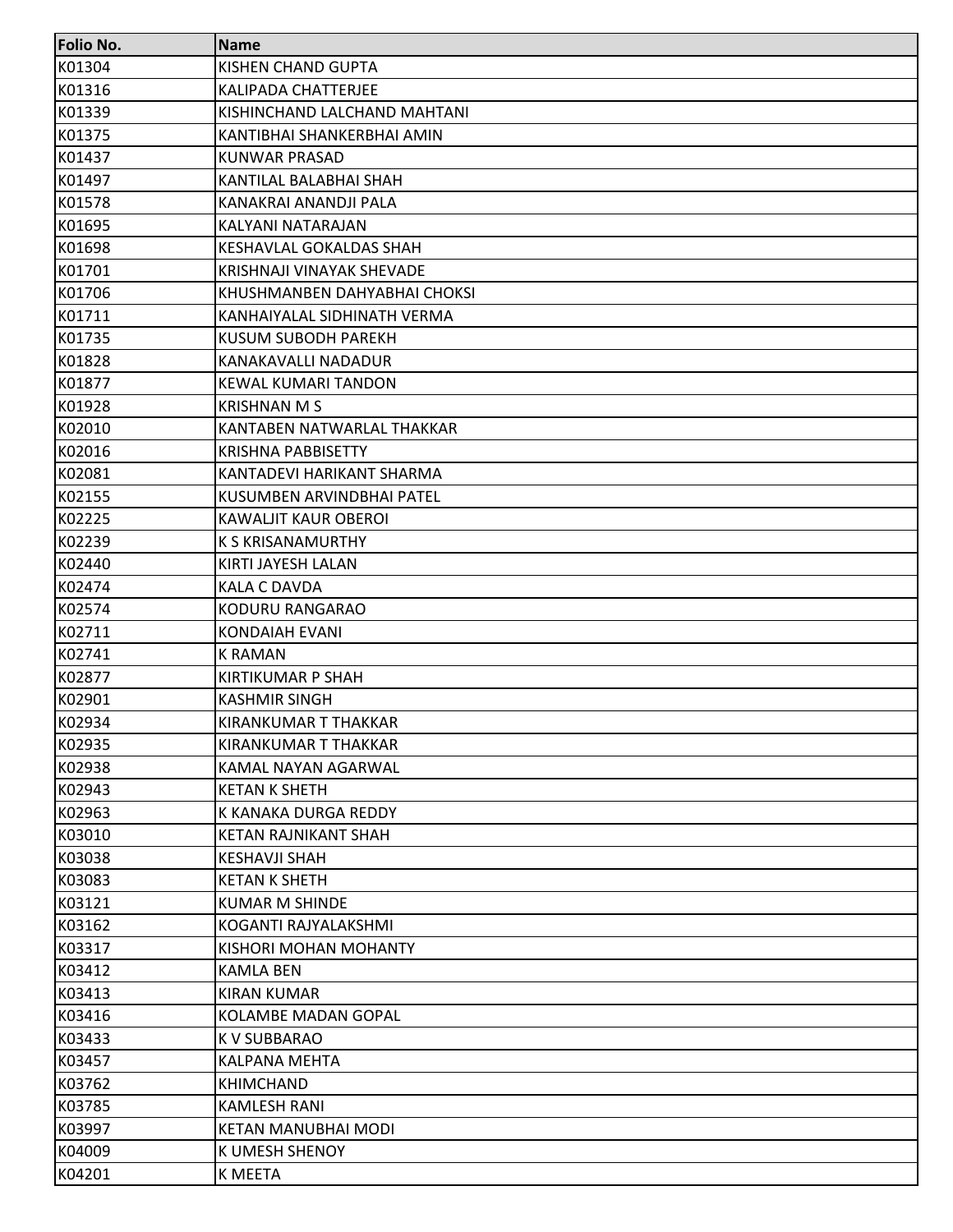| <b>Folio No.</b> | <b>Name</b>                   |
|------------------|-------------------------------|
| K04229           | KSHITIJ SHASHIKANT SHAH       |
| K04257           | KIRAN PRABHA HOLDINGS PVT LTD |
| K04286           | <b>KABITA MITRA</b>           |
| K04408           | <b>KRISHNA BOSE</b>           |
| K04409           | <b>KRISHNA BOSE</b>           |
| K04448           | KIRIT N SANJANWALA            |
| K09036           | K PREMALATHA                  |
| K09037           | <b>KUMAR BHUPAL ZELE</b>      |
| K09043           | KISHORI MOHAN MOHANTY         |
| K10018           | K S SANKARA RAMESWARAN        |
| K10027           | KRISHNA LAL DATTA             |
| K10062           | <b>KALYANI P MEHTA</b>        |
| K10149           | KOPPINENI SURESH KUMAR        |
| K10324           | KAMLESH WADHWA                |
| K10455           | KANTABEN MOHANBHAI GODHANI    |
| K41016           | <b>KALA C DAWDA</b>           |
| K41049           | KATTA RAJANIKUMARI            |
| K41083           | KUMARI VIDYADHARAN            |
| K43024           | <b>KALPESH V SHAH</b>         |
| K60123           | KALAAVATI                     |
| K60137           | <b>KAMLA DEVI</b>             |
| K60138           | KAMALA RANI SEKHRI            |
| K60150           | KANTGAURI MAGANLAL ANUVADIA   |
| K60169           | KEDARNATH                     |
| K60231           | KISHORE RAMNIKLAL JOSHI       |
| K60248           | KALPANA S.WANDREKAR           |
| K60261           | <b>KAMLESH SHAH</b>           |
| K60296           | KHANABHAI UGARBHAI MAKVANA    |
| K60350           | KRISHANKUMAR MAHAJAN          |
| K60369           | KIRTI KUMAR TULJASHANKER VYAS |
| K60387           | KAMDAR MEETA ANILKUMAR        |
| K60448           | KIRITKUMAR CHANDULAL PATEL    |
| K60450           | KIRAN N PRAJAPATI             |
| K60465           | K.P.UNNIKRISHNAN              |
| K60473           | K.SHANTARAM PAI               |
| K60477           | SMT.KAMLESH P.SHIVA           |
| K60484           | KOMALA PATTURAJAN             |
| K60518           | KAMALKISHORE SARDA            |
| K60521           | <b>KAPIL TANDON</b>           |
| K60571           | KAUSHLESH KUMAR AMBASTHA      |
| K60642           | KHEVALKAR VIJAY PANDURANG     |
| K60643           | KISAN WAMAN WANKHEDE          |
| K60648           | <b>KRISHANCHAND SETHI</b>     |
| K60650           | KAMLESHKUMAR SHANKARDAS PATEL |
| K60653           | K. S. CHANDRASEKHAR           |
| K61012           | <b>K GOPALAN</b>              |
| K61013           | <b>K GOPALAN</b>              |
| K61020           | <b>K R RAVICHANDRAN</b>       |
| K61064           | <b>KASHMIR SINGH</b>          |
| K61081           | <b>KINNERY C SHAH</b>         |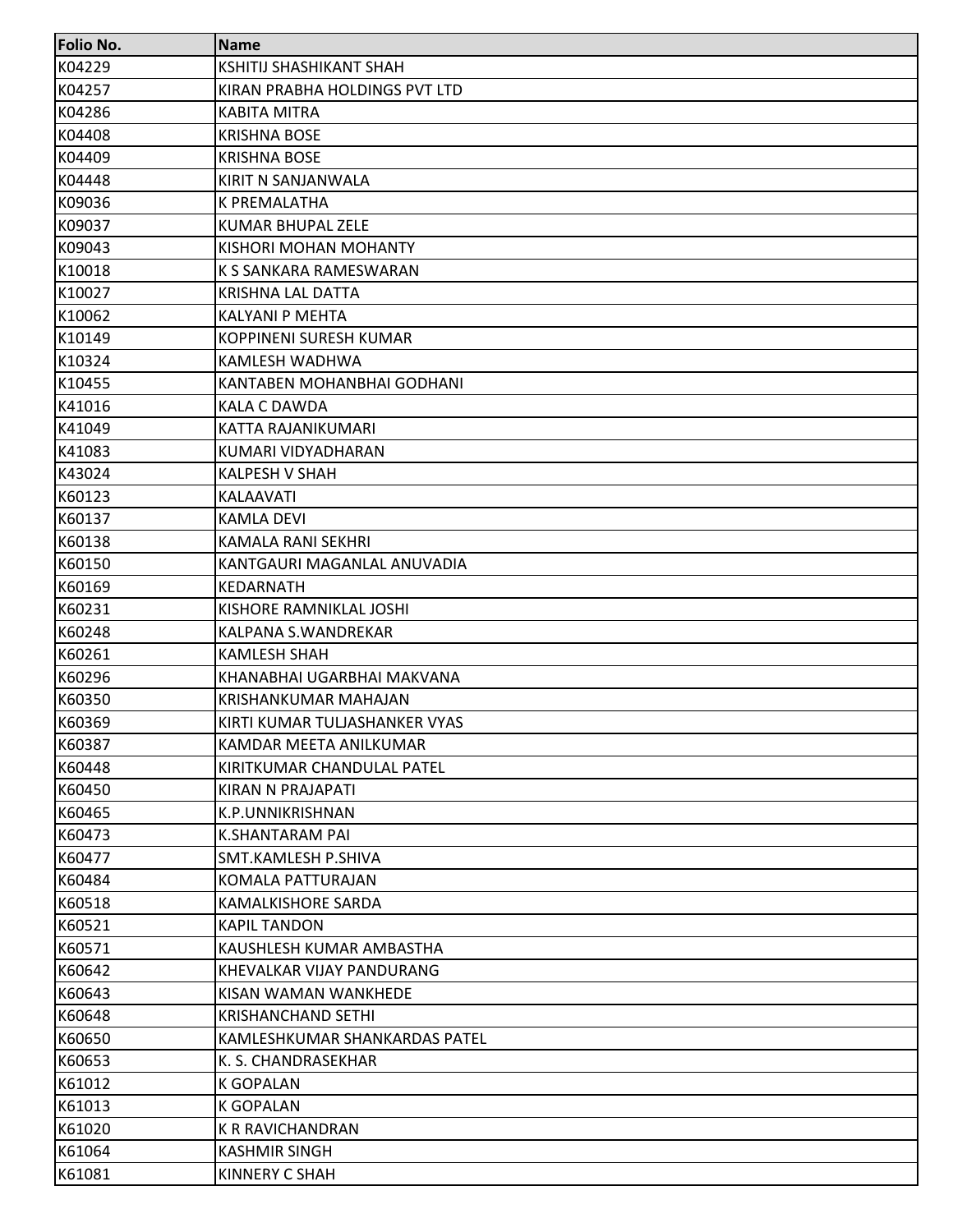| <b>Folio No.</b> | <b>Name</b>                          |
|------------------|--------------------------------------|
| K61082           | <b>KIRAN KHANNA</b>                  |
| K61134           | KISHOR K.GOVINDA WARRIER             |
| L00006           | LEELAVATHI BALKRISHNA SALIAN         |
| L00032           | LALJIBHAI S DIPIKAR                  |
| L00136           | LAXMIBEN SHAMJI NAGARIA              |
| L00178           | LAKSHMI RAMANUJAM                    |
| L00184           | LALITABEN M UPADHYAY                 |
| L00185           | LILAVATI K KHATRI                    |
| L00209           | LALJIBHAI NANJIBHAI PATEL            |
| L00215           | LAKSHMI DEVI AGARWALA                |
| L00236           | LAKSHMI SARASWATHI TANGIRALA         |
| L00252           | <b>LALITABEN DOSHI</b>               |
| L00262           | LAXMI KARAMADI                       |
| L00264           | LAKHDHIRSINH JHALA                   |
| L00270           | LILADHAR RATANSHI DATTANI            |
| L00271           | LALJIBHAI POPATBHAI JHINLUWADIY      |
| L00295           | <b>LATA BAL VAD</b>                  |
| L00310           | LAKSHMI NARASIMHASASTRY POPURI       |
| L00319           | LADHABHAI RAIYANI                    |
| L00368           | LAXMI RANI                           |
| L00420           | LALIT MOHAN BIJLANI                  |
| L00425           | LALIT MOHAN BIJLANI                  |
| L00448           | <b>LALITA ANANT PATIL</b>            |
| L00455           | LALIT PURUSHOTAMDAS MEHTA            |
| L00491           | LACHHMANDAS CHHATARAM RAHEJA         |
| L00562           | LALITBHAI V MERCHANT                 |
| L00614           | <b>LALCHAND BANSAL</b>               |
| L00616           | LEELA M AHUJA                        |
| L00638           | LEELA M AHUJA                        |
| L01065           | <b>LOKESH JAYAL</b>                  |
| L01105           | LAXMIKANTA SATTYANARAYAN JAJU        |
| L01127           | LAJJAWATI                            |
| L01171           | <b>LEETA DAS</b>                     |
| L01194           | <b>LALJIBHAI B PATEL</b>             |
| L09006           | LAXMI S CHAWDA                       |
| L09019           | LACHHMANDAS CHHATARAM RAHEJA         |
| L42001           | <b>LAXMAN HUNA BOROLE</b>            |
| L60107           | LAKSHIMINARAYA REDDY SREEYAPPU REDDY |
| L60135           | LILADHER GANGARAM THAKKER            |
| L60146           | LAILA A.HOODA                        |
| L60151           | <b>LEENA MENZES</b>                  |
| L60167           | <b>LAXMAN VALSE</b>                  |
| L60170           | SMT. LAXMI SUBRAMNYAN                |
| L60184           | <b>LAASIKA BOSE</b>                  |
| L60193           | SQN LDR L.D.SHARMA                   |
| L60220           | LALITBHAI R SHAH                     |
| L61022           | <b>LATABEN DESAI</b>                 |
| L61039           | M/S LLOYDS FINANCE LIMITED           |
| L61040           | M/S LLOYDS FINANCE LIMITED           |
| L61041           | M/S LLOYDS FINANCE LIMITED           |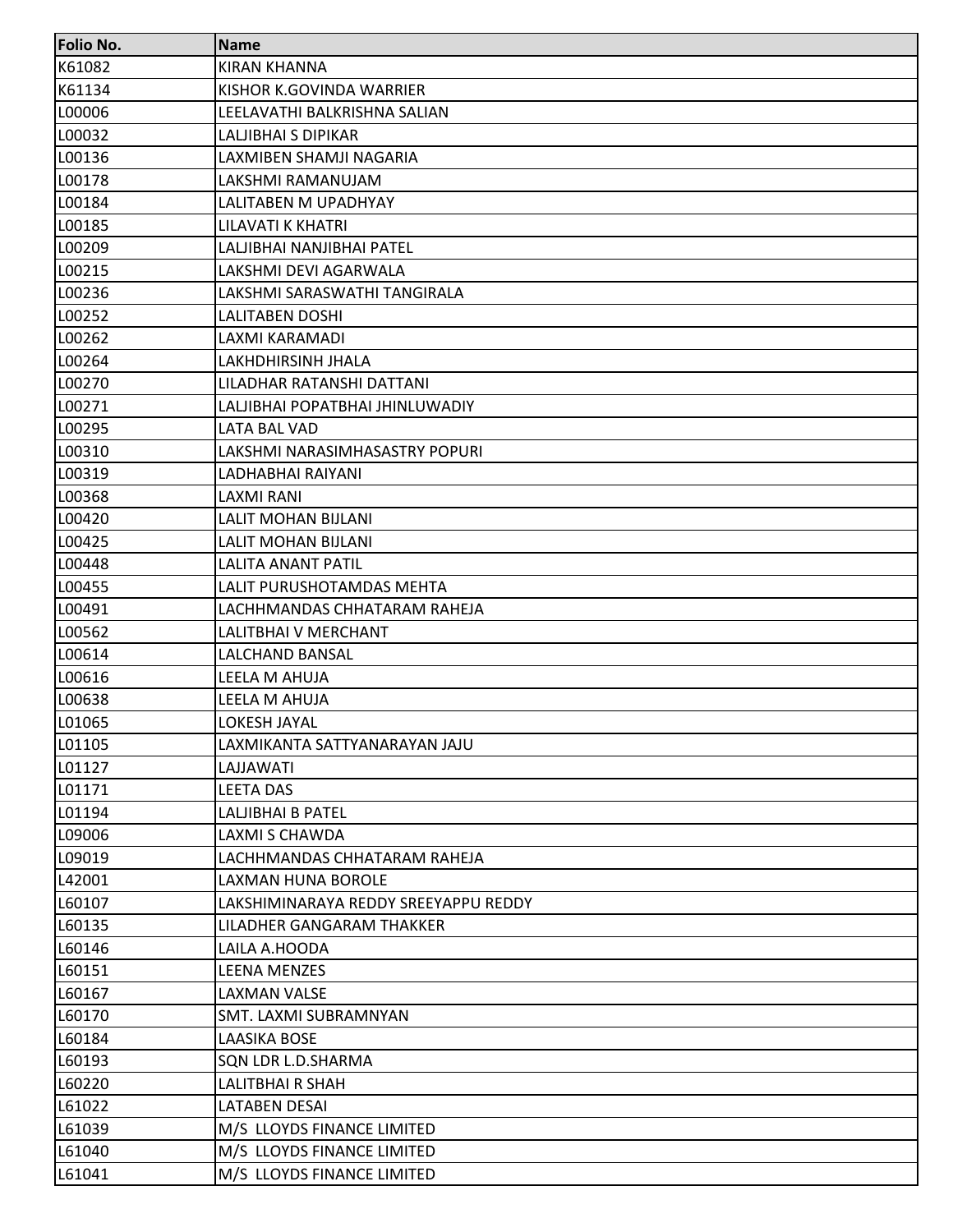| <b>Folio No.</b> | <b>Name</b>                      |
|------------------|----------------------------------|
| L61045           | <b>LAASIKA BOSE</b>              |
| M00020           | MANJULA THANAWALA                |
| M00082           | <b>MEENA PATIL</b>               |
| M00122           | MANCHANDRA SHARMA                |
| M00126           | MUKUNDLAL UPADHYAY               |
| M00141           | <b>MUTHURAJAN</b>                |
| M00172           | MAHENDRA RAMCHHODDA MANIAR       |
| M00174           | MEENAXI JAGANNATH GURJAR         |
| M00179           | MAHENDRAKUMAR JIVRAJBHAI MISTRY  |
| M00327           | MOHAMED HUSAIN M I KHATKHATAY    |
| M00328           | MOHAMED ISMAIL M A KHATKHATAY    |
| M00392           | MOHAMMED EBRAHIM DOCTOR          |
| M00441           | MAHAVIR PRASAD SHARMA            |
| M00498           | <b>MOORTHY KRISHNAN</b>          |
| M00527           | <b>MANGALA DATAR</b>             |
| M00576           | <b>MEETA P SHAH</b>              |
| M00664           | M SIVASUBRAMANIAM CHETTIAR       |
| M00677           | M VENUGOPALAN                    |
| M00680           | MANGALASSERY KRISHNAN NAIR       |
| M00711           | M B RAO                          |
| M00732           | <b>MANGUBHAI K PATEL</b>         |
| M00736           | MULLA A DOSAJI VOHRA             |
| M00740           | <b>MADHUBHAI D PADHYAY</b>       |
| M00748           | MAHENDRA BABUBHAI AMIN           |
| M00758           | MITHALAL BABALDAS MEHTA          |
| M00761           | MUNIREDDY TUKIVAKALA             |
| M00771           | <b>MANCHHABEN JASANI</b>         |
| M00778           | MADHUBEN NARENDRA TOPIWALA       |
| M00840           | MURAGEPPA GANGAPPA HULKUND       |
| M00846           | MUKUNDRAI J PATWARI              |
| M00927           | M R SHANKAR                      |
| M00960           | MOHANLAL BHAGVANDAS BHAGAT       |
| M01055           | MANUBHAI AMTHALAL PANDYA         |
| M01059           | MAHENDRA NATWARLAL UPADHYAY      |
| M01078           | MANGLABEN DAMJIBHAI PARMAR       |
| M01091           | <b>MADHUSUDAN HARILAL GANDHI</b> |
| M01101           | <b>MADHAV PAI</b>                |
| M01103           | MOHAMEDALI A ATHANIKAR           |
| M01112           | MAGANLAL KALIDAS UPADHYAY        |
| M01116           | MANIBHAI PURSHOTTAMBHAI PATEL    |
| M01128           | <b>MULJIBHAI G PATEL</b>         |
| M01129           | <b>MANSINGJI THAKOR</b>          |
| M01154           | MINOCHEHER A TAMBOLI             |
| M01264           | <b>MANORAMA GUPTA</b>            |
| M01291           | MANGATAYARU KORALLA              |
| M01293           | MOHINDER NARAIN MANOCHA          |
| M01379           | MOHANLAL SITARAM TOPIWALA        |
| M01384           | <b>MARKANDEY PANDEY</b>          |
| M01391           | MAHESH RATILAL THAKKAR           |
| M01428           | <b>MADAN LAL KAUR</b>            |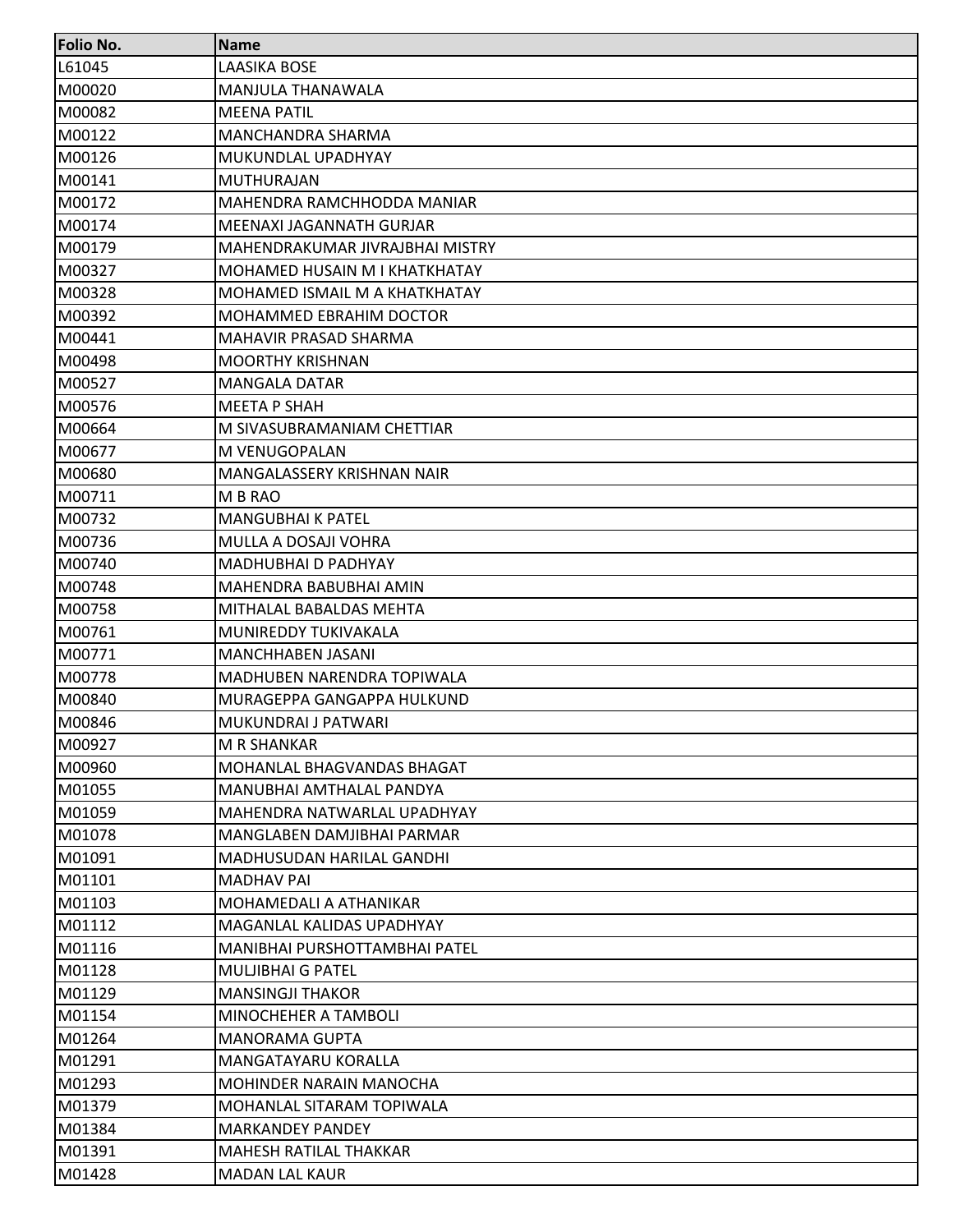| <b>Folio No.</b> | <b>Name</b>                             |
|------------------|-----------------------------------------|
| M01432           | <b>MRINAUNI GOYAL</b>                   |
| M01437           | MR CHAMAN LALL DUGGAL                   |
| M01502           | MOHANLAL BHAWSINGHRA                    |
| M01520           | MANHARSINHJI JADEJA                     |
| M01562           | <b>MAHESHBHAI MOTIBHAI PATEL</b>        |
| M01564           | <b>MRUGANK DESAI</b>                    |
| M01578           | <b>MAHENDRASEN JAIN</b>                 |
| M01588           | <b>MANAK SINGH RAJPUT</b>               |
| M01603           | <b>MADHU JAIN</b>                       |
| M01716           | <b>MOHINDER KAUR</b>                    |
| M01764           | MANJULA                                 |
| M01765           | MAHENDRAKUMAR AMBALAL PATEL             |
| M01789           | <b>MALINI KRISHNAMURTHI</b>             |
| M01798           | <b>MANJIT SINGH</b>                     |
| M01815           | <b>MACK JACOB VAZ</b>                   |
| M01829           | <b>MANIBEN THAKKER</b>                  |
| M01833           | <b>MANDVI CO OPERATIVE BANK LIMITED</b> |
| M01845           | <b>MANMOHANDAS MANEKLAL SHAH</b>        |
| M01853           | MAHASHANKAR NARMADASHANKER BHATT LTD    |
| M01855           | <b>MANIBEN AMBALAL AMIN</b>             |
| M01858           | <b>MANI RAMCHANDRAN</b>                 |
| M01860           | MADHUKANTA KANAIYALAL SHAH              |
| M01864           | <b>MANILAL VIRCHAND</b>                 |
| M01865           | <b>MATHURADAS GOVINDAS PARIKH</b>       |
| M01866           | MANGAL KANIRAM                          |
| M01872           | MANJULA GOPALDAS VAKIL                  |
| M01897           | <b>MAHADEV MUGU THUL</b>                |
| M02082           | MADHU COMMERCIALS LIMITED               |
| M02099           | <b>MANJEET</b>                          |
| M02135           | <b>MANEKLAL NARAYANDAS</b>              |
| M02336           | <b>MADHU S DEWAN</b>                    |
| M02394           | <b>MEENA MAHENDRA</b>                   |
| M02452           | MEMA ENGINEERS AND CONTRACTORS P LTD    |
| M02494           | MILIND DAMODAR KARMARKAR                |
| M02499           | MOHD IQBAL JUSAB BARTANWALA             |
| M02576           | MIRABEN NAVNITLAL PARIKH                |
| M02582           | <b>MADAN &amp; COMPANY LIMITED</b>      |
| M02815           | <b>MAMTA MANOJ MEHTA</b>                |
| M02827           | <b>MADHAV PENDSE</b>                    |
| M02997           | <b>MAHENDRA MOTILAL PATEL</b>           |
| M03017           | MEERA D DALAL                           |
| M03064           | MAKARAND MORESHWAR GHARPURE             |
| M03081           | MANNE SIVA RAMA PRASAD                  |
| M03136           | <b>MARIEL T GONSALVES</b>               |
| M03159           | MANSUKHLAL TARACHAND KALYANI            |
| M03259           | MADHUSUDAN MAGANLAL PANDYA              |
| M03568           | <b>MADHUKAR SHETH</b>                   |
| M03669           | M K MANJUNATH                           |
| M03712           | MUKTA KIRAN DHARESHWAR                  |
| M03796           | <b>MILIND EKBOTE</b>                    |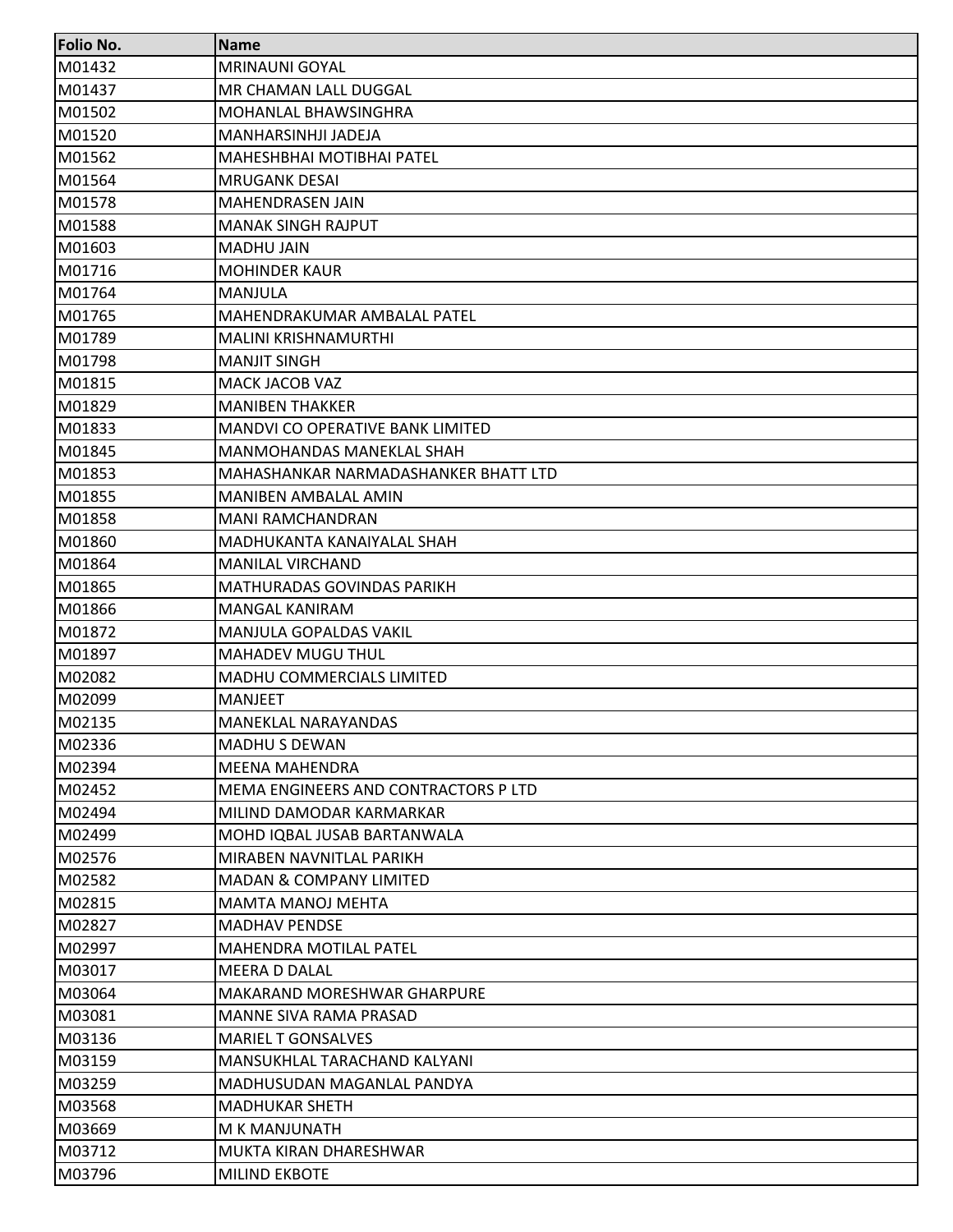| <b>Folio No.</b> | <b>Name</b>                                 |
|------------------|---------------------------------------------|
| M03817           | MUKESHKUMAR N CHAJED                        |
| M03962           | <b>MIKE PATRAO</b>                          |
| M03968           | <b>MANISH THAKKAR</b>                       |
| M04205           | <b>MADHUKAR KUMAR</b>                       |
| M04263           | MEHRU NARIMAN BATTIWALA                     |
| M04277           | <b>MADHURI SINHA</b>                        |
| M04335           | <b>MONABEN M VYAS</b>                       |
| M04338           | <b>MAMTA AGARWAL</b>                        |
| M04399           | <b>MAHABIR PRASAD SARAOGI</b>               |
| M04454           | <b>MALA SARDAR</b>                          |
| M04467           | <b>MAHENDRA BHATNAGAR</b>                   |
| M04500           | <b>MALATHI ASHOK KUMAR</b>                  |
| M04554           | <b>MAHENDRA THOLE</b>                       |
| M04628           | <b>MANISH TANDON</b>                        |
| M04739           | <b>MANISH KOCHAR</b>                        |
| M04750           | <b>MONIKA SINGH</b>                         |
| M04783           | <b>MANDAKINI PRAVINCHANDRA PATEL</b>        |
| M04789           | <b>MOHD SHAKEEL</b>                         |
| M04809           | <b>MAHENDRA CHHAJER</b>                     |
| M04881           | <b>MAGNUM EQUIFIN LTD</b>                   |
| M04920           | <b>MUKESH LUTHRA</b>                        |
| M04961           | <b>MUNISH RAI</b>                           |
| M09031           | <b>MEENA LEKHRAJ</b>                        |
| M09041           | MANORAMABEN TRYAMBAKLAL DESAI               |
| M09090           | <b>MANHERLAL H CHAWDA</b>                   |
| M09094           | <b>MAHESH LILADHAR DHOLAKIA</b>             |
| M10020           | MORGAN GRENFELL TRUST CORPN (CI) LTD        |
| M10073           | MICHAEL VIMAL PILLAI                        |
| M10086           | <b>MAHESH K BATHIJA</b>                     |
| M10128           | <b>MANOJ SACHDEVA</b>                       |
| M10154           | MANISHA PARASHURAM SAPKAL                   |
| M43078           | IMELVIN ROCHE                               |
| M43096           | <b>MADHAV DATTATRAYA LOKURKAR</b>           |
| M60002           | M/S METOCHEM EXPORTS PVT. LTD.              |
| M60118           | <b>MADHAV UCHIL</b>                         |
| M60128           | <b>MADHURI ASHOK BHATIA</b>                 |
| M60146           | lMAHENDRA JASHBHAI PATEL                    |
| M60157           | <b>MAMTA AGARWALA</b>                       |
| M60204           | <b>MANORAMA BAGHACHI</b>                    |
| M60222           | <b>MAYUR EXPORTS AND INVESTMENT PVT LTD</b> |
| M60275           | <b>MUNNI DEVI</b>                           |
| M60356           | <b>MSR.MANGAL ANANT SHETE</b>               |
| M60438           | MANISHA UDAY DAMANI                         |
| M60444           | MURALIDHARA R.                              |
| M60491           | <b>MAHESH HIRALAL SHETH</b>                 |
| M60506           | <b>MANI SANKAR</b>                          |
| M60524           | <b>MAHENDRA D. RATHOD</b>                   |
| M60566           | <b>MEETALI MAHENDRAKAR</b>                  |
| M60576           | MEETALI A.MAHENDRAKAR                       |
| M60596           | M.SUJATHA RAO                               |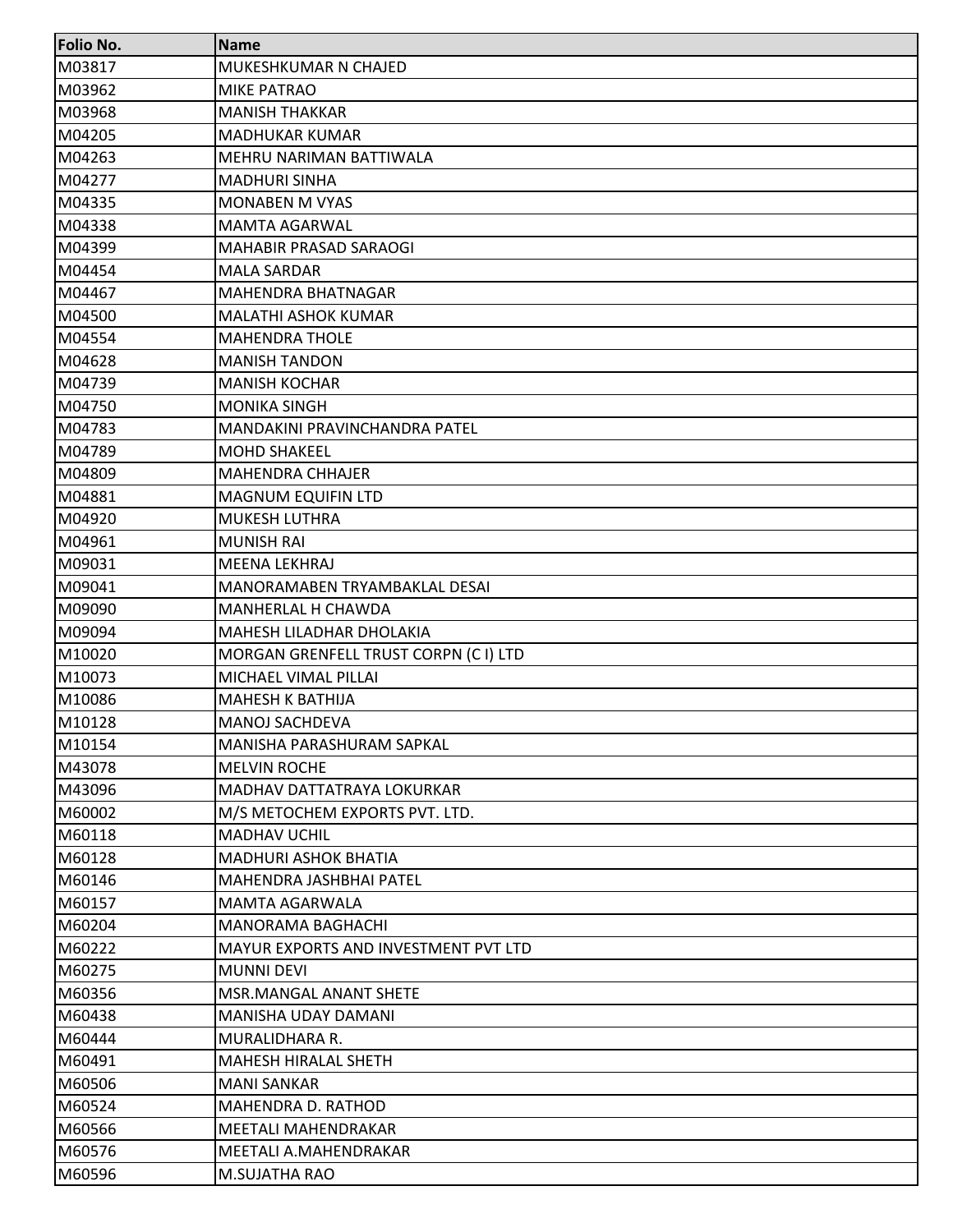| <b>Folio No.</b> | <b>Name</b>                     |
|------------------|---------------------------------|
| M60597           | M.SRINIVASA RAO                 |
| M60613           | DR.MARY K.ABRAHAM               |
| M60623           | MAYUR KUMAR KANTILAL SHAH       |
| M60630           | MAHESHKUMAR MANILAL SHAH        |
| M60665           | MANJU WADHWANI                  |
| M60706           | MADHUKAR KASHIRAM JAGDALE       |
| M60745           | <b>MAMTA RUDAGI</b>             |
| M60786           | <b>MANOJ KUMAR BAIROLIYA</b>    |
| M60788           | <b>MALINI P KADAKIA</b>         |
| M60799           | MAHESH MANUSHANKAR VYAS         |
| M60824           | <b>MITEN LAPSIA</b>             |
| M60825           | <b>MOOL CHAND KOCHAR</b>        |
| M60826           | <b>MAHENDRA SHAH</b>            |
| M60845           | MAHENDRA N. PAREKH              |
| M60861           | <b>MANJU LATA</b>               |
| M61023           | MADHUSUDAN ARJUN GAWDE          |
| M61069           | <b>MANISHA</b>                  |
| M61122           | MILIND PRABHU                   |
| M61170           | <b>MURTI DEVI</b>               |
| N00005           | NITIN TAMHANE RAMCHANDRA        |
| N00090           | NARAYAN RAO NAVAD               |
| N00122           | NARANJI BHANUSHALI              |
| N00128           | <b>NARASIMHA PAI</b>            |
| N00160           | <b>NALINI BHAGWATI</b>          |
| N00167           | <b>NAVIN BHAGWATI</b>           |
| N00176           | NARASIMHAN VANJULAM             |
| N00177           | N S NARASIMHAN                  |
| N00206           | NAVEEN CHANDER SHARMA           |
| N00295           | <b>NAINA GURUNATH TALMAKI</b>   |
| N00330           | NEELA ARVINDBHAI PANDYA         |
| N00376           | <b>NARENDER GOLANI</b>          |
| N00382           | NASARULLAHKHAN SITABKHAN PATHAN |
| N00408           | NAYAN MEHTA                     |
| N00413           | N MUTHIYALU                     |
| N00420           | NARENDRA PRATAP BHALLA          |
| N00423           | NANDA DULAL DEY                 |
| N00424           | NATARAJAN RAVISHANKAR           |
| N00447           | NATHUBHAI K DESAI               |
| N00457           | NARMADABEN PATEL                |
| N00470           | <b>NALIN J MEHTA</b>            |
| N00490           | NANDLAL MURLIDHAR BHAVNANI      |
| N00494           | NAGESWARA RAO KORLIPARA         |
| N00519           | NANDKUMAR PAITHANKAR            |
| N00554           | NIRMAL KUMAR KUNDU              |
| N00575           | N JANARDANA MENON               |
| N00576           | <b>NALIN GULATI</b>             |
| N00590           | NAYANKUMAR DEVIPRASAD SWADIA    |
| N00599           | <b>NALINI R BANARJEE</b>        |
| N00613           | NATVERLAL CHIMANLAL SHUKLA      |
| N00692           | NITIN RATANSHI BHUVA            |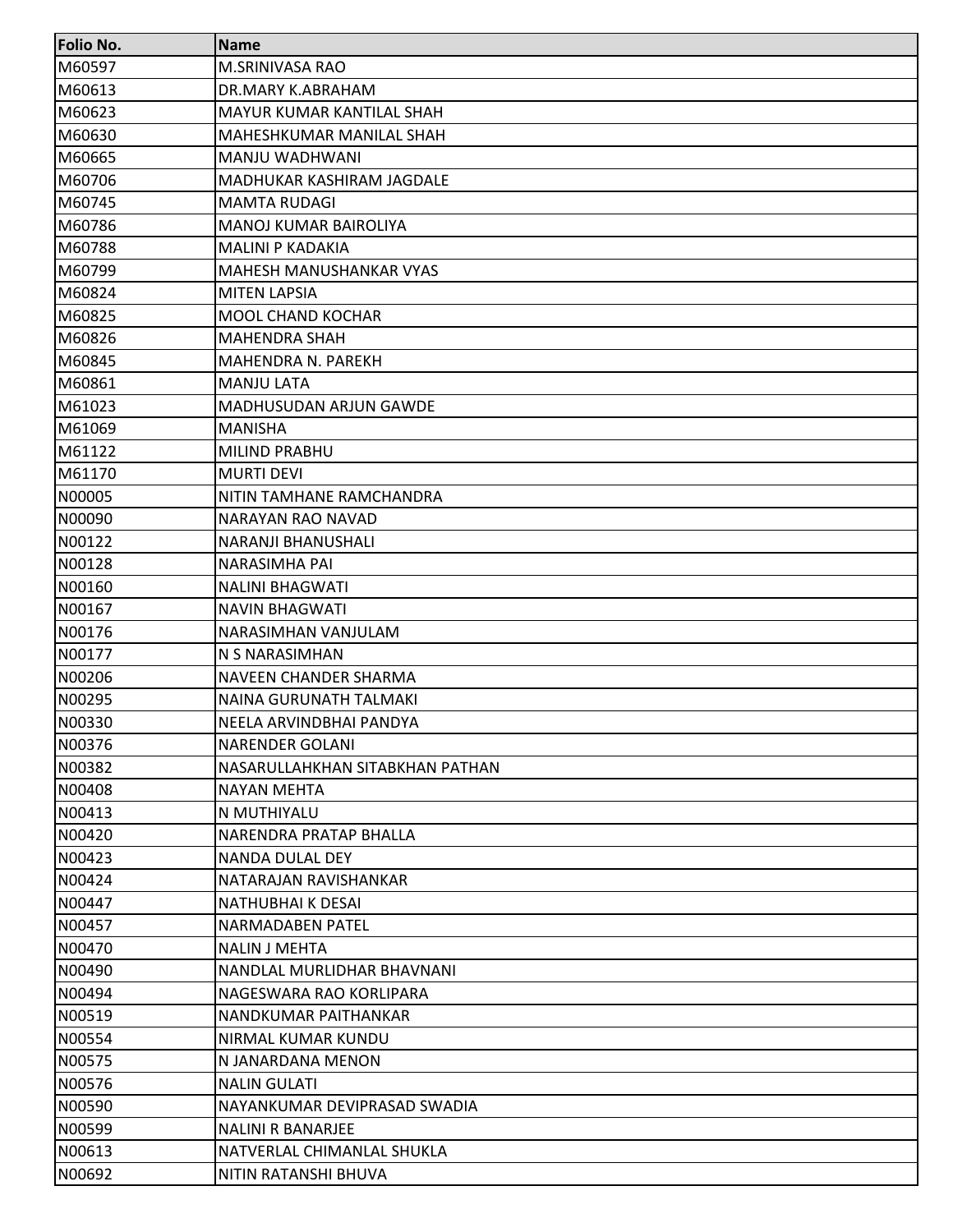| <b>Folio No.</b> | <b>Name</b>                    |
|------------------|--------------------------------|
| N00706           | NILABEN MAGANLAL NAIK          |
| N00729           | NINAN PLAMMOOTTIL MATHAI       |
| N00794           | NARAYANASWAMY VAIDYANATHAN     |
| N00836           | NARSA REDDY POSANIPALLI        |
| N00840           | N K VISWANATHAN                |
| N00841           | NEERJA MAUDGAL                 |
| N00877           | NARESH KUMAR SONI              |
| N00888           | <b>NITIN HATHI</b>             |
| N00896           | <b>NEELA DAS</b>               |
| N00905           | NIHAR KUMAR SARKAR             |
| N00988           | <b>NARAIN L KESWANI</b>        |
| N00994           | NARESH KUMAR SAWHNEY           |
| N01135           | NICHOLAS LOBO                  |
| N01160           | NARENDRA WAMAN SATPUTE         |
| N01172           | NARAHARI BABAJI PARAB          |
| N01175           | NATWARSINHJI VIJAYSINHJI GOHIL |
| N01179           | NARAINDAS PARMANAND MADHWANI   |
| N01180           | NURUDDIN HATIMBHAI KHORAKIWALA |
| N01182           | NIRMALA NARHARILAL SHAH        |
| N01255           | NIRUKUMAR VADILAL SHETH        |
| N01313           | <b>NARESH KUMAR SONI</b>       |
| N01409           | <b>NEMISH S SHAH</b>           |
| N01457           | NATWARLAL DAHYALAL PRAJAPATI   |
| N01477           | <b>NAKIB HAJI ARIF NOORANI</b> |
| N01489           | NAVINCHANDRA JOSHI             |
| N01574           | NASHIMBEN ABDULBHAI AJMERI     |
| N01579           | <b>NISHA PARIKH</b>            |
| N01694           | N.K.GANDHI                     |
| N01738           | NILESH PRADYUT PARIKH          |
| N01756           | NIBEDITA PAL                   |
| N01765           | <b>NALINI SUBHASH SHAH</b>     |
| N01898           | EERUBEN RASHMIKANT ASHRA       |
| N01962           | N RENGANATHAN                  |
| N01970           | NEMI CHAND BHANDARI            |
| N02007           | NIRMALA ARVINDBHAI MODY        |
| N02118           | <b>NEETA NAGDEV</b>            |
| N02165           | NARENDRA JANARDAN SUBHEDAR     |
| N02326           | N RAJENDRAN                    |
| N02357           | <b>NAVNIT BHUTADA</b>          |
| N02398           | NEELAM ARUN MISHRA             |
| N02724           | <b>NARESH JAIS</b>             |
| N02725           | N K SHARMA                     |
| N02779           | NEELIMA I KHARAT               |
| N02786           | NIMESH G CHHEDA                |
| N02799           | NITA KHORIA                    |
| N02836           | N V V CHOWDARY                 |
| N02852           | <b>NALINI RANJAN SINGH</b>     |
| N02884           | NITHYA PARAMESWARAN            |
| N02886           | NAYIDI CHENCHAIAH CHOWDARY     |
| N03080           | NATVERLAL M SHAH               |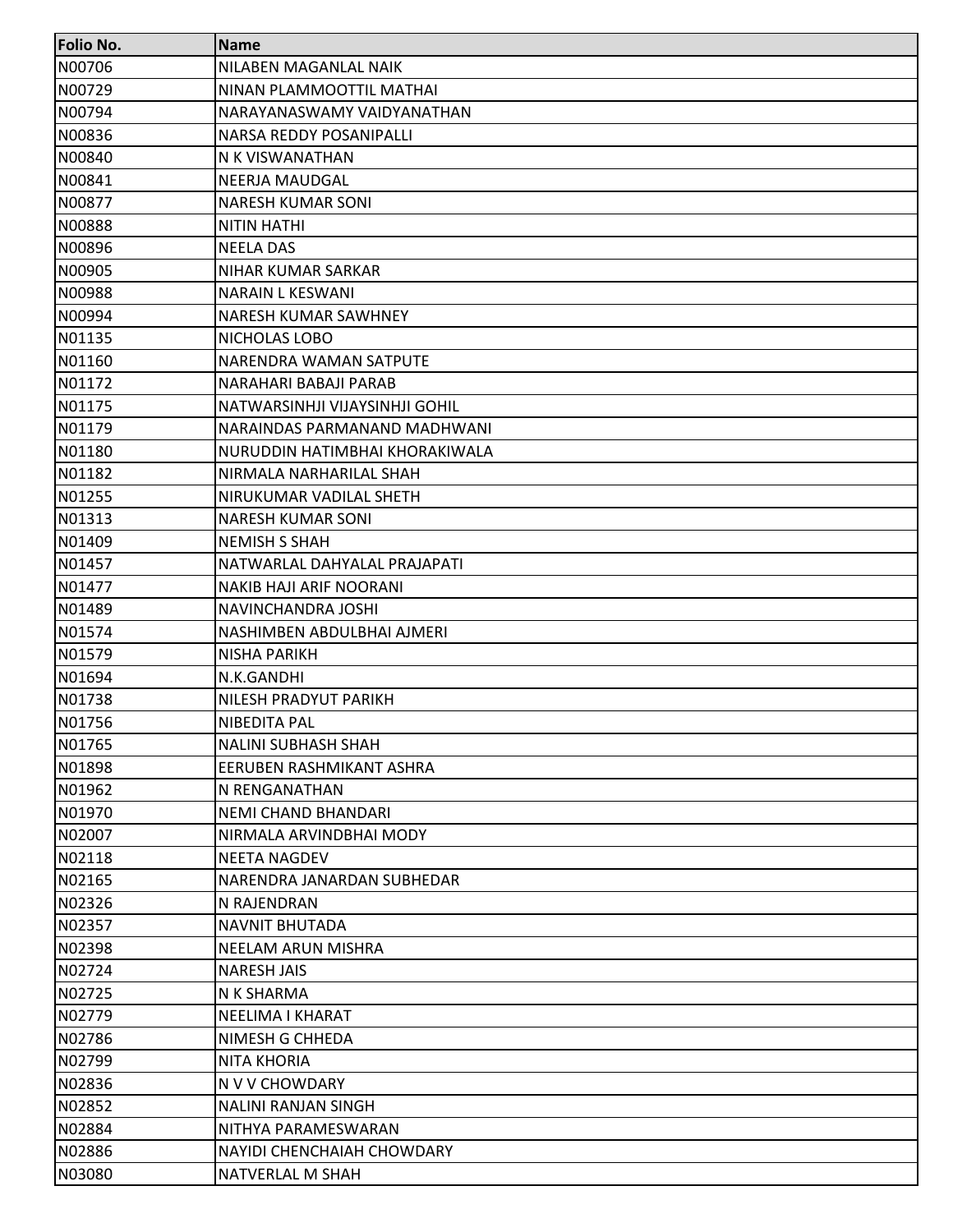| <b>Folio No.</b> | <b>Name</b>                    |
|------------------|--------------------------------|
| N03081           | <b>NAMRITA CHAUDHRI</b>        |
| N03085           | NIKUNJ KUMAR LOHIA             |
| N03166           | NILOOFER SAYED                 |
| N03174           | N MEENAKSHI                    |
| N09012           | NAGALAKSHMI RAO                |
| N10034           | <b>NEERAJ ARRORA</b>           |
| N10065           | N PALANIAPPAN                  |
| N10360           | NILAXI ATUL KUMAR RAVAL        |
| N41047           | <b>NEETHA MENON</b>            |
| N60101           | N.ASHANAGARAJ                  |
| N60116           | NAGESHWARRAO YELAVARTHY        |
| N60139           | NARAYN WAMAN KULKARNI          |
| N60185           | <b>NEMICHAND KOTHARI</b>       |
| N60188           | NETRADA N.SADVILKAR            |
| N60200           | NILIN RAMDAS SUKTHANKAR        |
| N60252           | NIRLAMA HARKISHANDAS PAREKH    |
| N60345           | NILA D. SHAH                   |
| N60419           | NIKALINK KUMAR JAIN            |
| N60440           | NARMADA HATTANGADI             |
| N60450           | <b>NAND KUMAR SONI</b>         |
| N60472           | NARESHKUMAR MANILAL SHAH       |
| N60494           | NIRMALA P.DINGRA               |
| N60507           | NILKANTH KASHINATH NAGARKAR    |
| N60529           | NANDKISHOR JAGANNATHAPPA GIRAM |
| N60544           | <b>NARENDER KUMAR</b>          |
| N60545           | <b>NARENDER KUMAR</b>          |
| N60564           | <b>NAMITA TIWARI</b>           |
| N61012           | N KRISHNAN                     |
| N61013           | N KRISHNAN                     |
| N61020           | NALINKUMAR M DESAI             |
| N61023           | NARAYAN MARTAND MULAY          |
| 000024           | <b>OMPRAKASH C NARANG</b>      |
| 000052           | OM PRAKASH DUA                 |
| 000087           | <b>OLVA BHARGAVA</b>           |
| 000116           | O P BUDHIRAJA                  |
| 060105           | OMPRAKASH K. SHARMA            |
| 060118           | OM PRAKASH SAHU                |
| P00013           | P M ALI                        |
| P00060           | PRAKASH BALKRISHNA TENDOLKAR   |
| P00090           | P VATSALA                      |
| P00103           | PRATAP BACHOMAL RAMCHANDANI    |
| P00105           | PEJAVAR SHARADA                |
| P00115           | PATASIDEVI BAID                |
| P00117           | PURNACHANDRARAO RAMINENI       |
| P00135           | PRADYUMNA RAVAL                |
| P00165           | PRAFUL NATWARLAL THAKKAR       |
| P00218           | PADMAJA SAHASRABUDHE           |
| P00279           | PANDIT SHANKAR JOSHI           |
| P00331           | PHOOL M CHAWLA                 |
| P00381           | PRAVINCHANDRA V KAPASI         |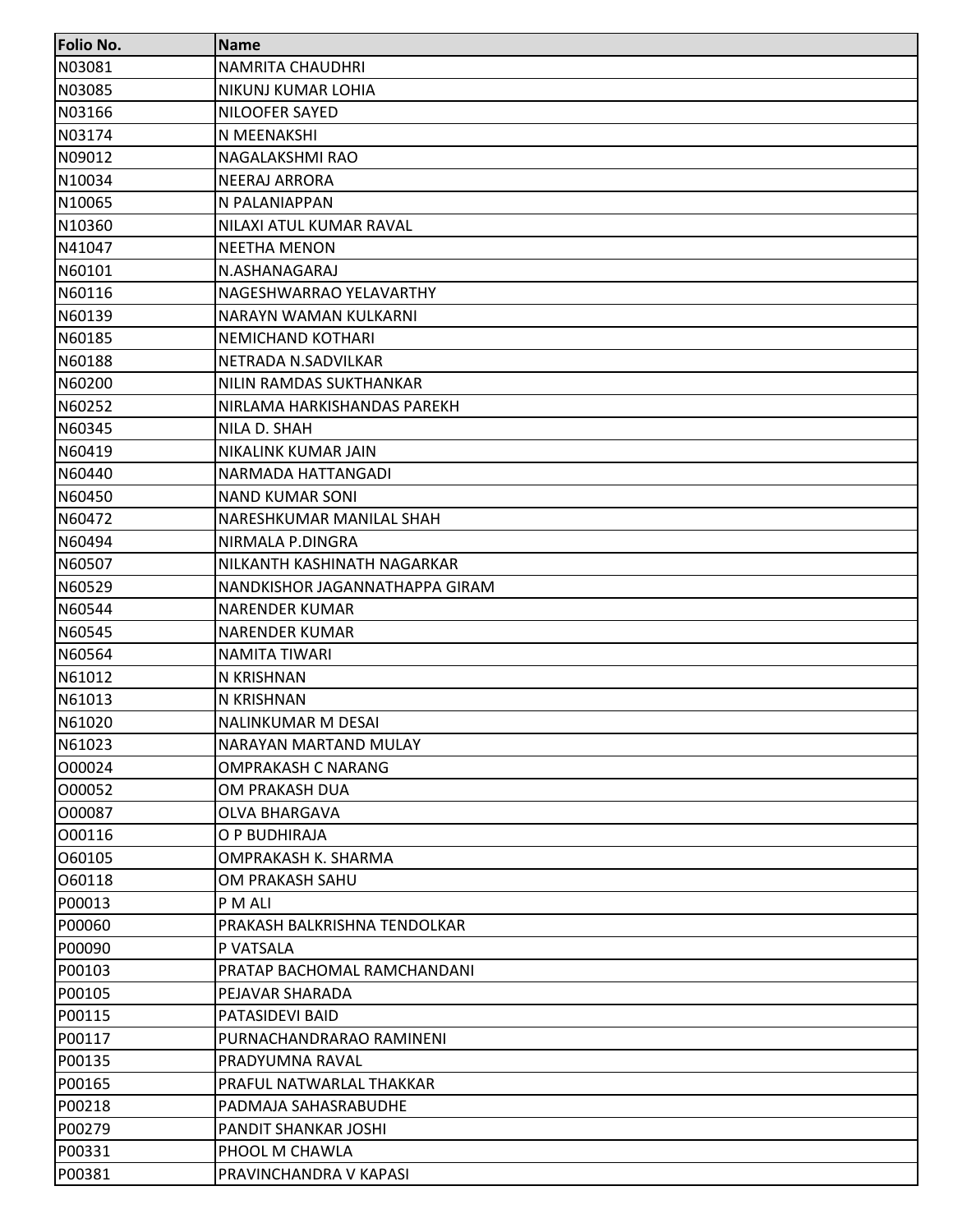| <b>Folio No.</b> | <b>Name</b>                   |
|------------------|-------------------------------|
| P00405           | PRABHAVATI JAYANTILAL SHAH    |
| P00468           | PREMJI GANATRA VELJI          |
| P00554           | P RADHAKRISHNA REDDY          |
| P00563           | PREMA BALARAMAN               |
| P00565           | PULAPRE VENUGOPAL MENON       |
| P00574           | PURSHOTAM M SITAPARA          |
| P00578           | PRAKASH N PATIL               |
| P00583           | PRANLAL M DOSHI               |
| P00600           | PRITAM SINGH SIDHU            |
| P00602           | PREM PARKASH BHAGAT           |
| P00603           | PARAMJIT KAUR                 |
| P00621           | PURNIMA SHAH                  |
| P00629           | PARBHUBHAI BUDHABHAI PATEL    |
| P00663           | PADMKANT S BAKSHI             |
| P00677           | PRABHAWATI DEVI               |
| P00737           | P D SOMASEKHARAN NAIR         |
| P00767           | PRABHAKARA VEERABHADRAM G     |
| P00778           | P K KRISHNAPRASAD (HUF)       |
| P00797           | PARIKH RAMANLAL KESHAVLAL     |
| P00830           | PURUSHOTTAM C PATEL           |
| P00855           | PATEL SHASHIKANT RANCHHODBHAI |
| P00875           | PATEL BIPINCHANDRA ASHABHAI   |
| P00887           | PRAVINBHAI SHANKERBHAI PATEL  |
| P00889           | PARSHOTTAMBHAI PATEL          |
| P00901           | POPATLAL HIRJIBHAI PANDYA     |
| P00916           | P SASIKALA                    |
| P00951           | PARAKRAMSINH JADEJA           |
| P00969           | PADMAKAR MAHADEO GARUD        |
| P00995           | PATIL MOHAN RAMCHANDRA        |
| P01007           | <b>PREM PRAKASH</b>           |
| P01018           | PUSHPA BAJAJ                  |
| P01022           | PATEL SHANTILAL KANJIBHAI     |
| P01050           | PUSHPA D MURARKA              |
| P01126           | PRAVINA KANTILAL SHAH         |
| P01150           | POPATLAL SANKALCHAND SHAH     |
| P01177           | PRASAD SEN GUPTA              |
| P01184           | PRATIMA PAUL                  |
| P01196           | PREM PARKASH KHANNA           |
| P01219           | PRANJIVANDAS DAHYABHAI RANA   |
| P01223           | <b>PRINCE PUKADYIL</b>        |
| P01263           | P S GOVINDAN                  |
| P01310           | PURSHOTTAM DAS MEHTA          |
| P01397           | PULITKUMAR VADILAL SHETH      |
| P01438           | PRANNATH VASUDEVA             |
| P01439           | P L KANNAMBAL                 |
| P01450           | PUSHPA PODDAR                 |
| P01456           | PADMAVATI GHANSHYAMBHAI PATEL |
| P01493           | PRADIP NATHALAL MEHTA         |
| P01518           | PRANJIVAN MADHAVJI            |
| P01520           | PRAKASH BHOJ                  |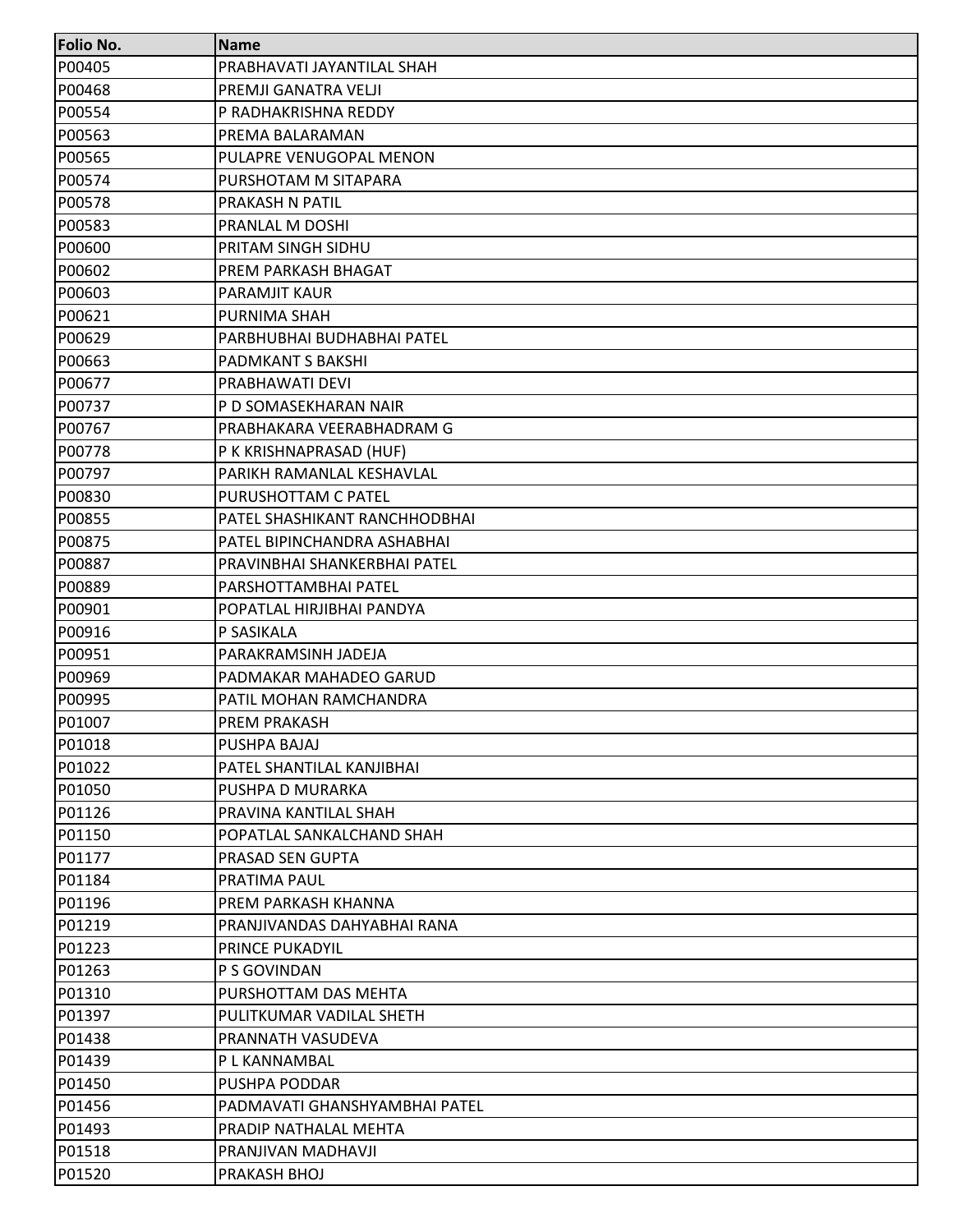| Folio No. | <b>Name</b>                       |
|-----------|-----------------------------------|
| P01524    | PRABHUDAS JETHALAL DAS            |
| P01525    | PRANJIVAN MADHAVJI                |
| P01526    | PRATAPRAI GIRDHARILAL MADHWANI    |
| P01527    | PREMCHAND PARMANAND MADHWANI      |
| P01536    | PUDIANGOM SUBBARAIER RAMACHANDRAN |
| P01619    | <b>PRAVEEN KALIA</b>              |
| P01647    | PRABHAVI VIJAY PRATAPSINGH        |
| P01655    | PARKASH CHAND KHANNA              |
| P01696    | POONAM GUGLANI                    |
| P01891    | PANDURANG SHANBHAG                |
| P02070    | PURUSHOTTAM LAXMAN SAWAI          |
| P02234    | PRITI DEORA                       |
| P02374    | POONAM ACHHRA                     |
| P02500    | PRAVIN HIRALAL SHAH               |
| P02536    | P PATCHANAYAKI                    |
| P02570    | <b>PYARE MOHAN</b>                |
| P02658    | <b>PARAMJIT KAUR</b>              |
| P02660    | PUSHPA DEVI                       |
| P02745    | PADMINI HOLLA                     |
| P02797    | P C JAIN                          |
| P02803    | PUSHPA SHAH                       |
| P02843    | PRAMOD KUMAR TULSIYAN             |
| P02845    | PRATIBHA DATTATRAYA HAVELI        |
| P02866    | PURSOTTAM S MAKWANA               |
| P02953    | PARESH CHINUBHAI SHAH             |
| P02970    | PRABHA DATTATRAYA SHIRALKAR       |
| P03003    | PUSHPA PRAKASH VANJARA            |
| P03045    | PRAHLADBHAI ISHVARLAL PATEL       |
| P03082    | PATEL CHANDRAKANT                 |
| P03137    | PRITI TEJAS MEHTA                 |
| P03211    | PARVATHY RAVI                     |
| P03295    | PRAVINKUMAR K RUPARALIA           |
| P03308    | PANKAJ MEHTA                      |
| P03519    | PRITIPAL M SHAH                   |
| P03585    | PALAVALLI RAMA                    |
| P03623    | PANCHANA FINANCE PVT LTD          |
| P03652    | PINAKIN FIN LEASE GUJ PVT LTD     |
| P03730    | <b>PRABIR GHOSH</b>               |
| P03749    | PRADIPKUMAR J CHAUHAN             |
| P03831    | PALAKOLLU PRASUNAMBA              |
| P04177    | PUSHPA M JAIN                     |
| P04191    | PRAMODE KUMAR GUPTA               |
| P04228    | PARSHURAM GOPAL MASUREKAR         |
| P09052    | P PADMAKUMAR                      |
| P10007    | PRASHANT SURESH KINI              |
| P10017    | PRITAM PANDYA                     |
| P10076    | PAWAN KUMAR BIHANI                |
| P10119    | PRASHANT SETHI                    |
| P10133    | PREM ADVANI                       |
| P10155    | PRATIBHA HARISH AMIN              |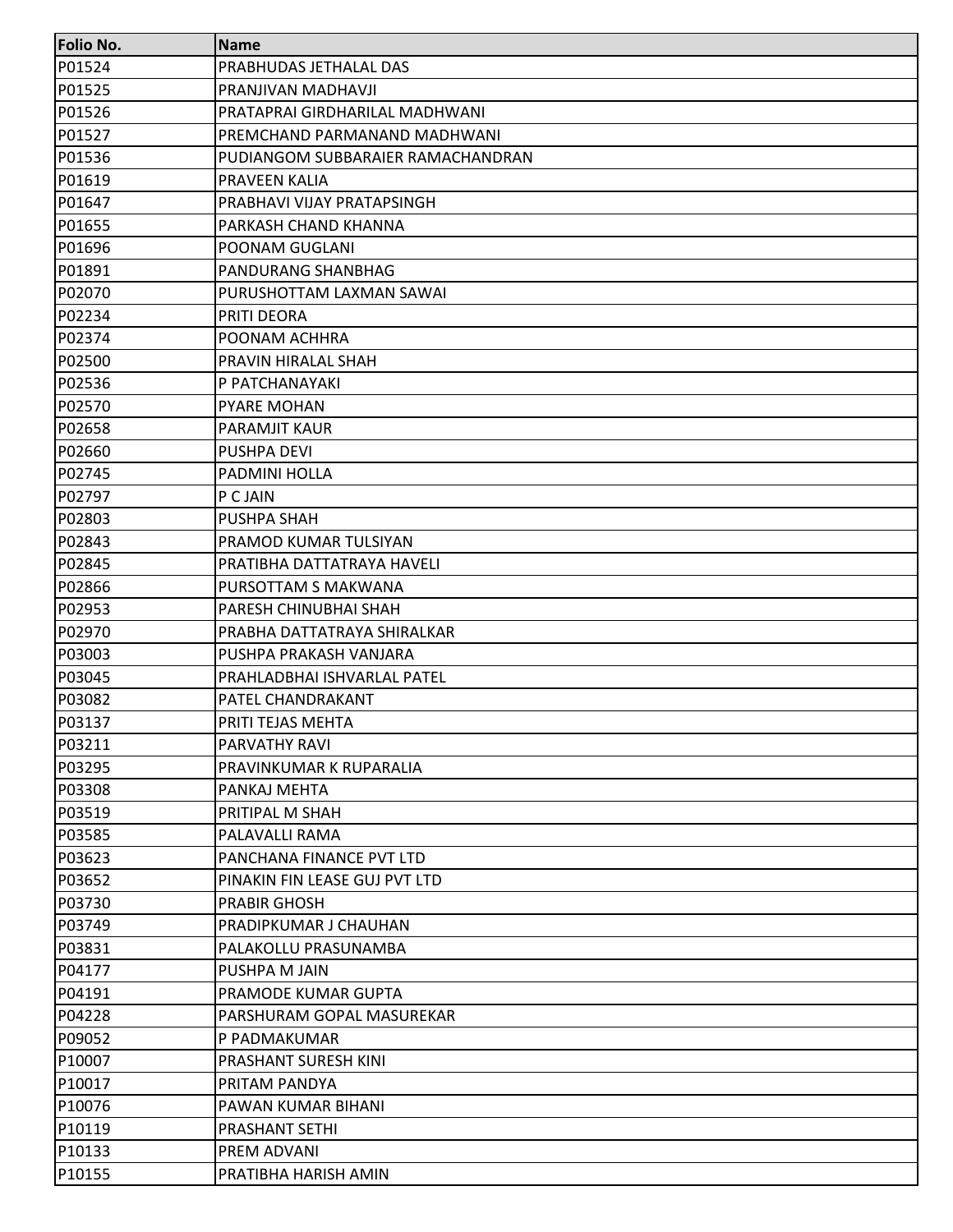| Folio No. | <b>Name</b>                   |
|-----------|-------------------------------|
| P10335    | PRECIOUS SECURITIES (P) LTD   |
| P10522    | PARMOD KUMAR                  |
| P41049    | PRABHA ASHWIN GANGAR          |
| P42002    | PANDURANG SAMBHAJI KAMBLE     |
| P43005    | PRITAM KAUR ANAND             |
| P43011    | PREMLATA PATODI               |
| P60167    | PRABHATKUMAR GURJAR           |
| P60179    | PRADEP SINGH BUTHRA           |
| P60188    | PRAHALAD SINGH BISHAT         |
| P60190    | PRAKASH N.V.                  |
| P60193    | PRAKASH KANSARA               |
| P60194    | PRAKASH KESHAV PRADHAN        |
| P60217    | PRATIMA PADMAKAR TAMHANKAR    |
| P60220    | PRAVIN KUMAR N.CHAHAWALA      |
| P60229    | PREM LATA SAXENA              |
| P60274    | PRABHAKAR HARZBHU GANDHI      |
| P60275    | PANDYA MANDAKINI KAMLASHANKAR |
| P60283    | PEARL GOMES                   |
| P60286    | PRAJAKTA SANJAY SHAHANE       |
| P60312    | PRAVIN SOHANLAL MEHTA         |
| P60322    | PURSHOTTAM H.GANDHI           |
| P60421    | PARAS K. AJMERA               |
| P60474    | PRAVEEN BAJAJ                 |
| P60477    | PUSHPA IDNANI                 |
| P60490    | DR.PRABHA MANCHANDA           |
| P60491    | PRADEEP ROHATGI               |
| P60531    | PROBIR GHOSH                  |
| P60546    | PRAFUL T.SAWAL                |
| P60572    | PREMKUMAR TEJWANI             |
| P60574    | PRADEEP AHLUWALIA             |
| P60575    | <b>PREETINDER KAUR</b>        |
| P60590    | PATIL MANJUSHA SURENDRA       |
| P60591    | PUSHPA GOEL                   |
| P60593    | PRABHAKAR NARAYAN HUPRIKAR    |
| P60658    | PARVEEN KUMAR JAIN            |
| P60663    | PRAKASH K THAKKER             |
| P61017    | P SURESH                      |
| P61022    | PADMAKAR NARGUNDKAR           |
| P61024    | <b>PANDIT SHASTRI</b>         |
| P61045    | PARESH MANUBHAI BHATT         |
| P61059    | PHANI KUMAR                   |
| P61161    | PRASHANT VISHWASRAO           |
| P61162    | PRASUN KUMAR ROY              |
| P61163    | <b>PRATAP DESHMUKH</b>        |
| P61175    | M/S PRIME SECURITIES LIMITED  |
| P61192    | <b>PUNIT KHANNA</b>           |
| P61200    | <b>PUSHP GUPTA</b>            |
| P61222    | PRASHANT GHAG                 |
| R00018    | RAKESH KUMAR AWASTHI          |
| R00024    | RAMESH KUMAR KAPUR            |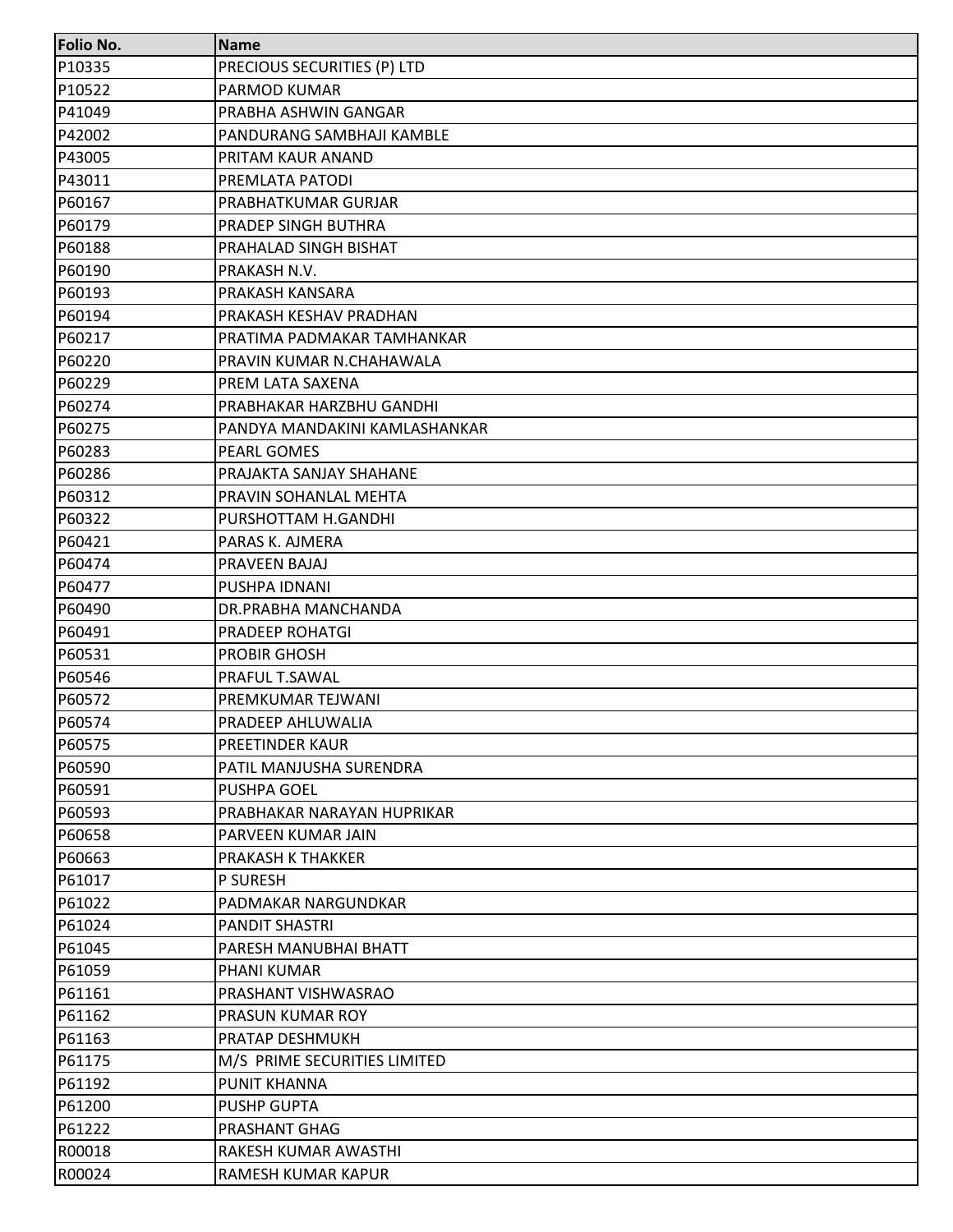| <b>Folio No.</b> | <b>Name</b>                   |
|------------------|-------------------------------|
| R00026           | RAMJANALI JAFFER              |
| R00031           | RAMESH KANAIYALAL MEHTA       |
| R00035           | RANCHHODRDASAMEHIA            |
| R00076           | <b>ROYDEN FONSECA</b>         |
| R00098           | RAMANLAL JEEVANLAL PARIKH     |
| R00113           | RAVIKUMAR HARRIS JOSEPH       |
| R00139           | R S PANDEY                    |
| R00223           | <b>RAMESH SHAH</b>            |
| R00240           | RAMABEN KESHAVLAL SHAH        |
| R00253           | RUPSHI SOJPAR SHAH            |
| R00266           | RAM FATANDAS VATNANI          |
| R00278           | RATNAPRABHA JAYAKUMAR SHAH    |
| R00378           | <b>RATAN ARDESHIR CHOKSEY</b> |
| R00415           | <b>REKHA G BUDHRANI</b>       |
| R00440           | <b>RAMESH KUMAR GEETE</b>     |
| R00448           | RAGNURAJ B DIWANJI            |
| R00486           | <b>RAKESH BUBLANI</b>         |
| R00494           | <b>RAJARAM DUBE</b>           |
| R00535           | RAMA ACHYUT DESHPANDE         |
| R00578           | RAMANLAL J PARIKH             |
| R00594           | R B DASARATHARAM NAIDU        |
| R00647           | RAVIABHAI L KODRAWALA         |
| R00659           | RAMESHCHANDRA A PANCHAL       |
| R00679           | RAMALINGAM R                  |
| R00700           | RAMDAS B GAONKAR              |
| R00764           | RAM NIWAS CHETLANGIA          |
| R00820           | RAMANATHA SHENOI VASUDEVA     |
| R00840           | RAMASWAMI IYENGAR T           |
| R00852           | <b>RUPA KHANNA</b>            |
| R00861           | RANGARAO CHOWPARY KODALI      |
| R00862           | RAMA MOHANA RAO CHALASANI     |
| R00876           | RAISINHJI JADEJA              |
| R00878           | ROHIT NANUBHAI DESAI          |
| R00893           | RAMESHCHAND DONGRIAH          |
| R00894           | RANJITKUMAR BANERJEE          |
| R00921           | R RADHA KRISHNA PILLAY        |
| R00976           | RAMCHANDRA BHUDHARBHAI PATEL  |
| R00987           | RAMBHAI UMEDBHAI PATEL        |
| R01002           | RAMPRASAD BAPULAL JOSHI       |
| R01004           | RAJESHVARI ATULKUMAR SHAH     |
| R01013           | RADHA GOPAL KULKARNI          |
| R01023           | RAJNIKANT SHAH                |
| R01026           | <b>RUPA MEHTA</b>             |
| R01091           | RAJAN MARUTI VELHAL           |
| R01137           | RASHMI PRAKASH                |
| R01139           | <b>RANJIT C VORA</b>          |
| R01170           | R SHENBAGA DEVI               |
| R01205           | RAVJIBHAI MOHANBHAI TANTI     |
| R01223           | <b>RUBY SAHAI</b>             |
| R01224           | RANGARAO YARLAGADDA           |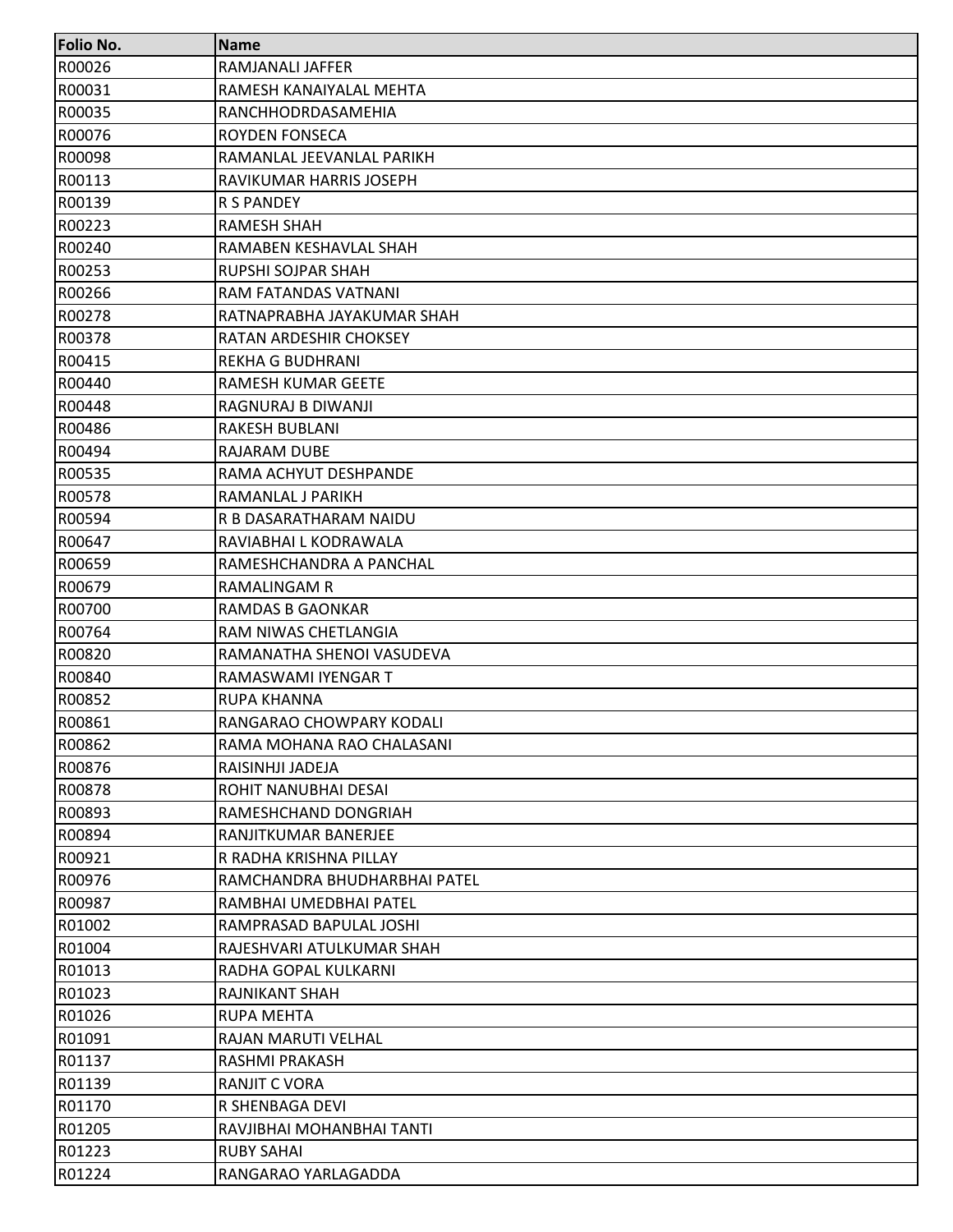| <b>Folio No.</b> | <b>Name</b>                 |
|------------------|-----------------------------|
| R01251           | RAJARAM D NENE              |
| R01277           | RATTAN CHAND KAPUR          |
| R01314           | RANCHHODLAL CHIMANLAL SONI  |
| R01346           | RAJESHWAR KUMAR GUPTA       |
| R01364           | ROSHAN LAL AGARWAL          |
| R01406           | RABINDRA NATH GHOSHAL       |
| R01422           | RADHA RANI CHOUDHURI        |
| R01425           | RADHIKA KISHINCHAND MAHTANI |
| R01430           | RINA RAHA                   |
| R01435           | RAM AWATAR JALAN            |
| R01440           | RUDRANI PD CHAKRABORTTY     |
| R01479           | RAJESH AMBALAL AMIN         |
| R01482           | RAJANIKANT P SHETH          |
| R01488           | RAMESH MAGANLAL SATIKUMAR   |
| R01491           | RAMESHBHAI MOTIBHAI PATEL   |
| R01516           | ROSHANLAL GUPTA             |
| R01535           | <b>RAMDEV GUPTA</b>         |
| R01545           | RAMESH CHANDRA GUPTA        |
| R01560           | RAVINDRA NATH SAXENA        |
| R01581           | RITA SAXENA                 |
| R01622           | R PURNACHANDRA RAO          |
| R01678           | RAMANBHAI GOPALBHAI PATEL   |
| R01693           | RASIKLAL CHIMANLAL          |
| R01708           | RAMESH GORDHANBHAI PATEL    |
| R01731           | RAJALAKSHMI KOTHANDARAMAN   |
| R01808           | RAMESH BABOORAO VAST        |
| R01815           | RATILAL KHIMCHAND PAREKH    |
| R01816           | RATANBAI SETH               |
| R01821           | RAMNATH SHIVLAL LAHOTI      |
| R01823           | RAMESHWAR BHAGIRITH GUPTA   |
| R01826           | RATILAL KHIMCHAND PAREKH    |
| R01827           | RAMESH CHANDRA AMBA         |
| R01828           | RAMESH DAHYABHAI PATEL      |
| R01894           | <b>RAHUL DESAI</b>          |
| R02088           | RAJENDRA KUMAR JAIN         |
| R02129           | ROUP RAJ KHANNA             |
| R02288           | RAJ DORAI                   |
| R02311           | RAGHAVACHARI NARASIMHAN     |
| R02342           | RASESH BABUBHAI SHAH        |
| R02388           | RAKSHA YOGESH DESAI         |
| R02410           | RAJENDRA C SINGHVI          |
| R02464           | RANDHIR SINGH KUNDU         |
| R02600           | RAHUL ARORA                 |
| R02669           | RAJARAM LADDHA              |
| R02818           | RUKMINI VITRAK PVT LTD      |
| R02866           | R CHANDRA SEKHAR            |
| R02908           | RAMLAL BAGADIA              |
| R02967           | RAJINDER KUMAR KAPOOR       |
| R02989           | RADHESHYAM MEHARWAL         |
| R03071           | RANJANA K JAVERI            |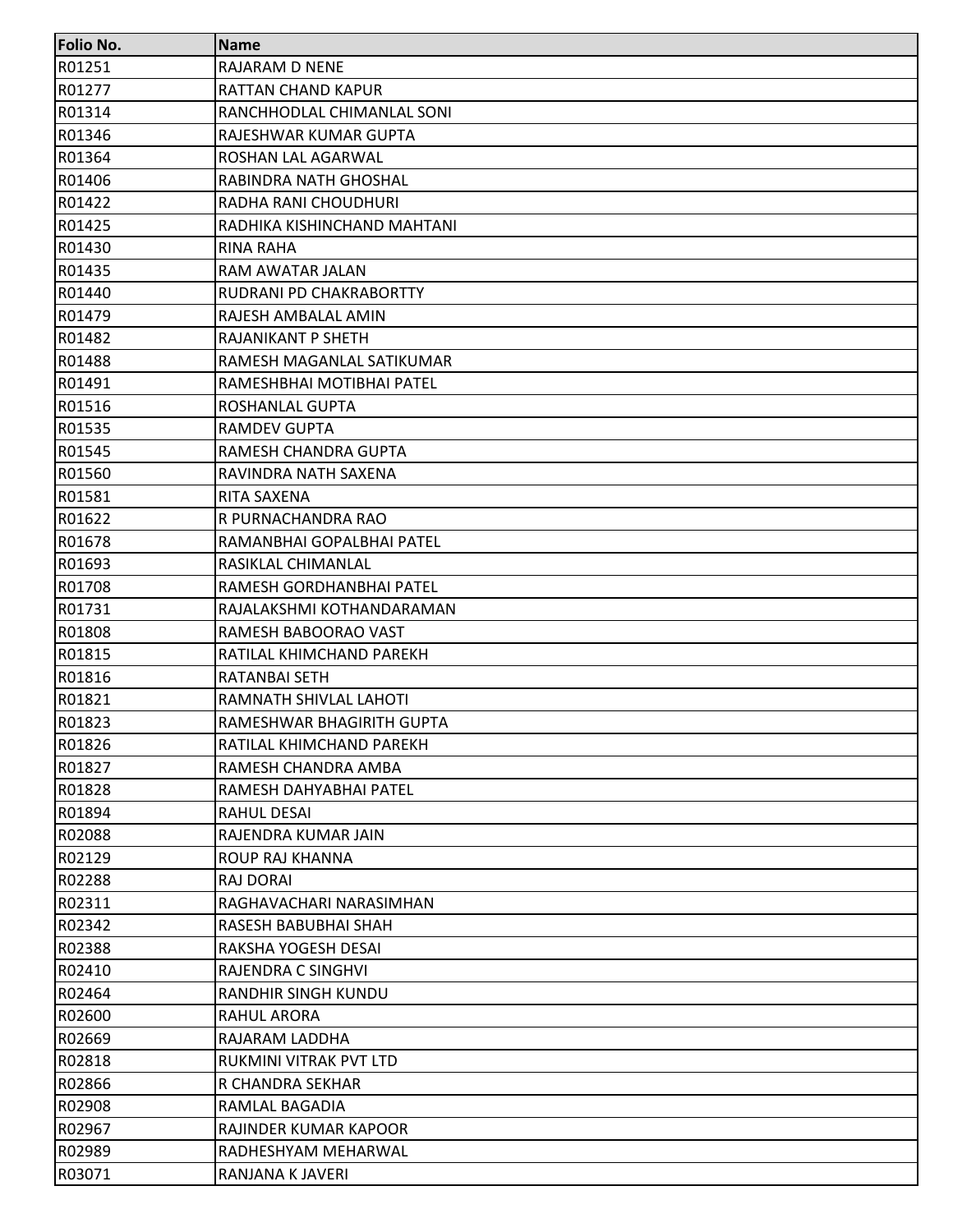| Folio No. | <b>Name</b>                            |
|-----------|----------------------------------------|
| R03107    | RAJU DATTA                             |
| R03288    | <b>RUPAL</b>                           |
| R03322    | <b>RAVINDRA SHETTY</b>                 |
| R03390    | RAKESH SOOD                            |
| R03407    | RAOSAHEB A JADHAV                      |
| R03466    | RADHA RANI CHOUDHURI                   |
| R03522    | RAJARAM BHIKKAN PATIL                  |
| R03676    | ROBINDRA NATH MUKHERJEE                |
| R03707    | RAMESH PUNDLIK MALVANKAR               |
| R03793    | RAVI SHANKAR LALL                      |
| R03795    | RAVINDRA S KAMAT                       |
| R03817    | <b>RUKI N ASWANI</b>                   |
| R03826    | <b>RAKESH PATEL</b>                    |
| R04224    | RISK CAPITAL & TECHNOLOGY FIN CORP LTD |
| R04263    | RUKAIYABIBI DAWOOD BHAI SHAIKH         |
| R04331    | RAKESH KUMAR SRIVASTAWA                |
| R04348    | RAJESH KUMAR JAIN                      |
| R04413    | REKHA BHARGAVA                         |
| R04435    | <b>RENUKA DONGA</b>                    |
| R04459    | RAJUBHAI S LAKHANI                     |
| R04482    | RAMESH CHANDRA PAL                     |
| R04503    | <b>RAJAN SACHDEV</b>                   |
| R04516    | <b>RITA JAIN</b>                       |
| R04603    | <b>RANJIT C VORA</b>                   |
| R04758    | RAJ MANI DEVI                          |
| R04806    | R VIJAYALAKSHMI                        |
| R04873    | RAJESHREE RAJESH KULKARNI              |
| R04874    | RADHA SHAILESH KULKARNI                |
| R04914    | RAJESHWARI PRABHAKARAN                 |
| R05003    | RAJEEV RAMESH GUPTE                    |
| R05020    | RUPESH M KHAKHAR                       |
| R05024    | RAJUL GANDHI                           |
| R09024    | RAMALINGAM R                           |
| R09042    | REMA RAJENDRAN                         |
| R10129    | RAMANI SUBBARAMANIAN                   |
| R10161    | <b>RISHAV GUPTA</b>                    |
| R41017    | RAJ MAKHIJANI                          |
| R43104    | <b>RITA SPRATT</b>                     |
| R60101    | R.BHASKARAN                            |
| R60132    | RAJAN GOVINDRAI SOLANKI                |
| R60151    | RAJESH KUMAR PARMAR                    |
| R60180    | RAM CHANDRA SHARMA                     |
| R60197    | RAMANUJACHARYULU KANDADAI              |
| R60217    | RAMOTAR AGARWAL                        |
| R60240    | RATANLAL DESAI                         |
| R60247    | RATNAPRABHA R SADVILKAR                |
| R60251    | RAVINDER KUMAR MATHUR                  |
| R60254    | RAVINDRA JOSHI                         |
| R60301    | R.C.KELKAR                             |
| R60327    | RAGHAVACHARI SRINIVASAN                |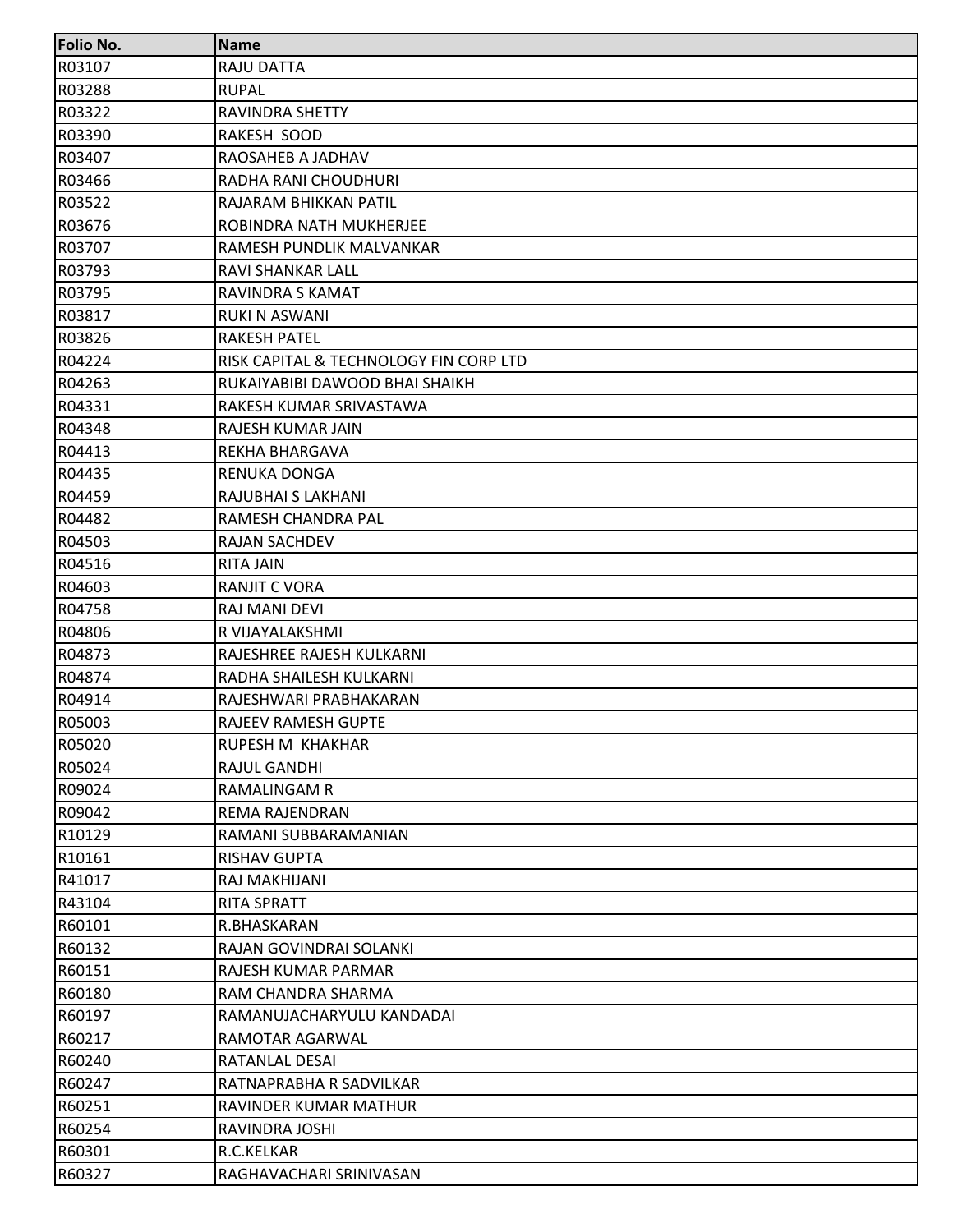| <b>Folio No.</b> | <b>Name</b>                      |
|------------------|----------------------------------|
| R60331           | RAMDAS TULSIDAS JOSHI            |
| R60374           | RAJKUMAR TEJANMAL AIDASANI       |
| R60429           | RAMABEN MAHENDRA TRAMBODIA       |
| R60468           | RAJESH RAMNIKLAL SHETH           |
| R60495           | RATNAPRABHA MANTRI               |
| R60591           | RAMSURAT RAI                     |
| R60617           | R KANDAPPAN                      |
| R60646           | R.B.BANSAL                       |
| R60734           | RAJESH RAMASWAMI                 |
| R60761           | RESHMA V DAPTARDAR               |
| R60774           | R. VINATA RANI                   |
| R60776           | RUDAGI MAMATA                    |
| R60785           | RAMABHAI SAVABHAI PATEL          |
| R60792           | <b>RAJESH GUPTE</b>              |
| R60811           | RAJESHWARI PADMANABHAN           |
| R60813           | R V HOSAMANI                     |
| R60849           | RAMAKANT CHANSORIYA              |
| R61020           | RAJALAKSHMY DHARMARAJ            |
| R61055           | RAM BALKISHAN LALA               |
| R61156           | <b>REKHA C SHAH</b>              |
| R61159           | <b>RENUKA M HUNUR</b>            |
| R61177           | RUPA GOPAL PUTHRAN               |
| R61191           | R.JANARTHANAN                    |
| S00003           | <b>SUSAN ADVANI</b>              |
| S00016           | SHAILESH MAHIMTURA               |
| S00019           | SAKINABAI YUSUFALI DHANERAWALA   |
| S00028           | <b>SHESHGIRI TANKSALI</b>        |
| S00084           | SULTAN ALIMOHAMED THAVER         |
| S00101           | <b>SHARAD GOPAL PHATAK</b>       |
| S00113           | SURINDER MOHAN CHHABRA           |
| S00127           | <b>SHAKUNTALA S BANDIWADEKAR</b> |
| S00139           | SHALINIBAI TUKARAM CHAUDHARY     |
| S00192           | <b>S RAVICHANDRAN</b>            |
| S00198           | <b>SHANTI SWARUP DAUSAGE</b>     |
| S00200           | SINGHAI GULAB CHAND JAIN         |
| S00233           | SAMBASIVARAO ANNAMRAJU           |
| S00235           | SHABBIR HUSAIN SARAF             |
| S00249           | <b>S K AMMATHULLA</b>            |
| S00324           | SHRIKRISHNA VASUDEV PRABHU       |
| S00327           | SURATIRAJ RAJKISHOR TIWARI       |
| S00367           | S SOMASUNDARA IYER               |
| S00404           | SADRUDIN LALANI                  |
| S00422           | SHANTA CHANDULAL SHAH            |
| S00457           | SHAKUNTALA SITARAM DESHMUKH      |
| S00460           | SULOCHNA B AGARWAL               |
| S00526           | <b>SUNDER SHETTY</b>             |
| S00527           | SHARADA SHAH                     |
| S00592           | SHANTA VISHNU NIPANKAR           |
| S00748           | SADASHIV RAMKRISHNA GURJAR       |
| S00751           | <b>SUDHANSHU PRASHAD SAIGAL</b>  |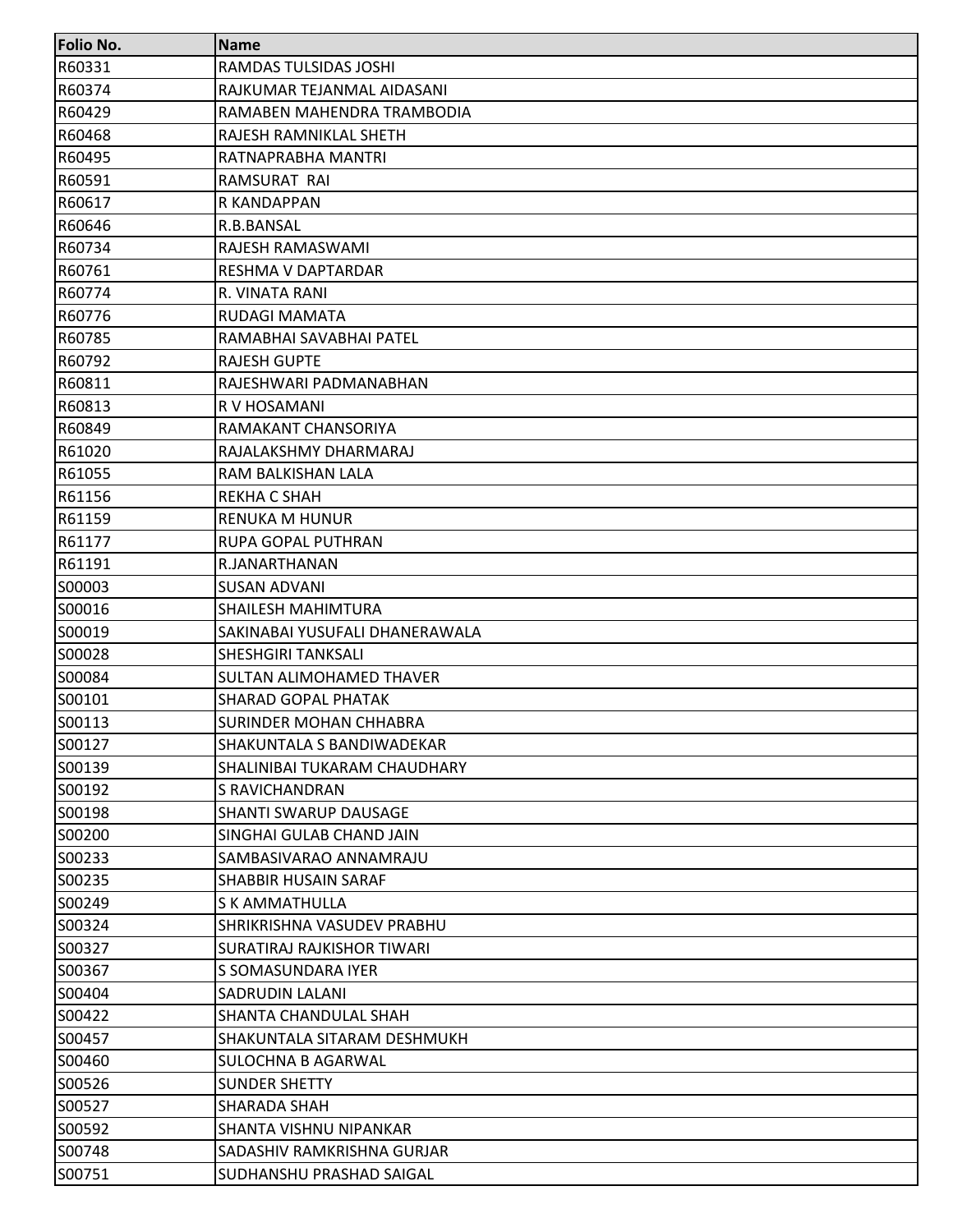| Folio No. | <b>Name</b>                        |
|-----------|------------------------------------|
| S00759    | SAROJ DALSUKHLAL GORADIA           |
| S00772    | <b>SUDHA THATTE</b>                |
| S00773    | <b>SURENDRA THATTE</b>             |
| S00774    | <b>SUHASINI THATTE</b>             |
| S00778    | <b>SHAHNAZ PURWEEN</b>             |
| S00779    | SURENDRASINH R DASONDI             |
| S00826    | S BAGYALAKSHMI                     |
| S00846    | S P VENKATACHALAM                  |
| S00859    | SAKERLAL B SHAH                    |
| S00867    | SHANKAR LAXMAN RAHATE              |
| S00892    | <b>SURESH KHEDEKAR</b>             |
| S00893    | SANJIVAN MUKHERJEE                 |
| S00931    | SAGANNATH SHRIPAD NENE             |
| S00932    | STANLEY MARTIN PAIS                |
| S00978    | SITABKHAN H PATHAN                 |
| S00987    | SURESHCHANDRA VALIA                |
| S00996    | SHANTABEN NATVERLAL SHAH           |
| S01041    | <b>SHARAD SHANKAR PARCHURE</b>     |
| S01048    | <b>SHARAD SHRIPATRAO POLE</b>      |
| S01059    | <b>SURYABALA SHROFF</b>            |
| S01076    | SP M MEYYAMMAI ACHI                |
| S01082    | SUBRAMANIAN ANBURAJAN              |
| S01085    | SANKARANARAYANAN S                 |
| S01093    | S KAMALAKSHI                       |
| S01119    | <b>SNEH LATA</b>                   |
| S01120    | SUKUMAR MAZUMDER                   |
| S01140    | SUDHAMANI MENTA                    |
| S01165    | SHANTABEN SHAH                     |
| S01171    | SHUBHADRABEN J PATEL               |
| S01188    | SURYAKANT BACHUBHAI DOSHI          |
| S01189    | <b>SUBHADRABEN BACHUBHAI DOSHI</b> |
| S01217    | SITARAMASWAMY DAMERA               |
| S01222    | <b>SAMUEL OOMMEN</b>               |
| S01227    | <b>SUDIPTO MUKHERJEE</b>           |
| S01250    | SUNDERBEN C SHAH                   |
| S01375    | SANTWANA MAJUMDER                  |
| S01415    | <b>SUNIL KUMAR MUKHERJEE</b>       |
| S01417    | <b>SAROJ KUMAR CHATTERJEE</b>      |
| S01441    | <b>SHRAWAN KUMAR MODI</b>          |
| S01447    | SHREEDHAR MISHRA                   |
| S01456    | SNIGDHA CHAKRABORTY                |
| S01457    | SANKARARAO GUPTA JAYAVARAPU        |
| S01480    | <b>SHASHI GUPTA</b>                |
| S01513    | <b>SURENDRA R BENEGAL</b>          |
| S01519    | S PUTTASWAMY GUNDASETTY            |
| S01535    | <b>SHESH RANGRAO KAULGUD</b>       |
| S01538    | SHANTI DEVI SHAH                   |
| S01554    | <b>SYED NASRUL HUDA</b>            |
| S01578    | SHANTABEN A CHANDARIA              |
| S01623    | <b>SHANTILAL PANCHAL</b>           |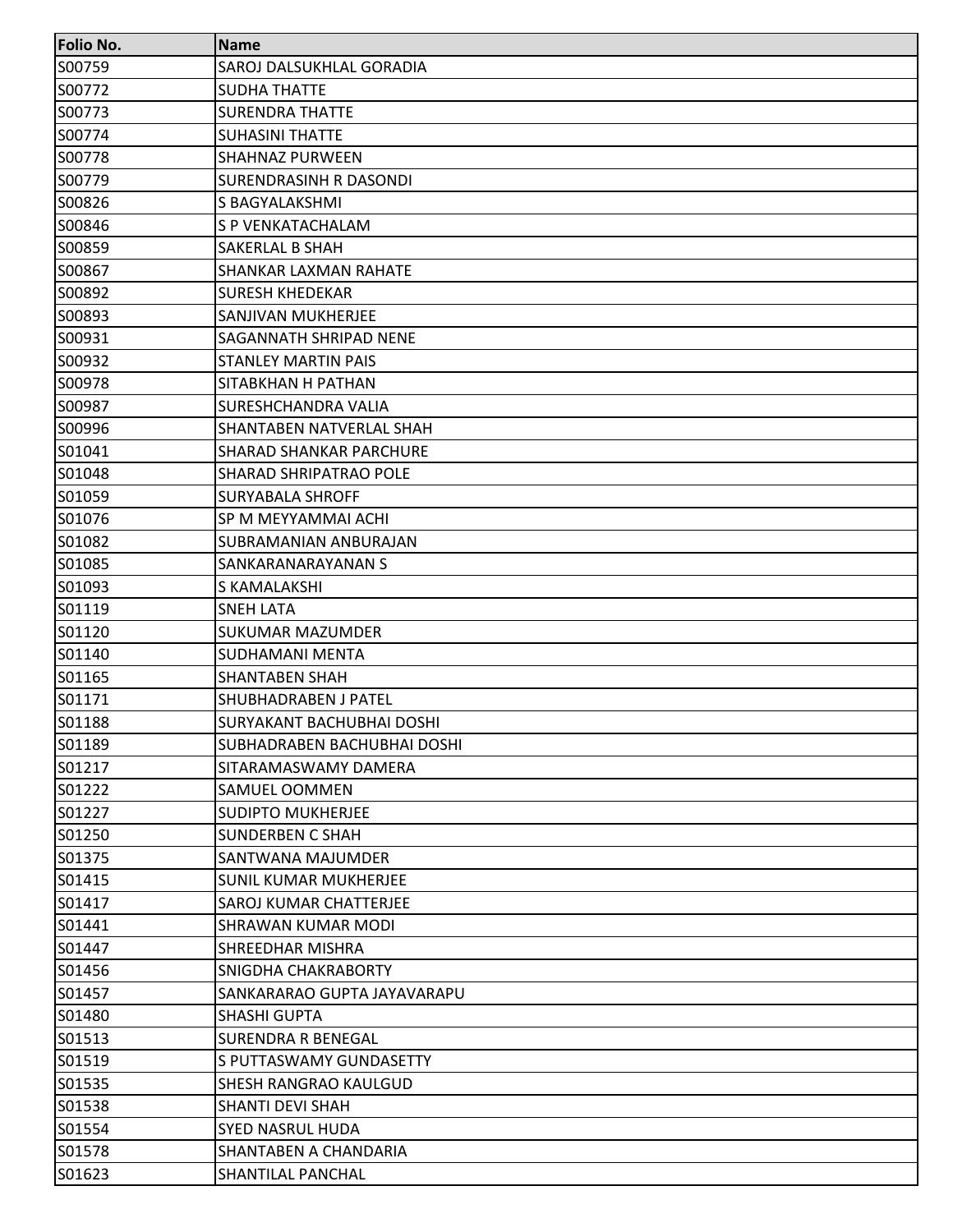| <b>Folio No.</b> | <b>Name</b>                          |
|------------------|--------------------------------------|
| S01624           | SUSHILA DAVID CHRISTIAN              |
| S01653           | SARAMMA VARGHESE                     |
| S01664           | SARITA R LALA                        |
| S01673           | SARDARSINGH AMARSINGH GANDHI         |
| S01716           | SHISHIR KUMAR MUKHERJEE              |
| S01734           | SURYAKANT AMBALAL PATEL              |
| S01735           | <b>SHANTABEN RAMANLAL PATEL</b>      |
| S01761           | SATYA DEV VERMA                      |
| S01806           | SWAYAM PRABHA GOPALAN                |
| S01814           | SUBRAMANIAN NARAYANAN                |
| S01829           | SATISH SHANTILAL SHAH                |
| S01891           | <b>SHRIKANT PANDURANG PHATAK</b>     |
| S02002           | SUMANTA BHATTACHARYA                 |
| S02010           | SUBRAMANIAN VISWANATHAN              |
| S02024           | SITARAM KAJWADKAR                    |
| S02050           | SHEIKH MEHBOOB SHERIFF               |
| S02055           | <b>SUNIL KUMAR ARORA</b>             |
| S02107           | SUNDARI RAJASEKARAN                  |
| S02135           | <b>SARAT KUMAR MUKHERJEE</b>         |
| S02192           | SHANTIDEVI SACHDEVA                  |
| S02218           | SURYANARAYANA MURTHY MULUKUTLA       |
| S02232           | SREERAMULU SREEPATHY                 |
| S02238           | <b>SURESH DABHOLKER</b>              |
| S02247           | SAMPATBAI PAREKH                     |
| S02248           | SHANTILAL GANDHI                     |
| S02253           | SHAILENDRA JHALANI                   |
| S02262           | <b>SUSHILA DEVI PANDEY</b>           |
| S02263           | S R ATRI                             |
| S02268           | SHIVA GHULAM SRIVASTAVA              |
| S02288           | SURIBEN JASHUBHAI THAKKAR            |
| S02305           | <b>SHARDABEN PARSHOTTAMDAS PATEL</b> |
| S02366           | SUBHASH CHANDRA VERMA                |
| S02404           | SATISH CHANDRA GUPTA                 |
| S02405           | <b>SUDHIR KUMAR GUPTA</b>            |
| S02411           | SHASHI PRABHA MALHOTRA               |
| S02413           | <b>SUSHILABEN SAKALCHAND SHAH</b>    |
| S02420           | <b>SUBODH KUMAR MUKHERJEE</b>        |
| S02425           | <b>SHAIKH MOHAMMED OMER</b>          |
| S02440           | <b>SUKUMAR GHOSH</b>                 |
| S02460           | S KARTAR SINGH                       |
| S02479           | SAMBHU CHARAN BHATTACHARYYA          |
| S02480           | SAILENDRA NATH ROYE                  |
| S02481           | SIBNATH BAGCHI                       |
| S02492           | SATYA RANJAN MITRA                   |
| S02525           | SAVITABHEN SAKALCHAND PARIKH         |
| S02542           | SOMABHAI MAFATLAL PILWAIKAR          |
| S02546           | SHARDABEN THAKKAR                    |
| S02561           | <b>SURYAKANT KAKA</b>                |
| S02600           | SURINDER KUMAR NAGPAL                |
| S02630           | SANSAR CHAND SUD                     |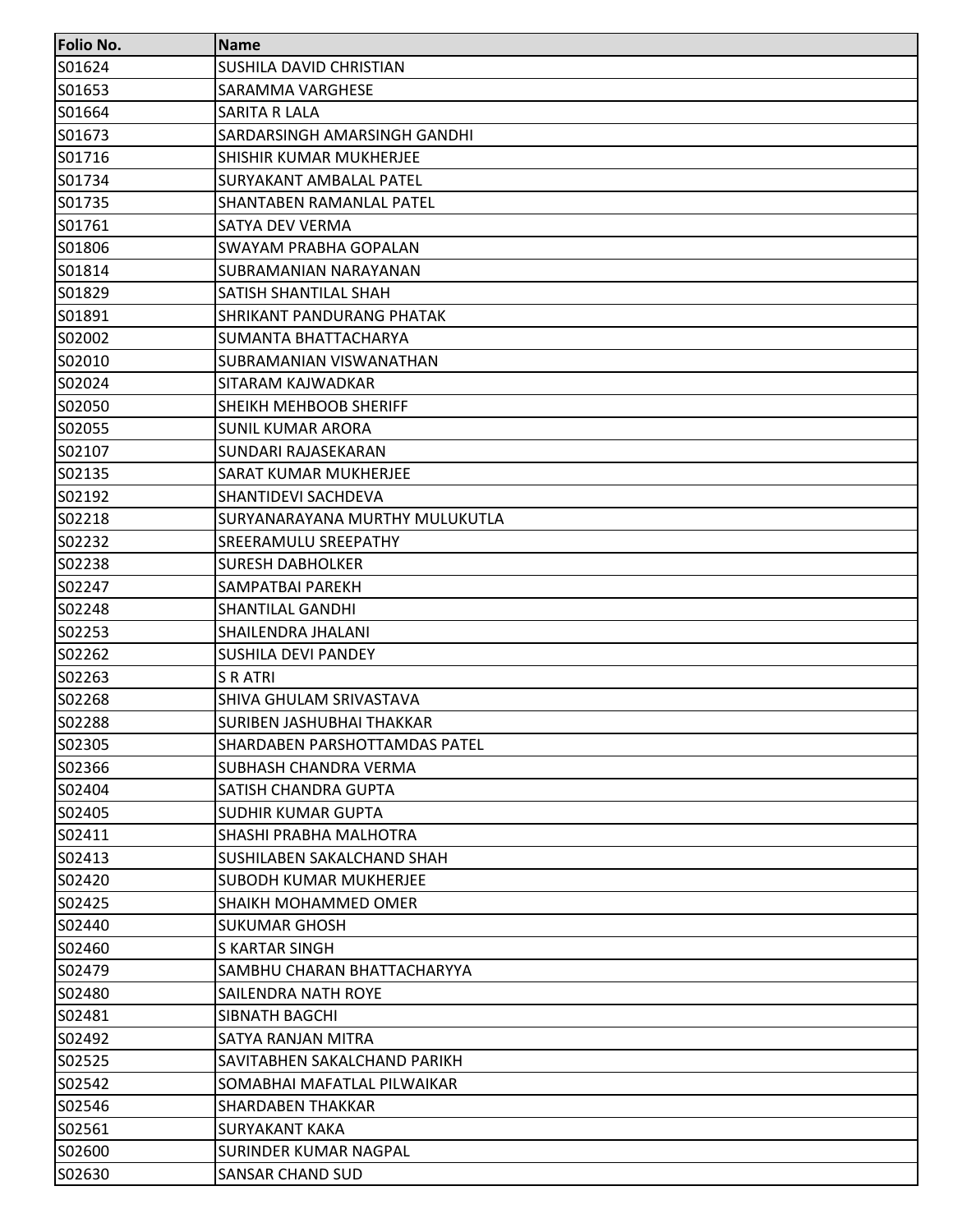| <b>Folio No.</b> | <b>Name</b>                      |
|------------------|----------------------------------|
| S02650           | <b>SWARAN KHANNA</b>             |
| S02663           | SWADESH CHAWLA                   |
| S02686           | SHASHI BHUSHAN JAIN              |
| S02697           | SUKHSAMPAT RAJ MEHTA             |
| S02729           | SATINDAR NATH SACHDEV            |
| S02748           | <b>SHANTILAL LILADHAR</b>        |
| S02827           | SARLA PERAJ MULANI               |
| S02921           | SRINIVASAN BALASUBRAMANIAN       |
| S02924           | <b>SAROJ JAIN</b>                |
| S02969           | SHANTILAL GIRDHARLAL SHAH        |
| S02972           | SANAT KUMAR SEN GUPTA            |
| S02979           | SATYANARAYANA MOORTHY YERRAMILLI |
| S03029           | SURENDRA PURUSHOTTAM BHAGVAT     |
| S03054           | <b>SURJIT SINGH SODHI</b>        |
| S03076           | <b>SUSAMA GHOSH</b>              |
| S03080           | SHARDABEN GIRDHARLAL SOMAYA      |
| S03133           | SHEELA CHANDRAKANT SHAH          |
| S03134           | SORABJI BOMANJI SETHNA           |
| S03143           | SAKHARAM KRISHNARAO ACHARYA      |
| S03144           | SHANTABAI NARAYANDAS LAHOTI      |
| S03149           | SHARMISTABEN PRAVINCHANDRA PATEL |
| S03151           | SORABJI BURJORJI COOPER          |
| S03153           | <b>SUNITA MOHAN LOKUR</b>        |
| S03158           | S SOUNDARA RAJAN                 |
| S03169           | SHIRISH KESHAVLAL NANAVATI       |
| S03170           | SUMATI SHRIKRISHNA KOLTE         |
| S03172           | SHESKIM PVT LTD                  |
| S03177           | SAKHARAM KRISHNARAO ACHARYA      |
| S03203           | <b>SURINDER NATH</b>             |
| S03327           | SHAKUNTALA PARESHKUMAR SHUKLA    |
| S03519           | <b>SHIRAZ JAL KANGA</b>          |
| S03566           | <b>SHUBHADA SHRIRAM SABNIS</b>   |
| S03567           | <b>SHRIRAM KESHU SABNIS</b>      |
| S03568           | SURBHIBEN PRAMODRAY NARKHI       |
| S03744           | SATISH BHASKAR PHADKE            |
| S03808           | <b>S S DAWRA</b>                 |
| S03836           | SHAMBHU BHAGAT                   |
| S03852           | SHUBHADA NARAYAN REGE            |
| S03989           | <b>SORAB KAIKHASRU PANTHAKI</b>  |
| S04084           | S B BHOSALE                      |
| S04170           | <b>SMITA V SHAH</b>              |
| S04174           | SHETAL THAKERSHI PATEL           |
| S04178           | <b>SHABBIR HUSAIN</b>            |
| S04237           | <b>SHAKUN BHATTAD</b>            |
| S04357           | S W A ZAIDI                      |
| S04454           | SAMBASIVA RAO KANAGALA           |
| S04601           | SURYAKUMARI DHULIPALA            |
| S04611           | SUMANBALA CHANDRAVADAN MUCHHALA  |
| S04657           | SUNKU SRI LATHA                  |
| S04911           | S SAVITRAMMA                     |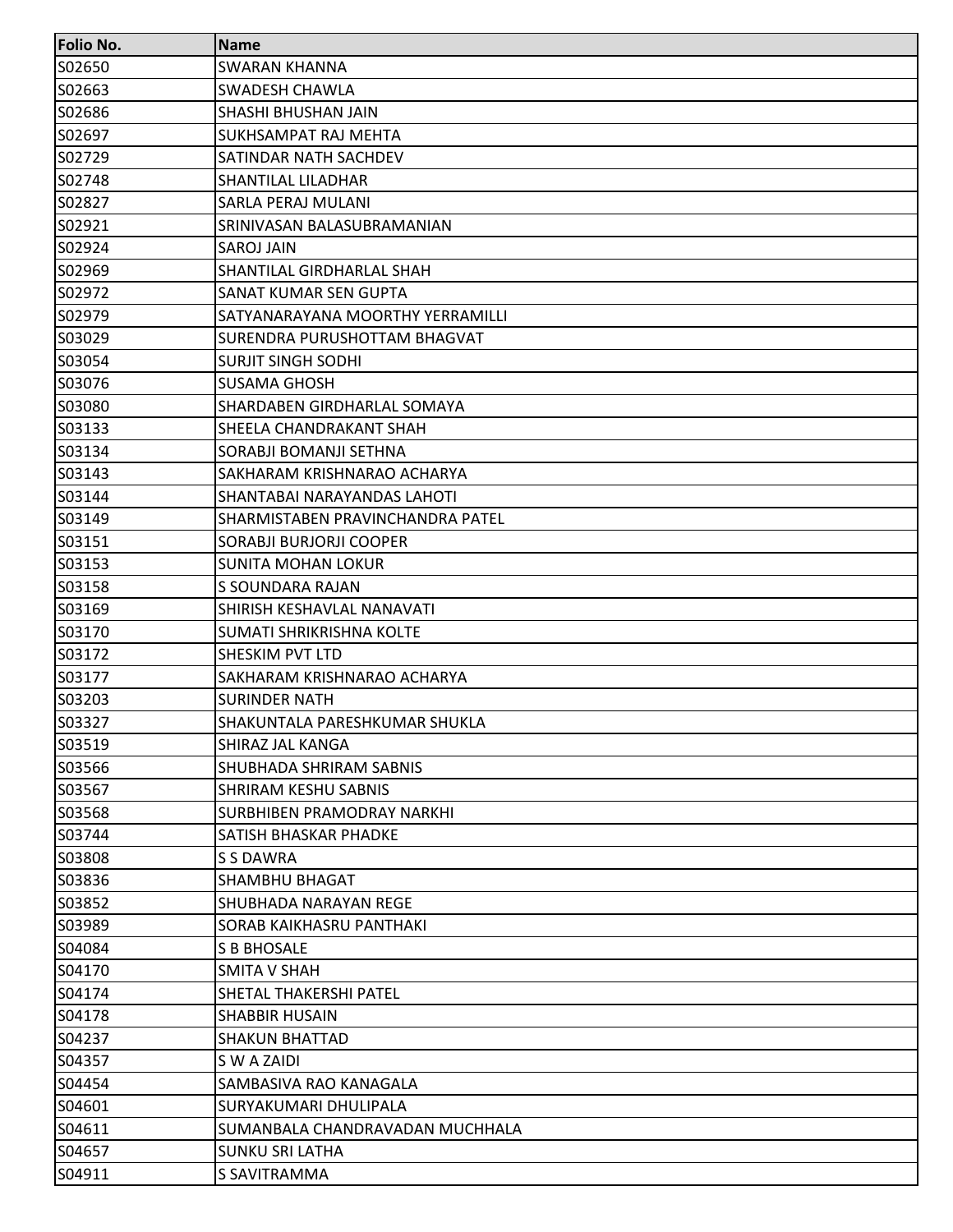| <b>Folio No.</b> | <b>Name</b>                       |
|------------------|-----------------------------------|
| S04943           | SAILESHKUMAR R BAVARIA            |
| S04984           | SUHASINI MADHAV JUVEKAR           |
| S05074           | SATISH AMBALAL AMIN               |
| S05080           | SHAMARAYA M SHETTY                |
| S05094           | <b>SURESH KUMAR BHAIYA</b>        |
| S05131           | <b>SEJAL D KOTHARI</b>            |
| S05151           | <b>SURESH CHINTAMAN THAKAR</b>    |
| S05229           | <b>SHAKUNTALA BANG</b>            |
| S05269           | SARITA AGRAWAL                    |
| S05398           | <b>SURESH WAMAN ANDHARE</b>       |
| S05543           | SHARAD WAMAN ANDHARE              |
| S05552           | <b>SHEELA KULWAL</b>              |
| S05581           | SANJAY VINAYCHANDRA SHAH          |
| S05583           | <b>SUSHMITA DATTA</b>             |
| S05742           | <b>SHANTI DEVI R THANVI</b>       |
| S05828           | <b>SAYED DILDAR</b>               |
| S05836           | <b>SASHI TENANI</b>               |
| S05853           | SHITAL KISHOR DESHPANDE           |
| S05856           | <b>SMITA DILIP MODI</b>           |
| S05914           | SARITA NAGDEV                     |
| S05921           | <b>SUMAN CHEN</b>                 |
| S05951           | <b>SUNIL KUMAR AGRAWAL</b>        |
| S05965           | S BALAKUMAR                       |
| S06017           | <b>SHASHIKANT S SHAH</b>          |
| S06034           | SEEMA KUMARI KEDIA                |
| S06067           | <b>SHANTI DEVI</b>                |
| S06081           | <b>SHEELA KULWAL</b>              |
| S06112           | <b>SP THAKKAR</b>                 |
| S06140           | SAJJAN KUMAR JAIN                 |
| S06151           | <b>SHEELA KULWAL</b>              |
| S06179           | <b>SURAYKANT SHANTILAL PATEL</b>  |
| S06205           | <b>SUDHIR S PANDYA</b>            |
| S06226           | <b>SUMIT BANERJEE</b>             |
| S06417           | <b>SUMANBEN S DARJI</b>           |
| S06433           | SATHISH SHETTY                    |
| S06491           | <b>SHYAMSUNDER M CHOUDHARY</b>    |
| S06619           | <b>SURYA KUMAR PANDEY</b>         |
| S06626           | <b>SHAPUR P KAVASJEE</b>          |
| S06651           | S SUBRAMANIAN                     |
| S06656           | SAMBA SIVARAO SAKHAMURI           |
| S06862           | <b>SRINIVAS N SABBANI</b>         |
| S06868           | <b>SANJIVANI MARATHE</b>          |
| S06881           | SHEVALE VISHWANATH VISHNU         |
| S06899           | <b>SUJESH BHAVANISHANKER VYAS</b> |
| S06956           | <b>SHAILA CHITNAVIS</b>           |
| S06993           | <b>SUNIL JHANGIANI</b>            |
| S07023           | <b>S ANANTHARAMAN</b>             |
| S07400           | SEETARAM                          |
| S07477           | SHILPA VELJI HARIA                |
| S07493           | <b>SHYAM DALMIA</b>               |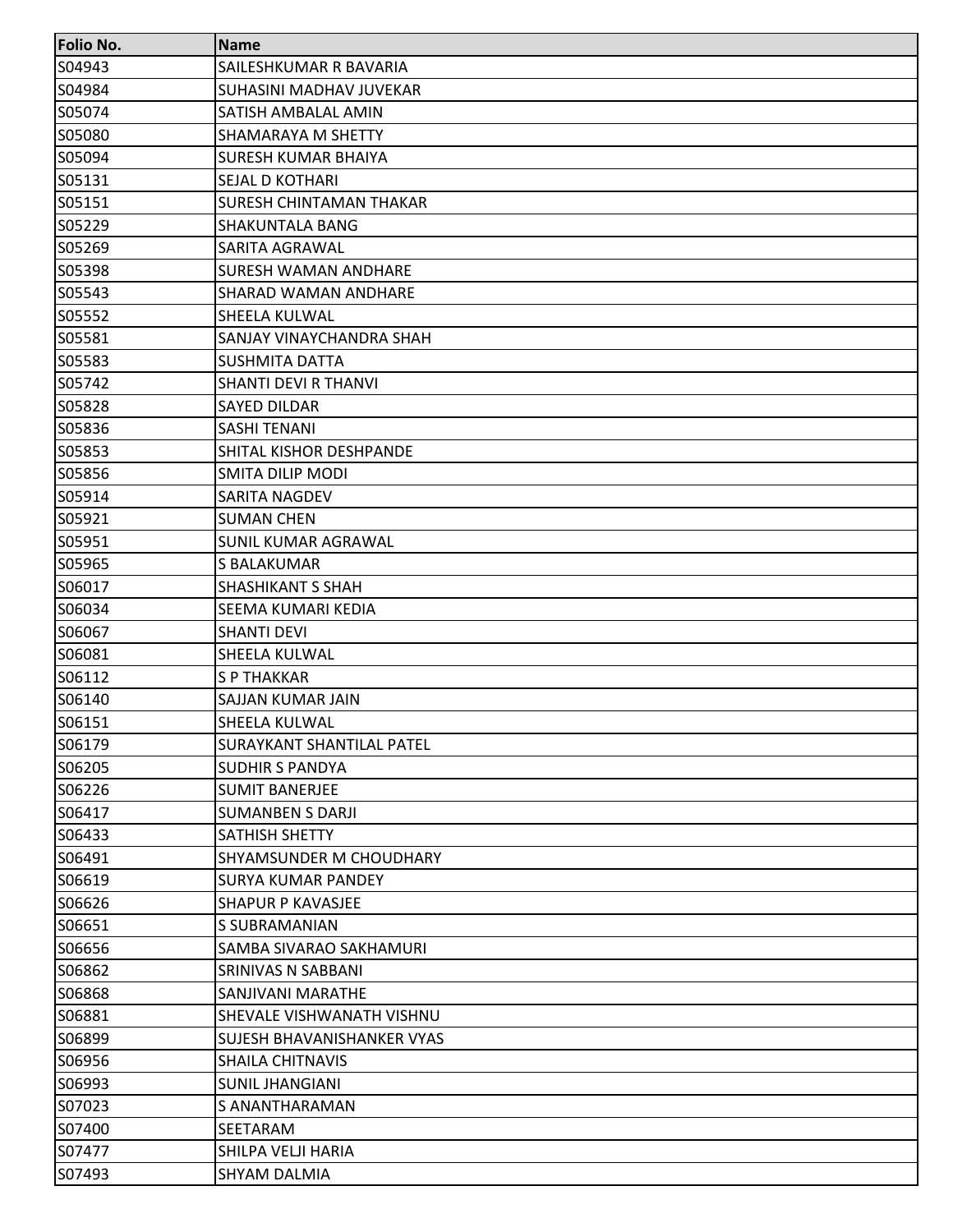| <b>Folio No.</b> | <b>Name</b>                             |
|------------------|-----------------------------------------|
| S07500           | <b>SUNDER HASSAMAL SHIVDASANI</b>       |
| S07520           | <b>S RAGHU RAAJ</b>                     |
| S07554           | SITARA DEVI DAGA                        |
| S07576           | SHAILESH KANCHANLAL SHAH                |
| S07585           | SATISH N PATEL                          |
| S07618           | <b>SUMAN GUPTA</b>                      |
| S07718           | <b>SANJAY PAREKH</b>                    |
| S07860           | S SRINIVASAN                            |
| S07958           | <b>SALIL BAIJAL</b>                     |
| S07985           | SHARAD KAMLAKAR JOSHI                   |
| S08111           | SAROJANI VYAS                           |
| S08113           | SANJAY J PATEL                          |
| S08122           | <b>SUBRATA DAS</b>                      |
| S08180           | <b>SALEHA KURAISHI</b>                  |
| S08213           | SOUTH INDIA DEPOSITORY SERVICES PVT LTD |
| S08215           | SHAHEDA N AKOLAWALA                     |
| S08262           | S BHAGAVATHI                            |
| S08312           | S MURUGESAN                             |
| S08315           | S BHAGAVATHI                            |
| S08363           | <b>SUMAN SINAI KUVELKAR</b>             |
| S08409           | <b>SUNITA MATHUR</b>                    |
| S08415           | <b>SHYAM SUNDER BURMAN</b>              |
| S08468           | SAVITABEN GONSAIBHAI NAIK               |
| S08538           | SHAILA SURESH CHITNAVIS                 |
| S08577           | <b>SP SHARMA</b>                        |
| S08766           | <b>SATYA PRAKASH GARG</b>               |
| S08793           | <b>SANJAY LAZAR</b>                     |
| S08828           | SHAILAJA RAVIKUMAR MIRJI                |
| S08832           | SIDHESWARY J PRABHU                     |
| S08863           | <b>SRIDEVI S SHENOY</b>                 |
| S08903           | <b>S S RANA</b>                         |
| S08953           | <b>SHEETAL PARCHURE</b>                 |
| S09007           | <b>SUNANDA DILIP DIVE</b>               |
| S09017           | SHASHI JASWAL                           |
| S09037           | SRIDHAR SRINIVASAN NAMBI                |
| S09049           | <b>SRIDHAR SRINIVASAN NAMBI</b>         |
| S09067           | SRIDHAR SRINIVASAN NAMBI                |
| S09156           | <b>SHAKUNTALA GOENKA</b>                |
| S10043           | <b>SULOCHANA D SHASTRI</b>              |
| S10044           | SULOCHANA D SHASTRI                     |
| S10074           | SANGEETA DARAK                          |
| S10147           | <b>SUDHA BHAGAT</b>                     |
| S10225           | SHAILJA ARORA                           |
| S10244           | <b>SURESH CHINTAMAN THAKUR</b>          |
| S10336           | SOCKALINGAM                             |
| S10438           | SAMIR PRAVIN CHANGANI                   |
| S10489           | SUMAN SHRINIVAS PATANKAR                |
| S10570           | SRIKANT SURAJMAL MEHTA                  |
| S10941           | S V SRIDHAR RAJU                        |
| S41057           | <b>SHALINI KUKREJA</b>                  |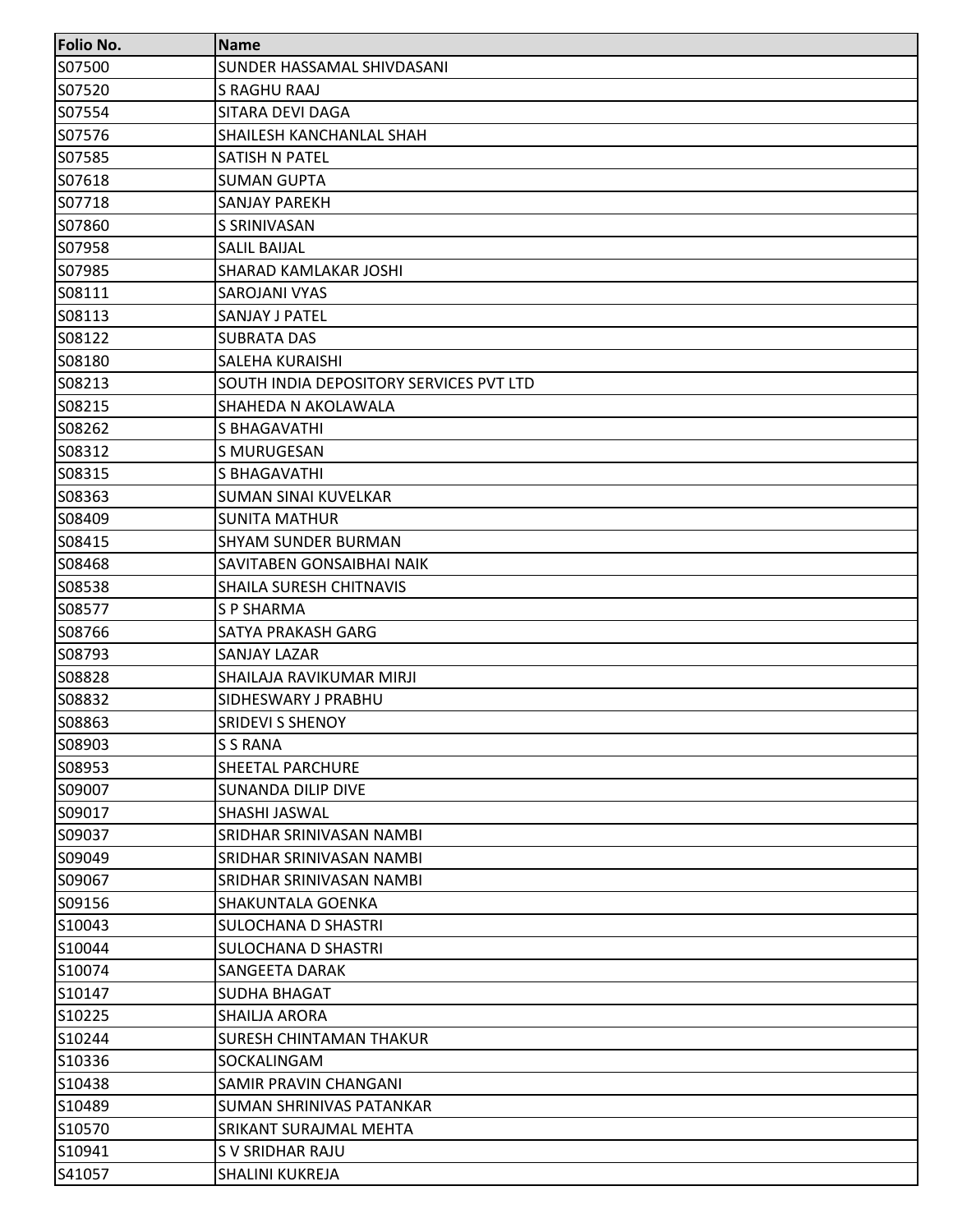| <b>Folio No.</b> | <b>Name</b>                      |
|------------------|----------------------------------|
| S43001           | <b>SUHASINI MADHAV JUVEKAR</b>   |
| S43089           | <b>SWATI AGARKAR</b>             |
| S43156           | SHOBHANA S SHAH                  |
| S60133           | SANJAY GALINDE                   |
| S60138           | SANKAR KUMAR DEY                 |
| S60148           | SARITA SHARMA                    |
| S60175           | SATYANARAYAN SHARMA              |
| S60200           | <b>VIKRAM H CHAWALA</b>          |
| S60271           | <b>SHRINIVAS RAJA RAO</b>        |
| S60321           | <b>SUDESH KUMAR KHANNA</b>       |
| S60342           | <b>SUKUMAR R KUNDER</b>          |
| S60484           | <b>SHYAM KHURANA</b>             |
| S60495           | SARITA REPSWAL                   |
| S60562           | SANJIV UDAY VYAS                 |
| S60651           | SAROJBEN CHANDRAKANT SHAH        |
| S60663           | <b>SAVITA MISHRA</b>             |
| S60727           | <b>SURYAKANT CHALKE</b>          |
| S60762           | <b>SHYAM SUNDER GUPTA</b>        |
| S60793           | S K DEV                          |
| S60794           | SUKANRAJ RAMCHANDJI JAIN         |
| S60830           | <b>SUDHIR S. PANDYA</b>          |
| S60834           | <b>SUJATA BANERJEE</b>           |
| S60835           | <b>SUMIT BANERJEE</b>            |
| S60837           | SHARDA RAJARAM MISHRA            |
| S60839           | <b>SHALUNE WARSHESE</b>          |
| S60854           | SWATI KAMLAKAR MAHAJAN           |
| S60858           | SADDRUDDIN DI MAHAMMED SHAIKH    |
| S60866           | SAYYAPA RAJU PARVATI             |
| S60869           | <b>SP RAGHN</b>                  |
| S60873           | <b>SHER SINGH MER</b>            |
| S60894           | <b>SUTAR NANDLAL IBRAHIM</b>     |
| S60895           | <b>SUTAR NAFISA IBRAHIM</b>      |
| S60900           | <b>SHASHI SONI</b>               |
| S60904           | SATISH SHANTARAM TENDOLKAR       |
| S60999           | <b>SUJAN SINGH NEGI</b>          |
| S61013           | S MEENAKSHI                      |
| S61017           | S NAGESH                         |
| S61023           | S RAJESH                         |
| S61033           | SAJJAD ZAHIR SHAIKH              |
| S61162           | <b>SHASHIKANT DATTARAM GURAO</b> |
| S61321           | <b>SURESH PREMCHAND PATIL</b>    |
| S61381           | <b>SUMITA SINGH</b>              |
| S61395           | SADANAND S.KOKATE                |
| S61421           | <b>SURESHBHAI R.PATEL</b>        |
| S61433           | SUNITHA MADHUKAR ACHARYA         |
| S61434           | SANDHYA AHUJA                    |
| S61437           | <b>SUSHIL GADI</b>               |
| S61468           | <b>SMITA PRADHAN</b>             |
| S61500           | SUSHIL KUMAR BARDIA              |
| S61523           | SANTOSH KUMAR BAHETI             |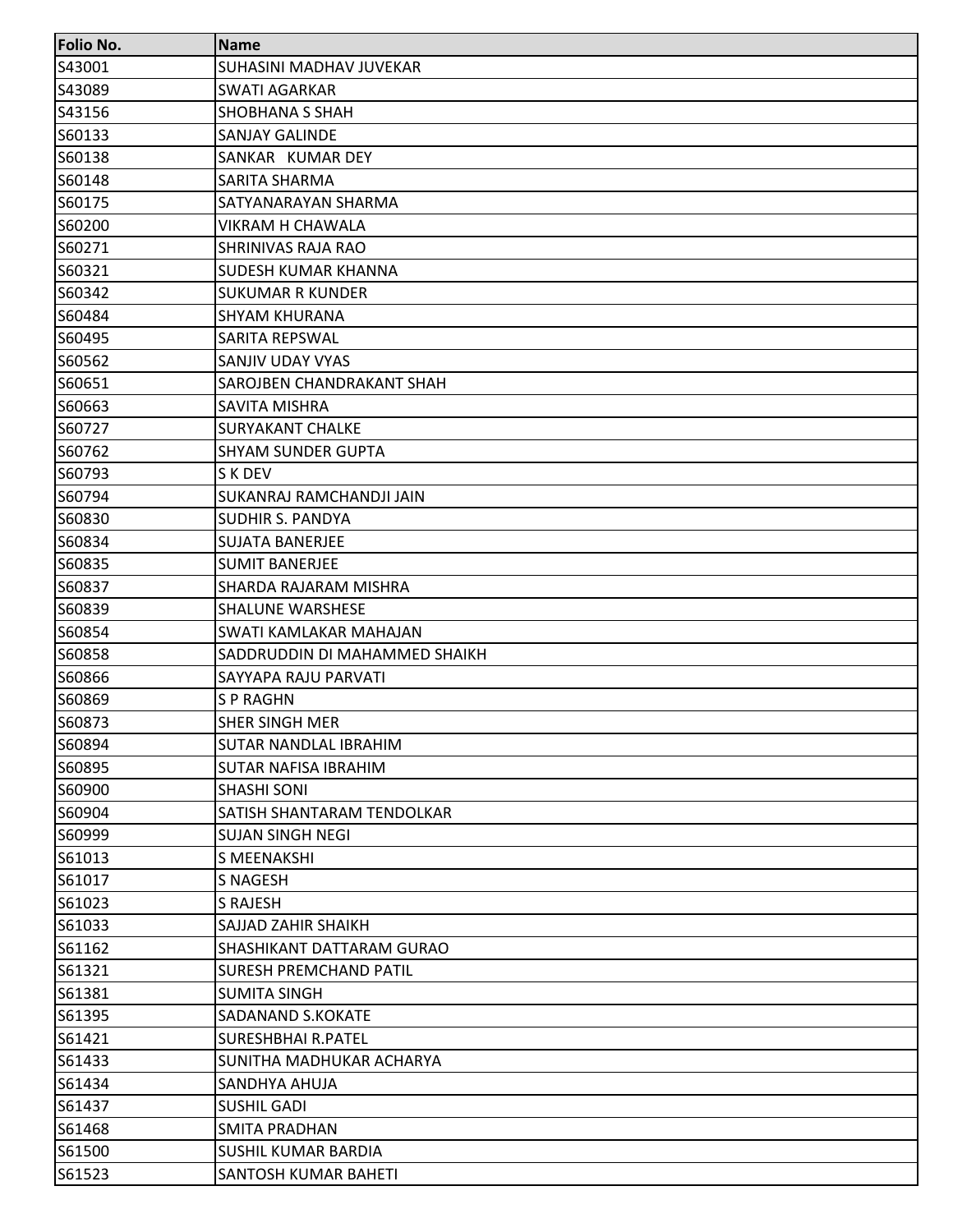| <b>Folio No.</b> | <b>Name</b>                  |
|------------------|------------------------------|
| S61577           | SAVITA SHEELVANTRA           |
| S61605           | SATINDER TAMBER              |
| S61608           | SURENDRA WASUDEO PATIL       |
| S61618           | SANDEEP JAIN                 |
| S61628           | SATBIR SINGH                 |
| S61629           | <b>SURENDER KUMAR</b>        |
| S61637           | SANJAY DATTATRAY INDURKAR    |
| S61669           | <b>SHARDA H SHAH</b>         |
| S61678           | <b>SUDHIR BAJAJ</b>          |
| S61700           | SUMAN JHUNJHUNWALA           |
| S61705           | <b>SUDHIR TYAGI</b>          |
| S61708           | S. S. RANA                   |
| S61722           | SONDHI FINANCE CO. PVT. LTD. |
| S61747           | <b>SHARDADEVI LAHOTI</b>     |
| T00020           | <b>TUSHARKANTI SARKAR</b>    |
| T00026           | TARULATA ARVIND MASTER       |
| T00090           | <b>TANIA STEVENSON</b>       |
| T00105           | T R BALASUBRAMANIAM          |
| T00107           | T K BANGARUKRISHNAN          |
| T00133           | THANGAM NARAYANAN            |
| T00142           | T R BALARAMAN                |
| T00219           | T P SRIRAMJOTHI              |
| T00224           | TARULATA KANTILAL PANDYA     |
| T00236           | T B VAIDYANATH               |
| T00259           | T SESHADRI                   |
| T00278           | TAMMIRAJU VEGESNA            |
| T00286           | <b>TILAK RAJ SEHGAL</b>      |
| T00297           | TULSI DAS SACHDEVA           |
| T00298           | <b>TARACHAND AGARWAL</b>     |
| T00299           | <b>TEK SINGH</b>             |
| T00307           | TARUN KUMAR RAHA             |
| T00338           | TENKANIDIYUR RAMDEO PAI      |
| T00377           | TARA GOVIND MENON            |
| T00383           | THAKORDAS KHEMCHAND MADHWANI |
| T00386           | TEK CHAND ARORA              |
| T00561           | <b>TYSSAMMA JOSEPH</b>       |
| T00571           | <b>TRPAI</b>                 |
| T00577           | <b>TUSHAR PATEL</b>          |
| T00623           | <b>T JEYAMARY</b>            |
| T00635           | T S BALAKRISHNA              |
| T00639           | TAPAN KUMAR BHATTACHARYA     |
| T00918           | TUSHAR MANOHAR WAGHMARE      |
| T10005           | T S GOPALKRISHNAN            |
| T41007           | TAYEB CHHATRIWALA            |
| T60103           | T P SRINIVASAN               |
| T60116           | <b>TARA MATHUR</b>           |
| T60122           | ME TEJ KUMAR SANWAL          |
| T60162           | T.K.RAJENDRA BABU            |
| T60174           | <b>TAHER EZZI</b>            |
| T61012           | <b>TANU BHARGAVA</b>         |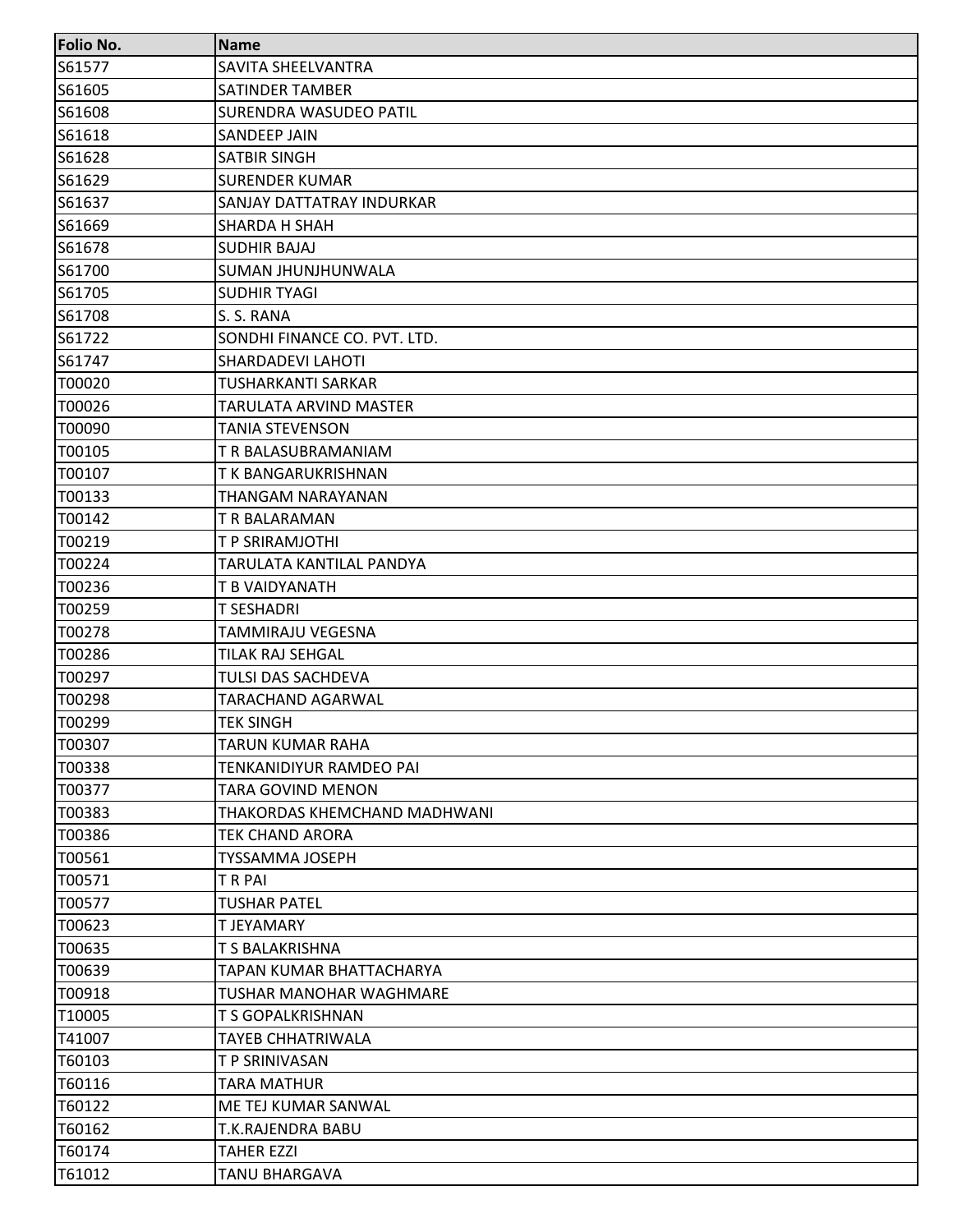| Folio No. | <b>Name</b>                    |
|-----------|--------------------------------|
| T61041    | <b>TASNEEM BANO BOHRA</b>      |
| U00081    | <b>U SURENDRA</b>              |
| U00114    | <b>URMILA PUNIA</b>            |
| U00125    | U S SUBRAMANYAM                |
| U00132    | UMESH JADAVJIBHAI SAVANI       |
| U00150    | UDAY VAISHNAV                  |
| U00161    | USHA JITENDRA CHOKSHI          |
| U00170    | URMILABEN JAYVADAN KAPADIA     |
| U00182    | <b>USHA NAYYAR</b>             |
| U00187    | <b>UMA SINGH DEO</b>           |
| U00202    | UMESH MANHARLAL MEHTA          |
| U00213    | <b>URMILA BHATT</b>            |
| U00245    | UMESH CHANDRA SHARMA           |
| U00300    | <b>USHA VISHNU DANKEKAR</b>    |
| U00447    | U R LAKSHMI NARASEMHAN         |
| U00519    | USHA BIDANI                    |
| U00808    | <b>UDAY PATEL</b>              |
| U00916    | <b>USHA SINGH</b>              |
| U60109    | UMA C JOSHI                    |
| U60114    | UMESH CHANDRA SHARMA           |
| U60116    | <b>UMESH TRIVEDI</b>           |
| U60122    | <b>URMILA L SHAH</b>           |
| U60204    | <b>UDAY SHANKAR JHA</b>        |
| U60223    | UDAI SHANKAR SHUKLA            |
| V00010    | V P THANGAMUTHU                |
| V00034    | <b>VENUGOPAL AMEMBAL</b>       |
| V00035    | <b>VASHDEV KUKREJA</b>         |
| V00066    | VENKATASUBBARAO CHAKKA         |
| V00072    | <b>VIJAYALAXMI L SHENOY</b>    |
| V00074    | VISHWANATH HARIRAM KHETAN      |
| V00115    | <b>VENUGOPALAN VISWANATHAN</b> |
| V00118    | VISHWARAJ D DHANDA             |
| V00167    | <b>VIRENDRA S DESAI</b>        |
| V00185    | <b>VAIKUNTH NAYAK</b>          |
| V00195    | VEERARAGHAVA RAMA IYER         |
| V00217    | <b>VARDHAN NADADUR</b>         |
| V00254    | VISANJI RAVJI DEDHIA           |
| V00258    | <b>VINAYAK BAPAT</b>           |
| V00280    | VASANTKUMAR PREMCHAND GUDHKA   |
| V00297    | VINAY VADILAL SHAH             |
| V00326    | <b>VIMAL RAVAL</b>             |
| V00334    | <b>VILAS GANPATI KURLE</b>     |
| V00347    | V SATHIYANARAYANAN             |
| V00371    | <b>VISHWANATH SURH</b>         |
| V00373    | VIMLA CHINUBHAI SHAH           |
| V00502    | <b>V S HALAGERI</b>            |
| V00581    | <b>VANDANA BEDI</b>            |
| V00597    | <b>VIDYADHAR S NIGUDKAR</b>    |
| V00611    | <b>VILAS PURANIK</b>           |
| V00634    | <b>VENKATESWARARAO CHINNAM</b> |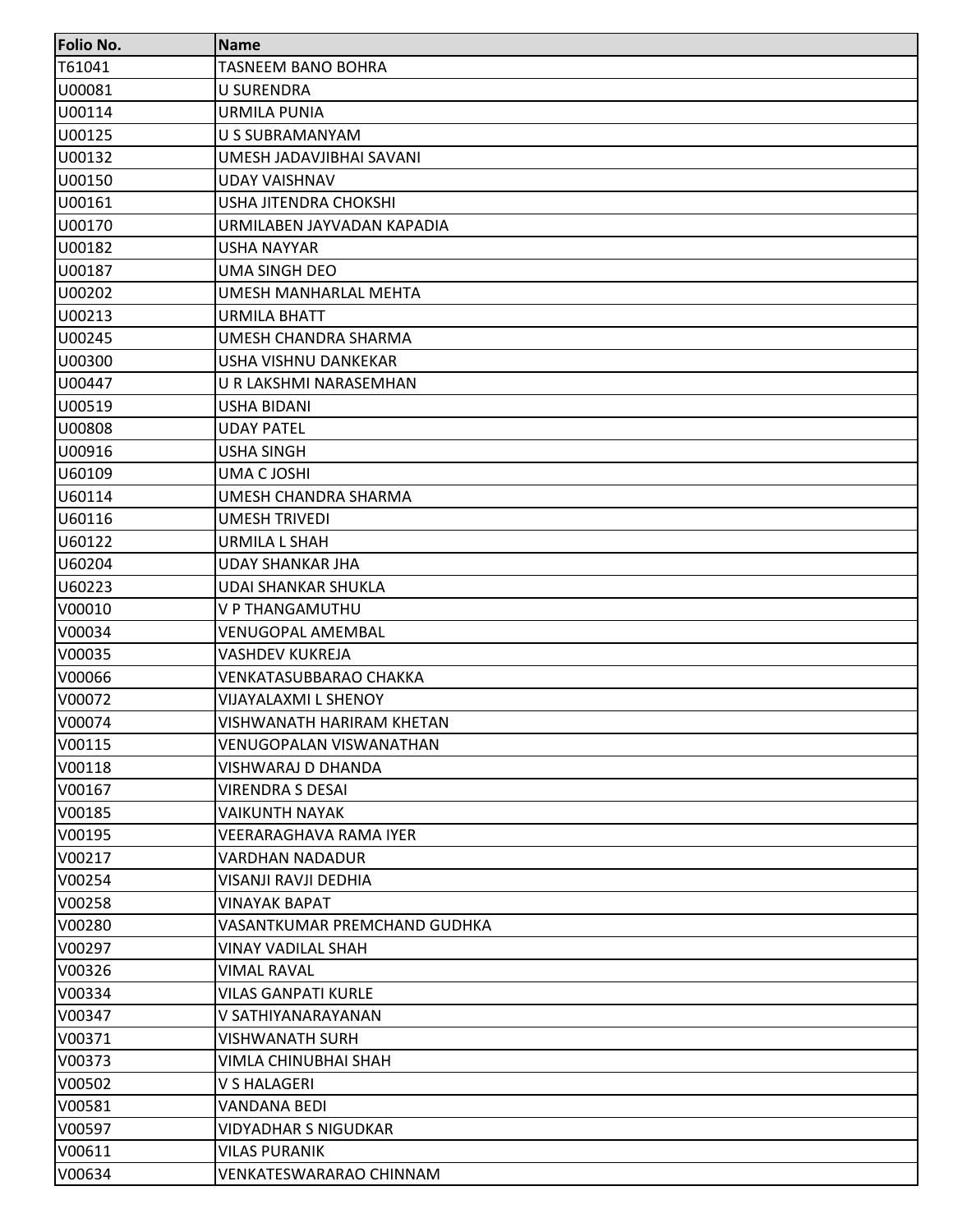| <b>Folio No.</b> | <b>Name</b>                              |
|------------------|------------------------------------------|
| V00640           | VENKATA RATNAMBA KODALI                  |
| V00653           | <b>VISHNUPRASAD S UPADHYAYA</b>          |
| V00673           | VARSHA PUSHPENDRABHAI BHATT              |
| V00703           | VALLAVBHAI KALYANBHAI PATEL              |
| V00710           | <b>VIRBALA RASHMIKANT PATEL</b>          |
| V00713           | VINABEN NATVARLAL SHAH                   |
| V00715           | <b>VIJYAGAURI C TRIVEDI</b>              |
| V00719           | <b>VALAJIBHAI PITAMBAR</b>               |
| V00733           | VASANT GUNDERAY KULKARNI                 |
| V00742           | <b>VASANTIBEN V SANGHAVI</b>             |
| V00800           | VENKAT RAO SESHA                         |
| V00803           | <b>VASANT DUDUL</b>                      |
| V00846           | <b>VASANT GOVIND JOSHI</b>               |
| V00853           | VENKATAKRISHNAIAH MANNE                  |
| V00857           | VENKATESWARA GUPTA TADAVARTY             |
| V00880           | VINOD TEJABHAI PARSANA                   |
| V00887           | <b>VEENA BAJAJ</b>                       |
| V00909           | VIJAY KUMAR KASHIRAMKA                   |
| V00930           | <b>VINOD SENA</b>                        |
| V00976           | <b>VED PRAKASH JHANJEE</b>               |
| V00984           | VINOD RAM NAGAR                          |
| V01000           | <b>VITTHALDAS NATHALAL</b>               |
| V01029           | <b>VINUBHAI A PATEL</b>                  |
| V01030           | <b>VASANT G CHITTE</b>                   |
| V01057           | VINOD KUMAR MANOCHA                      |
| V01059           | <b>VINODKUMAR ARORA</b>                  |
| V01073           | <b>VRISH BHAN GUPTA</b>                  |
| V01137           | <b>VIJAY KUMAR AGRAWAL</b>               |
| V01144           | <b>V S PRAKASAM</b>                      |
| V01156           | VIMALA R SHAH                            |
| V01159           | <b>VARSHA KHANNA</b>                     |
| V01226           | <b>VIRENDRA SINGH NEGI</b>               |
| V01230           | VINODCHANDRA AMBALAL PATEL               |
| V01232           | <b>VISHVANATH VAMAN NAVARE</b>           |
| V01449           | VIJAYA PURSHOTTAM WADIA                  |
| V01571           | <b>VIJAY KUMAR</b>                       |
| V01649           | VASUDHA RAMESHCHANDRA PATIL              |
| V01651           | <b>VIMLABEN CHHOTABHAI PATEL</b>         |
| V01734           | <b>VIJAYABEN J PATEL</b>                 |
| V01739           | VELAMUR KRISHNAMACHARI SRINIVASA VARADAN |
| V01760           | VIJAYALAKSHMI DIGAMBAR NADKARNI          |
| V01807           | VITTAL G SUVARNA                         |
| V01811           | <b>VIDYA P MADHANI</b>                   |
| V01884           | VIDYADHAR VINAYAK JOSHI                  |
| V01967           | VIJAYA P SULE                            |
| V02102           | <b>VEENA V SHARMA</b>                    |
| V02171           | VIJAY RAMANLAL ZAVERI                    |
| V02190           | <b>VINODRAI SEJPAL</b>                   |
| V02286           | VASANT MOHANLAL PANJABI                  |
| V02384           | VASHDEV LAKHMICHAND TALREJA              |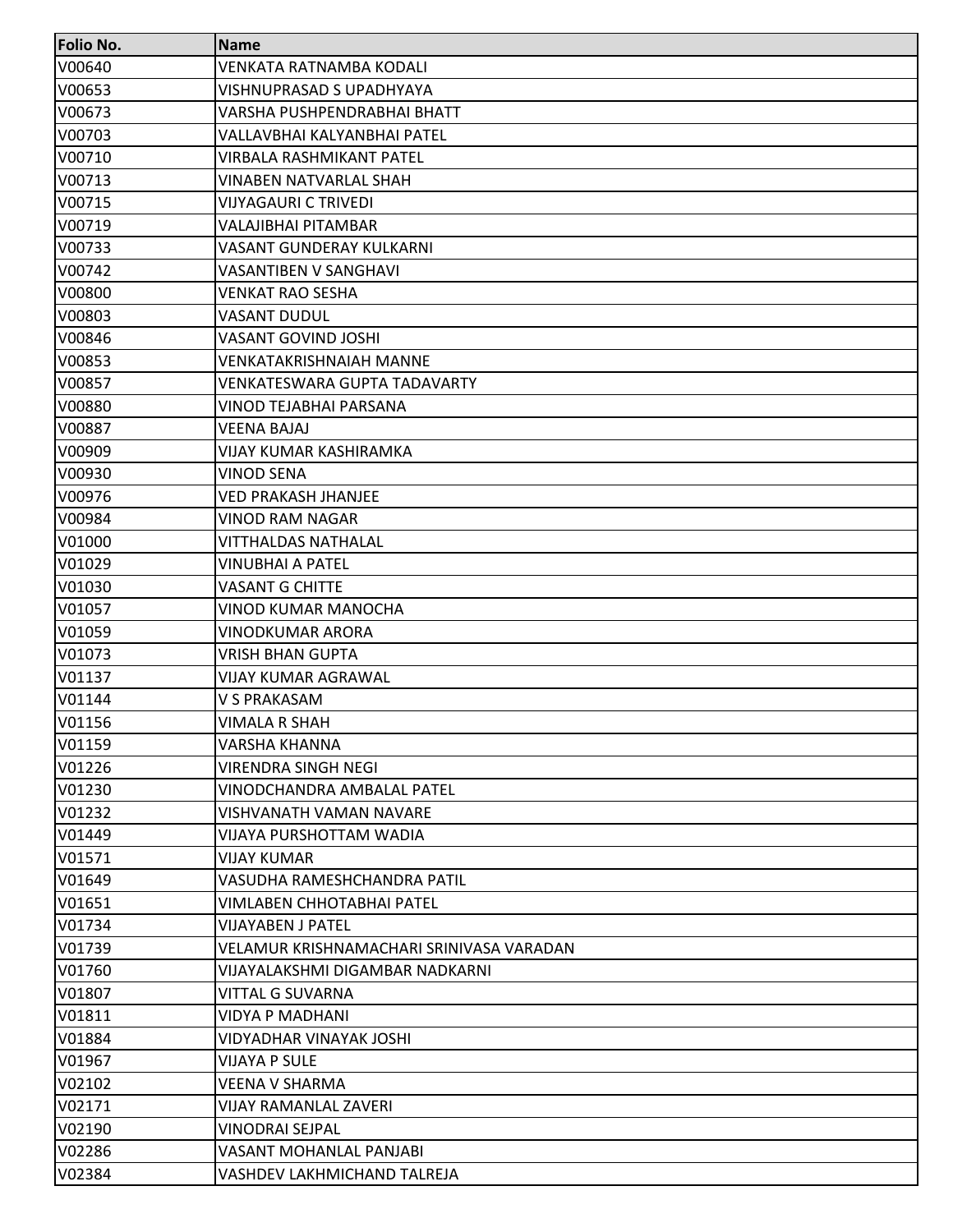| <b>Folio No.</b> | <b>Name</b>                              |
|------------------|------------------------------------------|
| V02733           | <b>VINOD KUMAR HUF</b>                   |
| V02740           | <b>VEENA D'SOUZA</b>                     |
| V02772           | <b>VIJAYALAKSHMI KANDUKURI</b>           |
| V02829           | <b>VINEETA RAI</b>                       |
| V02861           | <b>VIMALABEN SHAH</b>                    |
| V02893           | VIJAYA SINGH                             |
| V02987           | <b>VIRESH KUMAR</b>                      |
| V03095           | <b>VISHWANATH</b>                        |
| V03207           | VIRENDRA SHARAD JOSHI                    |
| V03210           | V RAGHUNATHAN                            |
| V03284           | VIJAYALAKSHMI GOPALASWAMY                |
| V09002           | <b>VIMAL KIRTI PURI</b>                  |
| V09015           | VASANTI VINAYACHANDRA SANGHAVI           |
| V09016           | <b>VINUBHAI AMBALAL PATEL</b>            |
| V10108           | VITHALDAS M DALAL                        |
| V41058           | <b>VIPIN BOTADKAR</b>                    |
| V60108           | V VASUDEVA RAO                           |
| V60144           | VIDYADHAR SUNDERLAL MISHRIKOTKAR         |
| V60150           | <b>VIJAY KUMAR JAIN</b>                  |
| V60162           | VIKRAM HEMCHANDRA CHAWALA                |
| V60178           | VINOD KUMAR PARMAR                       |
| V60194           | <b>VIRESH KANJI PATEL</b>                |
| V60203           | <b>VISHWANATH SEKHRI</b>                 |
| V60244           | VIJAYAM VAIDYANATHAN                     |
| V60268           | VANDANA VYANKATESH PRABHU                |
| V60371           | VIJAYA LAKSHMI ADYA                      |
| V60379           | <b>VIJAY K. SHAH</b>                     |
| V60392           | VANDANA AJAY PATEL                       |
| V60395           | <b>VEENA K THAKKER</b>                   |
| V60397           | MR. VISHAL RAMCHANDRA MORE               |
| V60414           | <b>VIVEK NAGAONKAR</b>                   |
| V60421           | VINOD KUMAR                              |
| V60466           | <b>VINAMR JIGYASO</b>                    |
| V60481           | <b>VIRENDRA VIJAY DAPTARDAR</b>          |
| V60494           | <b>VINEETA SINHA</b>                     |
| V60500           | <b>VIRENDRA KUMAR GAJBHIYE</b>           |
| V60533           | <b>VINOD JAIN</b>                        |
| V60534           | <b>VIJANDAR KUMAR KUCHHAL</b>            |
| V60539           | V. NETHRAMANI                            |
| V61047           | VIJAY KUMAR                              |
| V61061           | <b>VIKAS MADHAVRAO TOPLE</b>             |
| V61093           | <b>VINEET V.DHOOT</b>                    |
| W00001           | <b>WENCESLAUS F X NORONHA</b>            |
| W00005           | WASHDEVSINGH LAMBA                       |
| W60101           | <b>WILMA RODRIGUES</b>                   |
| W60107           | WESTERN MAHARASHTRA FLOURINE CHEM.IND.PV |
| W61017           | <b>WILSON FERNANDES</b>                  |
| X00013           | <b>XAVIER ANDRADE</b>                    |
| Y00014           | YASHAVANT R DANGI                        |
| Y00021           | YASHWANT BHOGILAL KHOKHANI               |